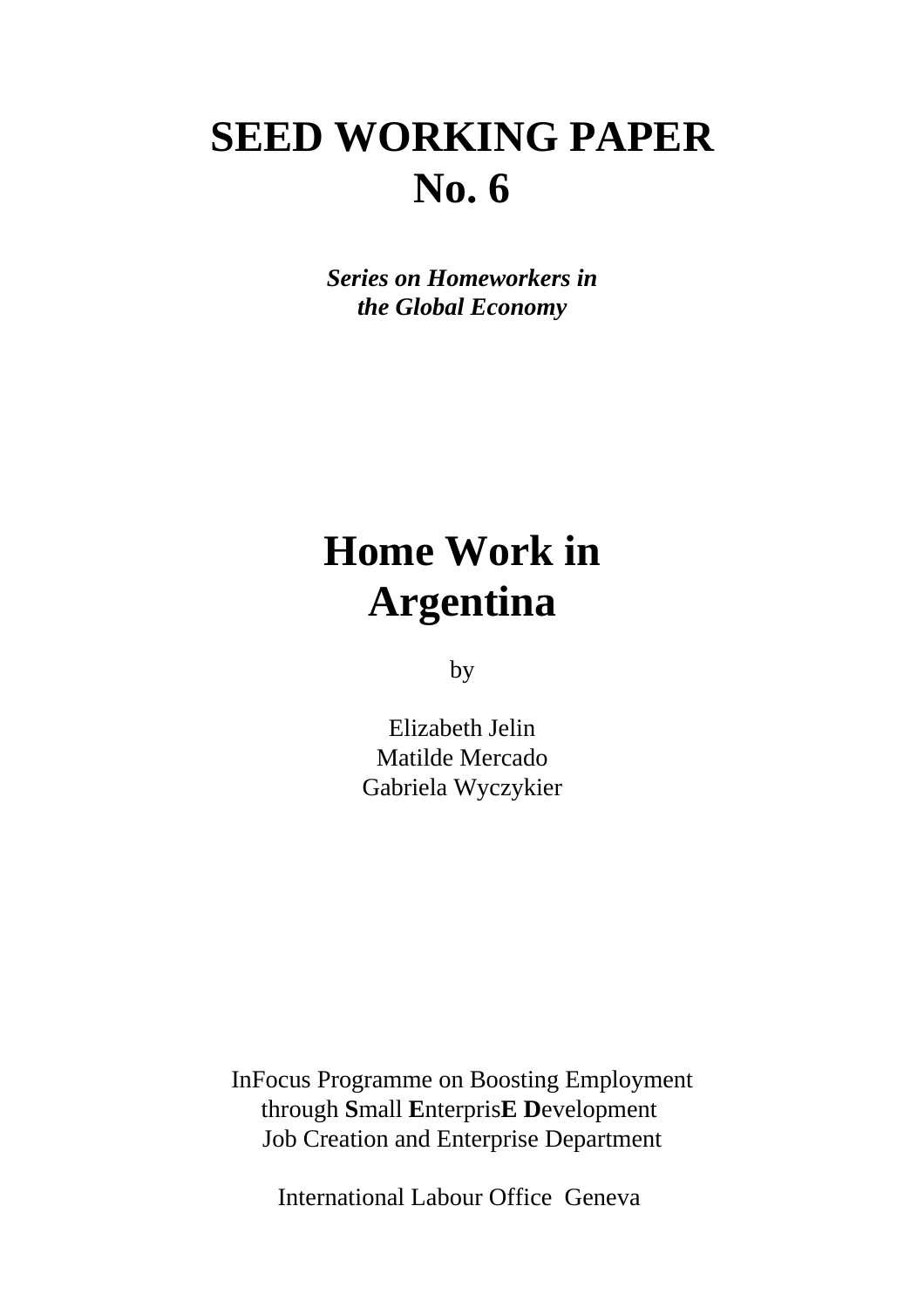# **FOREWORD**

This report is part of a series of studies carried out by the International Labour Organization (ILO) in connection with the Latin American component of the ILO inter-regional project "Homeworkers in the Global Economy", financed by the Government of Denmark.

The purpose of these studies is to determine whether home work in Latin America is a residual form of work that is "becoming extinct", as was considered for many years to be the case, or whether it is in fact a mode of employment that is re-emerging in a context characterized by the fragmentation and relocation of production processes, an increasingly flexible labour market and the individualization of labour relations.

With that end in view, an attempt has here been made to provide an overview of the number and profile of workers engaged in this form of employment, and to analyse the relevance and effectiveness of the legal framework governing home work. Likewise, the perceptions and attitudes of governments and employers' and workers' organizations towards this modality of work are examined.

The countries reviewed reveal major differences in terms of the relative preponderance of the rural and urban populations, the structure of work (incidence of modern work and composition of the informal sector), levels of employment and unemployment, level of industrialization and openness of the economy, among other aspects. Nonetheless, the studies are unanimous in indicating that the number of homeworkers is significant and may be increasing, although evidence to that effect tends to be of an anecdotal nature. Similarly, although home work is the subject of extensive legal regulation in many countries, it is not registered or protected in practice.

The scant attention that has traditionally been devoted to this subject by public policies, particularly those relating to the labour market, and by public institutions and social stakeholders is to be attributed to the fact that no clear and common criteria exist regarding the nature of home work and exactly what the concept covers.

These and other aspects were highlighted during the Technical Tripartite Consultation organised in Santiago, 26-28 May 1999, by the former Department of Development Policies (POLDEV), in collaboration with the Santiago Multidisciplinary Technical Team (MDT) and the Regional Office for the Americas.

One of the main objectives of this consultation and of the project was to identify possible areas of study and action in order to better understand home work, its characteristics and future trends, and to outline possible support policies. Follow-up activities are underway within the framework of the recently established InFocus Programme on Boosting Employment through Small Enterprise Development of the Employment Sector. We would like to express our thanks to the Bureau for Gender Equality which kindly financed the translation of these studies into English.

> Christine Evans-Klock **Director**  InFocus Programme on Boosting Employment through Small Enterprise Development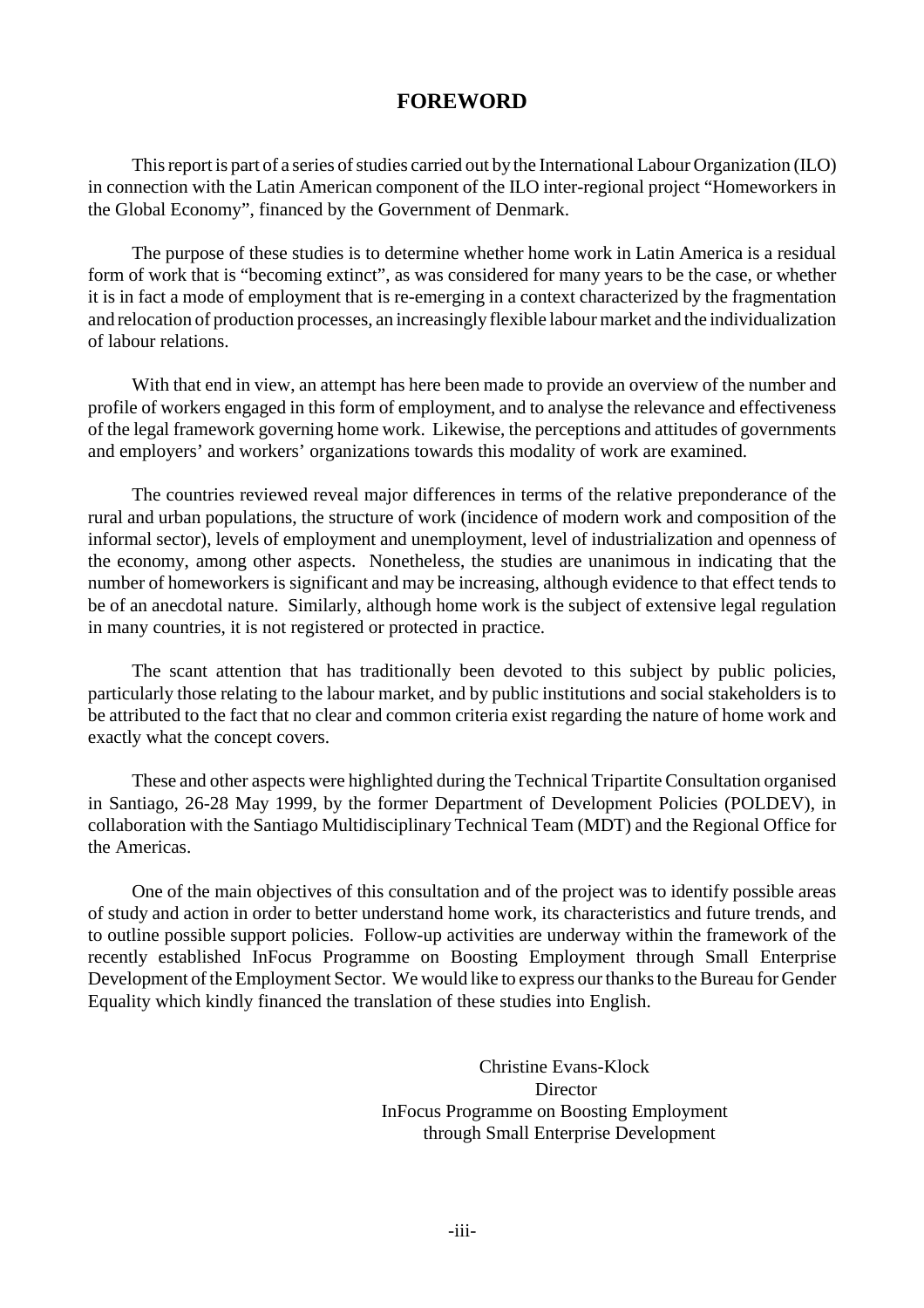# **CONTENTS**

|                  |                                                                             | Page                                                                                        |  |  |  |  |
|------------------|-----------------------------------------------------------------------------|---------------------------------------------------------------------------------------------|--|--|--|--|
|                  |                                                                             |                                                                                             |  |  |  |  |
|                  |                                                                             |                                                                                             |  |  |  |  |
|                  |                                                                             |                                                                                             |  |  |  |  |
| 1.               |                                                                             |                                                                                             |  |  |  |  |
| 2.               | Home work regulations: Argentinian legislation and ILO Convention No.177  5 |                                                                                             |  |  |  |  |
|                  | 2.1                                                                         |                                                                                             |  |  |  |  |
|                  | 2.2                                                                         |                                                                                             |  |  |  |  |
|                  | 2.3                                                                         | Legislation and the ILO Convention No.177 in view of the stakeholders $\dots \dots \dots$ 8 |  |  |  |  |
| 3.               |                                                                             |                                                                                             |  |  |  |  |
|                  | 3.1                                                                         |                                                                                             |  |  |  |  |
|                  | 3.2                                                                         |                                                                                             |  |  |  |  |
| $\overline{4}$ . |                                                                             |                                                                                             |  |  |  |  |
|                  | 4.1                                                                         |                                                                                             |  |  |  |  |
|                  | 4.2                                                                         |                                                                                             |  |  |  |  |
|                  | 4.3                                                                         |                                                                                             |  |  |  |  |
| 5.               |                                                                             |                                                                                             |  |  |  |  |
|                  | 5.1                                                                         |                                                                                             |  |  |  |  |
|                  | 5.2                                                                         | The legal figures of the employment relationship: The ambiguities                           |  |  |  |  |
|                  | 5.3                                                                         |                                                                                             |  |  |  |  |
|                  | 5.4                                                                         |                                                                                             |  |  |  |  |
| Annex            |                                                                             |                                                                                             |  |  |  |  |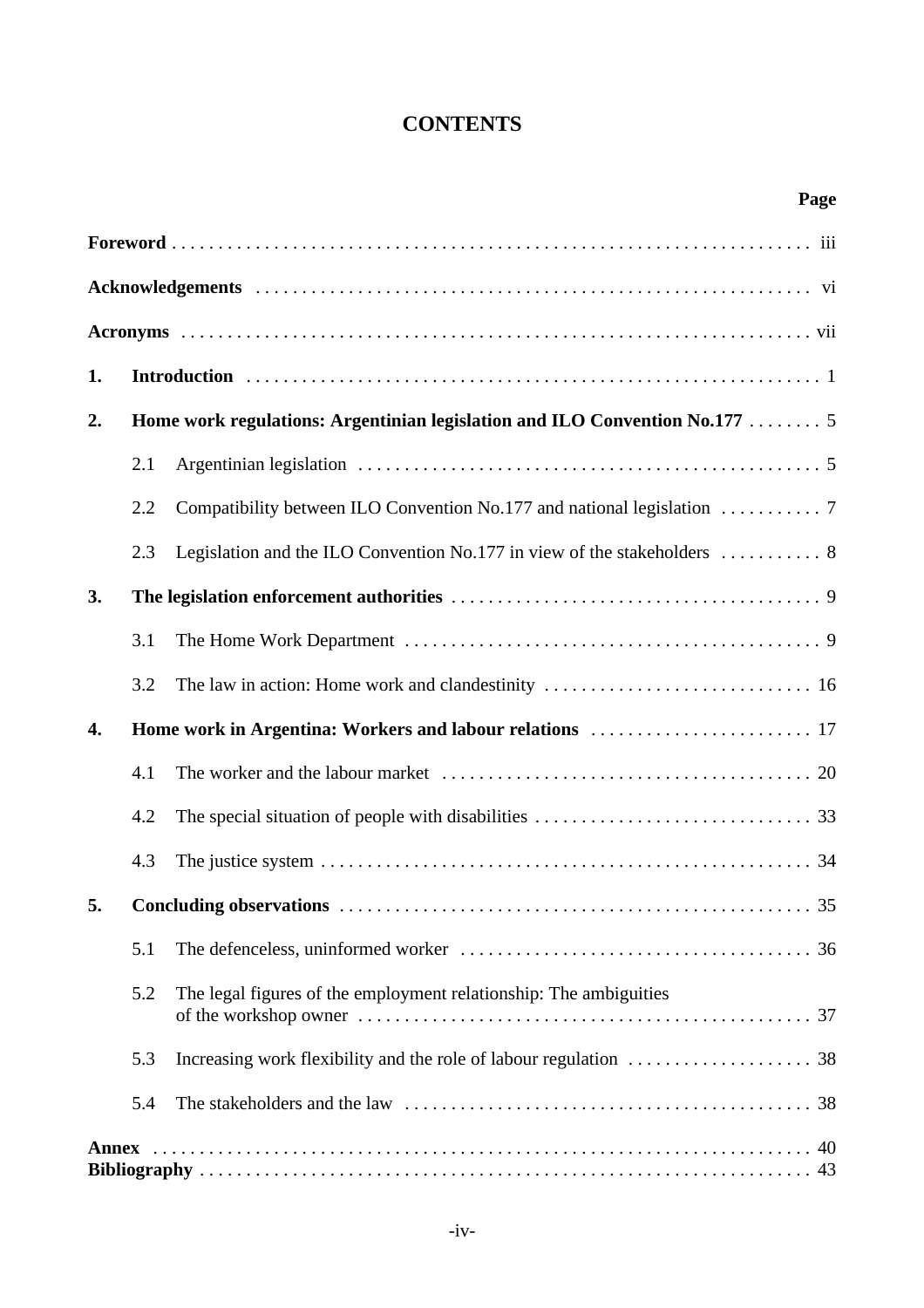# **ACKNOWLEDGEMENTS**

We would first like to thank the workers who agreed to answer our questions.

A number of institutions opened their archives and offered their support for this research. Staff members at all levels did all they could to help fill the gaps in information, clarify doubts and contribute their own information on the subject. We would like to extend particular thanks to the Directorate of Inspection and Individual Relations (DIRI), the Home Work Department (DTD), and to the Library of the Ministry of Labour and Social Security; to the Union of Garment and Similar Workers (SOIVA); to the National Federation of Workers in the Garment Industry and Similar (FONIVA); the Union of Workers in the Footwear Industry of the Republic of Argentina (UTICRA); and the Union of Home Workshop Owners (STAD). The authors also received direct collaboration from the Chamber of Labour Appeals, the PAR Foundation, the National Institute of Statistics and Censuses(Cynthia Pock), and the ILO library in Buenos Aires.

Our thanks to all, and to colleagues who offered us their advice and shared their knowledge, particularly Rosalía Cortés and Adriana Marshall.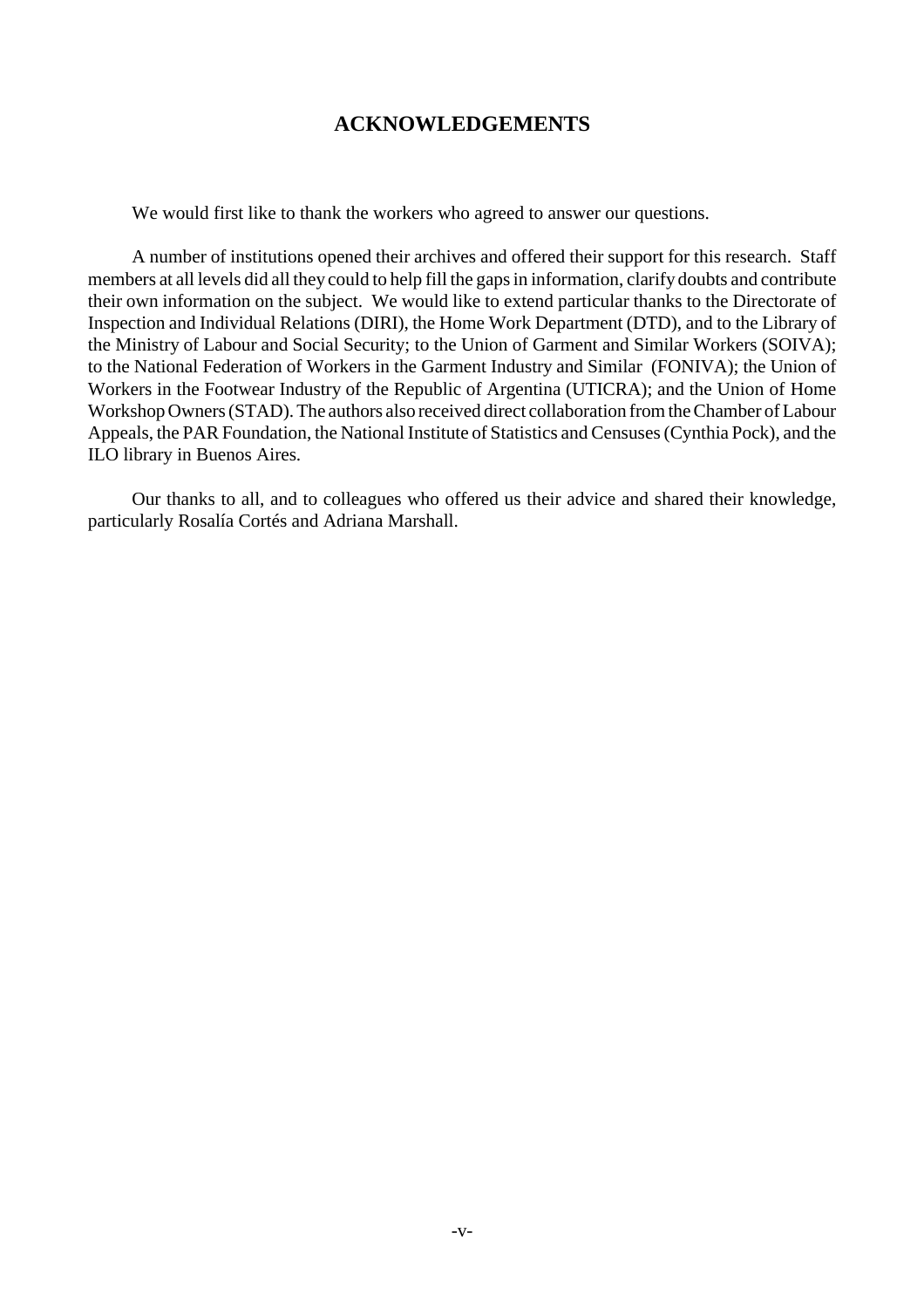# **ACRONYMS**

| <b>CGT</b>    | <b>General Confederation of Workers</b>                                |  |  |
|---------------|------------------------------------------------------------------------|--|--|
| <b>CUIT</b>   | Single Tax Identification Key                                          |  |  |
| DGI           | <b>General Taxation Directorate</b>                                    |  |  |
| <b>DIRI</b>   | <b>Inspection and Individual Relations Directorate</b>                 |  |  |
| <b>DNT</b>    | National Department of Labour                                          |  |  |
| DtaD          | <b>Homework Department</b>                                             |  |  |
| <b>EPH</b>    | <b>Permanent Households Survey</b>                                     |  |  |
| <b>FONIVA</b> | National Federation of Workers in the Garment and Similar Industry     |  |  |
| <b>GBA</b>    | <b>Greater Buenos Aires</b>                                            |  |  |
| <b>INDEC</b>  | National Institute of Statistics and Censuses                          |  |  |
| MT y SS       | Ministry of Labour of Social Security                                  |  |  |
| <b>ILO</b>    | International Labour Organization                                      |  |  |
| <b>SOIVA</b>  | Union of Workers in the Garment Industry and Similar Industry          |  |  |
| <b>STAD</b>   | Union of Home Workshop Owners                                          |  |  |
| <b>UTICRA</b> | Union of Workers in the Footwear Industry of the Republic of Argentina |  |  |
|               |                                                                        |  |  |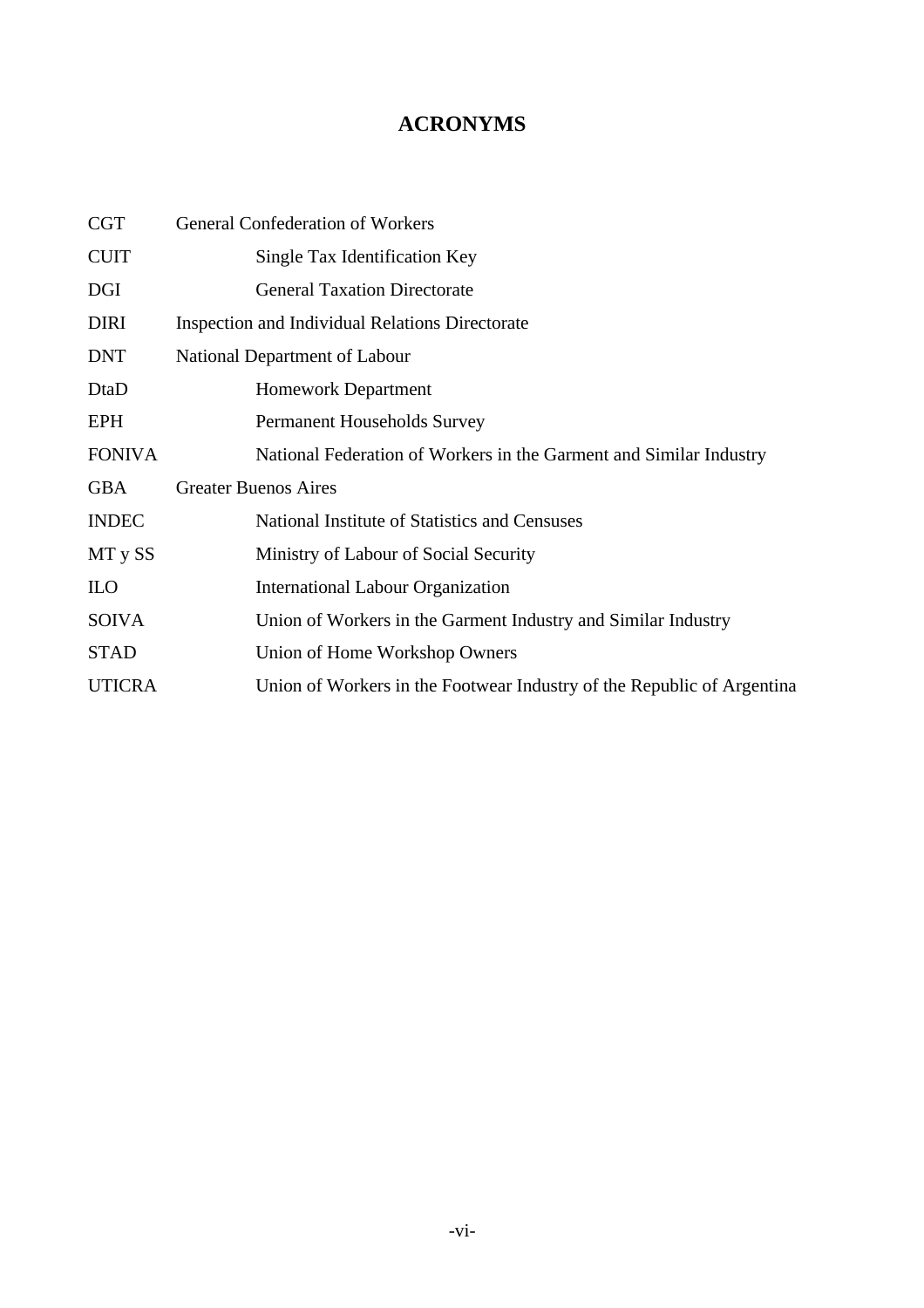# **1. Introduction**

This report offers an overview of the home work situation in Argentina today. It explores both institutional aspects and the situation of workers (particularly in the area of the Capital and Greater Buenos Aires). It should be noted that the rates of unemployment and underemployment are the highest in contemporary Argentinian history. This coincides with an intensive employment flexibilization process, particularly in terms of labour relations practices, while the corresponding legislative changes are taking place more slowly. This background is of utmost relevance in placing the results presented in this report in context. Since flexibilization processes are well documented, the authors will concentrate their focus on the home work dimension.

Over the past decade, concern regarding unemployment has been accompanied by an analysis of the continuation and indeed increase in highly vulnerable forms of employment. In this sphere, attention has focused on the theory and practice of the concept of "precarious work". It proves, however, to be extremely difficult to define, given the multidimensional nature of the phenomenon and its many and ambiguous forms. This difficulty is exacerbated by the fact that it is precisely the vulnerable and precarious situations that are frequently not recorded and for which no appropriate measurement methodologies exist.

The following analysistakes into account the conclusions of specific international studies on the subject, together with the conclusions of international meetings of experts on the current situation of home work. In both instances, the need for a clear definition of the term "home work" is emphasized, in order thereby to promote the institutionalization of the employment relationship, and make it possible, in turn, to enforce the rights and duties laid down in law. It should be noted that the subject has come to the fore in recent years in response to initiatives and projects sponsored by the ILO.

At first sight, precarious work is considered to be of a residual nature. Consequently, the term "precarious" is applied to all work that departs from some of the features attributed to employment considered to be "typical and/or normal" (Feldman and Galin, 1990).<sup>1</sup> In conventional terms, standard employment is full time, of unspecified duration, for a single, identifiable employer, carried out in the premises of the employer, generally protected by labour legislation and covered by socialsecurity. Any situation falling outside this description is considered to be "precarious work".

Renewed attention has been drawn to this work modality, possibly on account of the perception (often merely hypothetical) that it is becoming more common and is being perpetuated in different contexts and countries (Rubery, 1992; Vega Ruiz, 1992). This has also triggered action

<sup>&</sup>lt;sup>1</sup>The authors warn of the problems inherent in definitions. One such problem is that atypical work is invariably associated with precarious work, when in fact there are atypical forms of work which are not necessarily precarious (Rodgers and Rodgers, 1992; Marshall, 1988). Rodgers endeavours to delimit the concept in a positive manner by saying that precarious work, in principle, implies instability, lack of security, and social and economic vulnerability, but warns that it should be identified as such only when a combination of a number of these factors exists.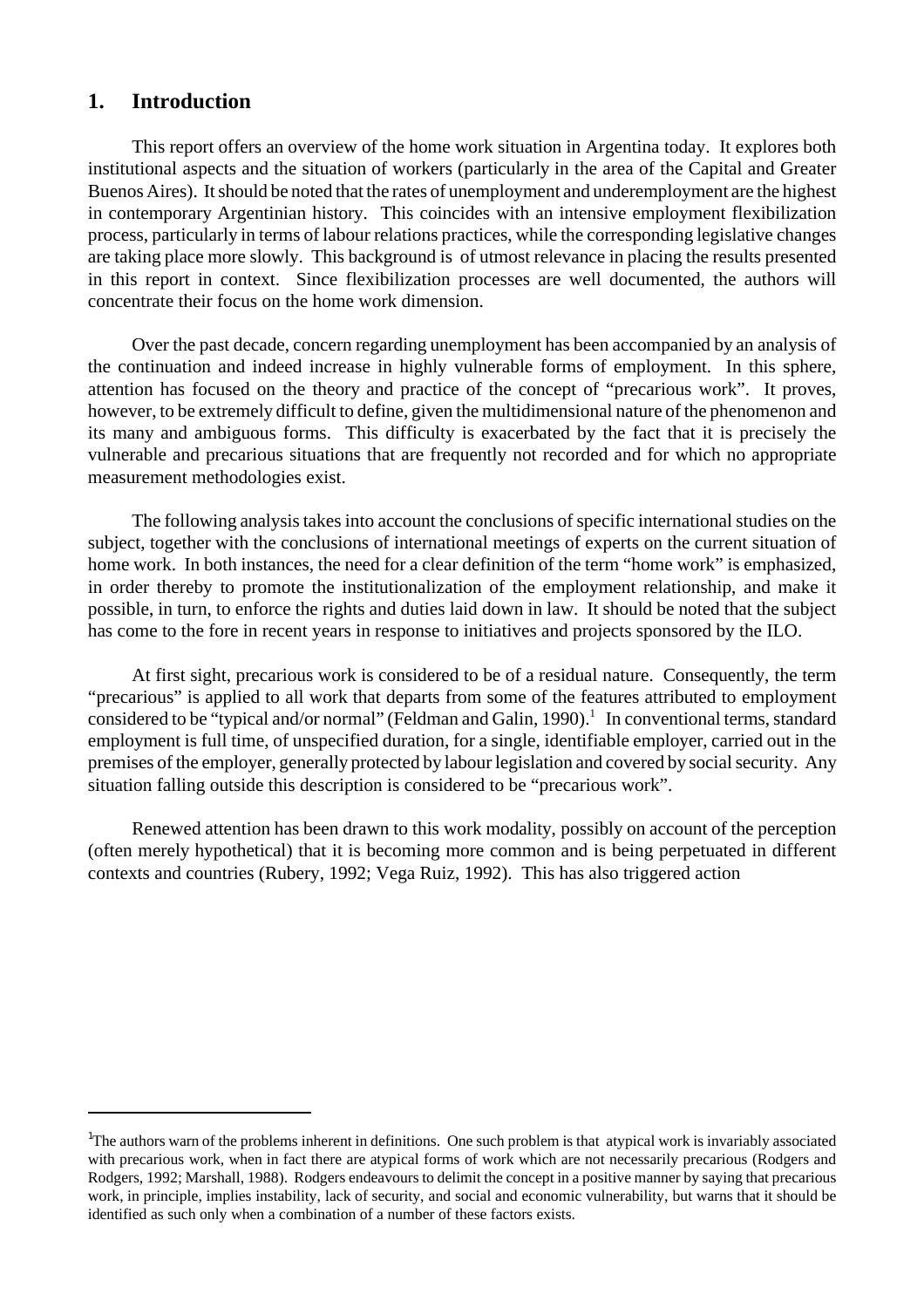by international bodies with a view to introducing measures to provide greater protection to those who engage in occupational activities in their homes.<sup>2</sup>

It immediately becomes apparent, however, that the characteristics attributed to home work are merely indicators, with researchers repeatedly encountering difficulties caused by the fact that no data or methodological tools exist to carry out a statistical study or more in-depth analysis of its particular features.<sup>3</sup> On the methodological front, home work typologies must be formulated and indicators found to distinguish between different levels of precariousness. The absence of relevant data in regular employment statistics becomes a major obstacle.

Home work certainly falls within the broader sphere of employment precariousness and the processes whereby this occurs but the question remains, is all home work precariousin nature? It is our hypothesis that, as new information and communication technologies come to be more broadly employed, the importance of physical proximity for work purposes is reduced, with the result that new forms of home work in advanced sectors may be emerging. These new forms may not necessarily be of a precarious or vulnerable nature.

#### **Finding a definition**

The most current definition of home work is probably that contained in ILO Convention No. 177 (1996). Article 1 defines it as the work carried out by a person:

- 1) in his or her home or in other premises of his or her own choice, other than the work place of the employer;
- 2) for remuneration;
- 3) which results in a product or service as specified by the employer, irrespective of who provides the equipment, materials or other inputs used, as long as this person does not have the degree of autonomy and economic independence necessary to be considered an independent worker under national laws, regulations or court decisions; ...(Convention No. 177).

From the employment relationship point of view, the debate focuses on the circumstances which allow the paid or dependent homeworker to be differentiated from the independent worker (artisan or

<sup>&</sup>lt;sup>2</sup>Over the past two decades, home work has received considerable attention by the International Labour Organization (ILO). We list the following references:

<sup>-</sup> I.L.C. GENEVA 1984. Conclusions regarding "future action" in the sphere of work conditions and environment (CyMAT)referto the need to formulate methods designed to offer "more real protection" to homeworkers. [Report V(1) ILO, 1994]

<sup>-</sup> I.L.C. GENEVA 1985. In the conclusions annexed to the resolution on equality of opportunities and treatment for male and female workersin employment, the Conference invites the Governing Body to take home work into account in drawing up standards in the future. [Report V(1) ILO, 1994]

<sup>-</sup> I.L.C. GENEVA 1988. Conclusions on the promotion of rural work urge the ILO to consolidate its assistance to member States, by organizing advisoryand technical cooperation activities, for "the formulation of programmes intended to document and improve the legal status and the socio-economic situation of homeworkers. [Report V(1) ILO, 1994]

<sup>-</sup> I.L.C. GENEVA 1989. The ILO Governing Body decides to hold a meeting of experts on "social protection of homeworkers".

<sup>-</sup> GENEVA 1990. Meeting of experts on the social protection of homeworkers.

<sup>-</sup> San Pablo 1990. Latin American tripartite regional seminar on the social protection of homeworkers.

<sup>- 1996,</sup> ILO Convention No. 177 on home work is adopted.

<sup>3</sup>Among the difficulties experienced in Argentina is the absence of specific records of this work modality in official documents such as the Permanent Households Surveys and Censuses.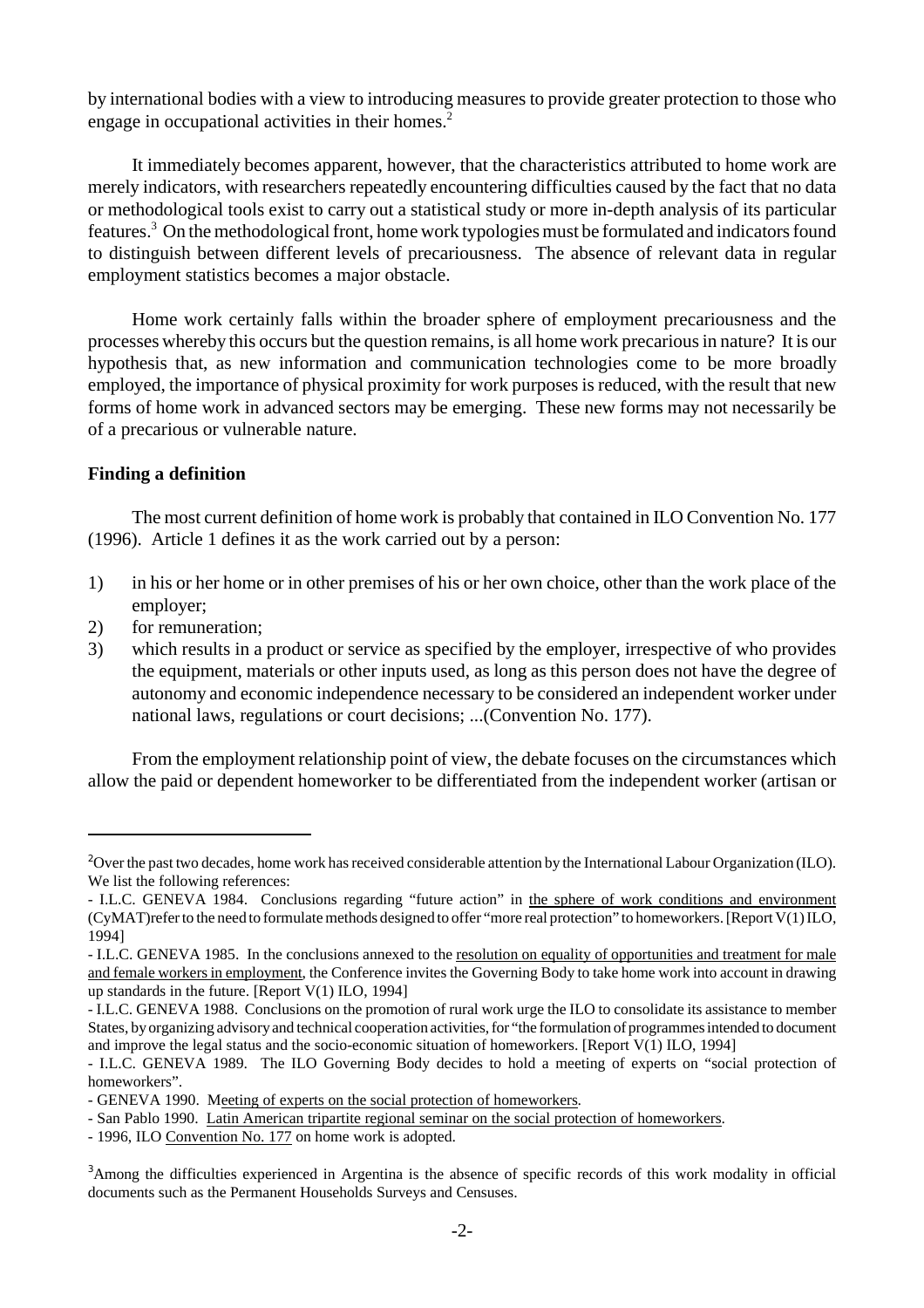self-employed).<sup>4</sup> In those countries with legislation on this form of work, the theoretical debate focuses on just how tenuous the situation of subordination is.

It is no easy task to establish a worker's subordination. The dividing line is always hazy. In reality, various dimensions come into play:

- 1) the use of the worker's own machinery;
- 2) the hiring of auxiliary labour by the person to whom the work is given out;
- 3) the supervision of production.

Controversy surrounds the concept of "supervision": in the strict sense, it is the direct presence of the employer in the place of work, in a broader sense, supervision takes the form of directions on how to carry out the work, and quality control of the finished product.<sup>5</sup>

The main problem regarding the dependence relationship is that it is very easy to lapse into disguised, concealed or fraudulent modes of behaviour, where the home "employee" passes himself off as an independent worker. This matter is reflected in practical terms in each country's specific regulations and in interpretations contained in case law (Goldín, 1991; Vega Ruiz, 1992) which reveals the difficulty in distinguishing the situation of the paid employee working for a company from precarious forms of independent work.<sup>6</sup> The delays and conflicts inherent in implementing labour legislation, which fails to keep pace with the increasing flexibility of "real"employment relations, means that, in Argentina at least, employers and companies go to great length to avoid establishing relationships of dependence. Hiring "per task", payment of fees rather than wages, the requirement that workers should be enrolled as independent, etc., are increasingly common practices. Although workers are technically independent, a high degree of dependence frequently exists, and theymay have virtually no autonomy in defining the task.

A number of researchers are of the view that this work modality is significantly under-registered, on account of the clandestine and illegal nature of the employment relationship (Roldán, 1987; Neffa, 1988; Cortés, 1988, ILO, 1996; Marshall, 1990; Meulders and Tygat, 1992; Etala, 1988; Caire, 1992). In Argentina, it is probable that illegal forms of hiring have increased, although total paid employment (registered and clandestine) has not increased (Marshall, 1990). Meanwhile, a study on the subject in Italy (Bettio and Villa, 1992) reveals that the success of decentralized production has caused home work to become one of the broadest categories of concealed work in industry (and may not be confined to industry). A large part of this growth is disguised as independent work, meaning that any reduction is artificial. This again raises the problem encountered by many researchers of how to distinguish between the paid worker employed by a company and precarious forms of independent work (self-employed and/or artisan).

<sup>&</sup>lt;sup>4</sup>In the <u>Meeting of Experts on the the Social Protection of Homeworkers</u> (October 1990), (item 8), emphasis is placed on acknowledging homeworkers as dependent employees, and it isstated that national legislation should "find a clear definition of the term homeworkers... and specify the need for a written contract laying down the terms and conditions of work" (page 11).

<sup>&</sup>lt;sup>5</sup>On this point, the authors refer to conditions for distinguishing between employers, employees and/or precarious selfemployed. For example, those who carry out piece-work at home receive work from various sources, they own the machinery and they may hire auxiliary labour, are labelled "disguised employers" (Gallart et al., 1988) or as "semiemployees" in relation to the work-giver and as "semi-entrepreneur" in relation to the workers they hire as helpers (Roldán, 1987).

<sup>&</sup>lt;sup>6</sup>Some national legislations employ more or less generic, indirect formulae which refer to the situation of dependants ("work for"; "production as agreed", etc.)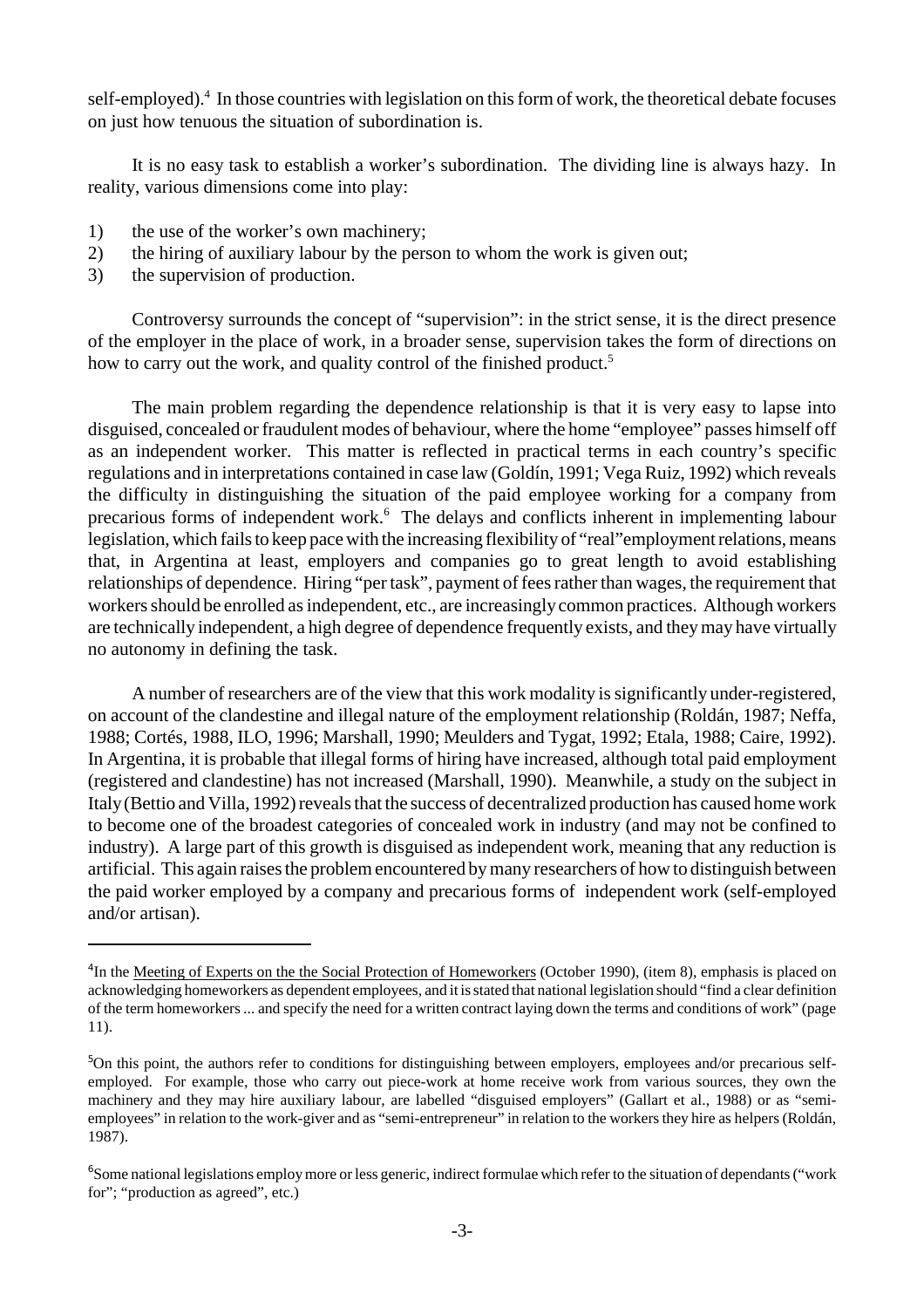Some features of home work are common to many countries. Studies carried out over the past decade agree that workers are concentrated in well-defined sectors. Firstly, it is emphasized that they continue to be present in the traditional manufacturing industries. Home work is carried out by a large proportion of workers in sub-sectors such as garment manufacture in the clothing and textile industry, in leather working (in particular, footwear) and in wool (for Argentina, among others, Marshall, 1990; Cortés, 1988, Ackerman, 1988).

Some recent publications are beginning to detect home work in information technology industries, which could become more widespread (Huws, 1984; Rubery, 1992; Espinoza, 1997; Gbezo, 1995). For instance, the results of a national survey in the United Kingdom (1981), which triggered an extensive controversy, revealed that a large number of "new homeworkers" exist; their activities include tasks connected with information technology or office tasks, setting them apart from the classical stereotype (labour-intensive manufacturing industry), except insofar as they continue to be women with children (Rubery, 1992; Huws, 1984 and Hakim, 1984).

Who are the homeworkers? According to a number of studies, female labour predominates. On the one hand, because it permits the traditional domestic role to be combined with work. On the other, because it frequently exists in sectors in which the proportion of female labour is high. Moreover, it tends to be concentrated in labour-intensive phases of the production process, for which female labour is generally sought (Bettio and Villa, 1992; Roldán, 1988; ILO, 1996). These trends are confirmed by the scant data existing for Argentina. Marshall (1990) reveals that 82 per cent of homeworkers in the garment industry in Buenos Aires are women.

Available data reveals that homeworkers are paid less in absolute terms, in terms of their training and qualifications, and frequently in comparison to the payment received for identical tasks by permanent employees in the same company.<sup>7</sup> The seasonal nature of this situation makes the activities of such workers even more precarious, and their vulnerability is even greater when they carry out the activity illegally. Frequent reference is made to the characteristic isolation of homeworkers, since the absence of any relationship with the company and with other workers reduces the likelihood of trade unionization or collective action for the purpose of improving their position.<sup>8</sup> If we take into account the facts reported by several researchers regarding under-registration of the "concealed" component (unregistered homeworkers or those "artificially" registered asindependent workers) it may be inferred that, overall, they have a low level of legal protection, and non-compliance with legislation, if it exists, is high. Where legislation does exist, it is frequently as inflexible as it is exhaustive, and is rarely enforced, as stated by all researchers without exception.

Clearly, home work involves various employment relationships. The distinction most widely employed in categorizing the various types of home work is between the "paid" homeworker and the "independent" worker (artisan or self-employed). A second distinction exists between the formally recognized employment relationship and the clandestine and concealed forms of work. In this regard, such work is termed "clandestine" because it is partially or entirely absent from legal records, rather than because it is prohibited.<sup>9</sup>

<sup>&</sup>lt;sup>7</sup>The title of an English report on the subject, "Sweated Labour" (Bisset and Huws, 1984) is a case in point.

<sup>&</sup>lt;sup>8</sup>In 1994 the European Homeworking Group was formed, for the purpose of putting homeworkers in touch with their organizations in a number of European countries. The "International Network for all persons working in the home" (HOMENET).

<sup>9</sup>Clandestine work may be defined as a sole or secondary non-temporary paid occupation, which is carried out outside the confines of the law or of the terms of regulations or agreements. (de Grazia, 1980, Caire, 1992).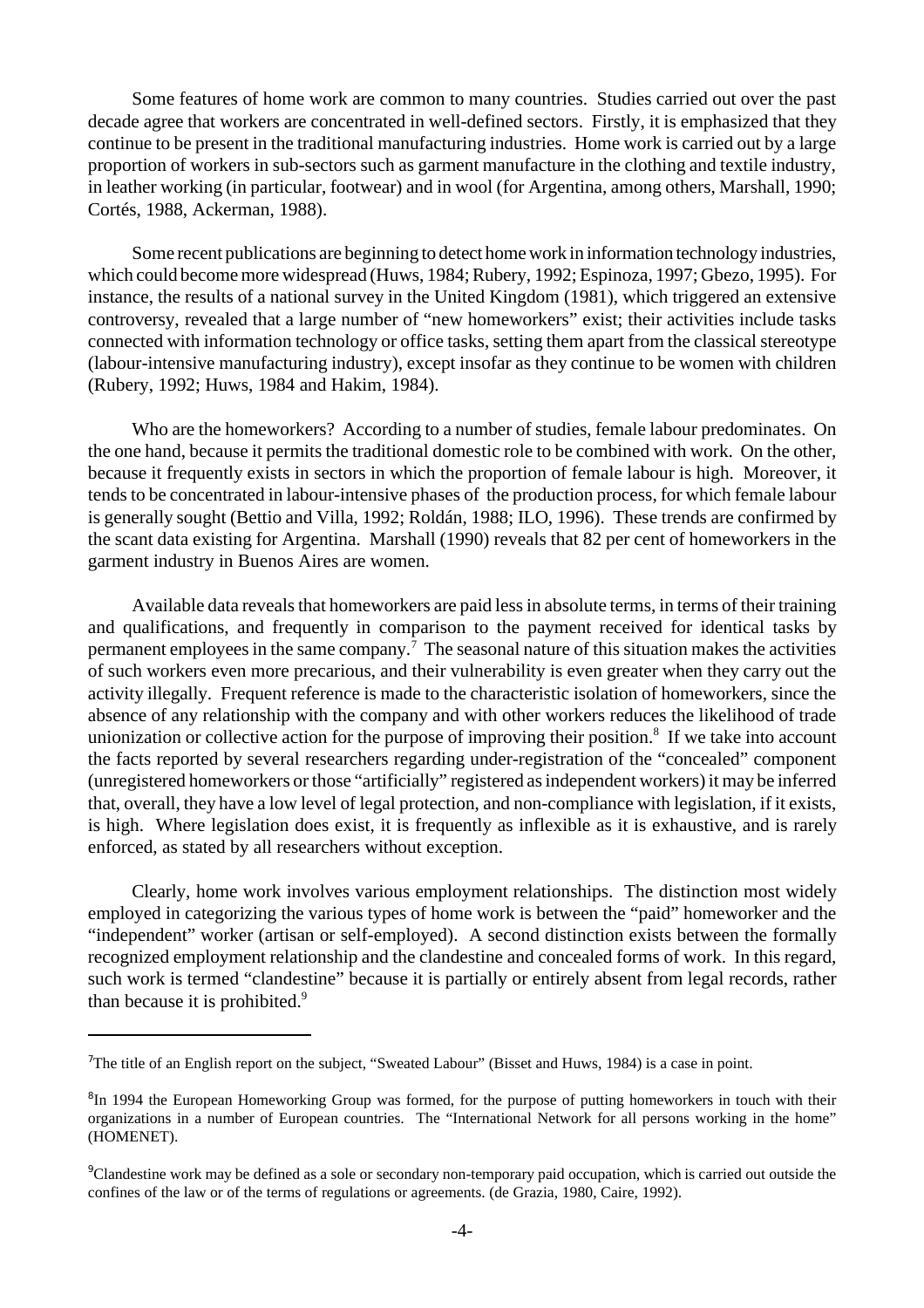# **2. Homework regulations: Argentinian legislation and ILO Convention No. 177 (1996)**

## **2.1 Argentinian legislation**

In Argentina, Act No. 12.713/41-Regulatory Decree No. 118.755/42 lays down the **Special regime for home work**, enacted in 1941. What is home work under Argentinian legislation?

## 2.1.1 Sphere of application and definitions

Current Argentinian law, which provides for a special regime regarding home work throughout the country, states that this work modality must be "undertaken *for a third party*". This factor may be interpreted as one of the elements distinguishing it from other forms of economic activity carried out at home, particularly that relating to the artisan or independent producer. This definition reflects the will to apply the home work concept specifically to the dependence relationship. Defining the nature of the employment relationship, and specifically whether a link of dependence or subordination is established, has generated considerable controversy in both national and international jurisprudence (Vega Ruiz, 1992; Goldín, 1991; Neffa, 1987). One of the sources of controversy relates to whether or not the employer controls and supervises the production process.

Another underlying boundary in identifying home work for a third party relates to the fact that what is produced belongs to "a third party" and not to the producer. The marketing and sale of the product are clearly attributed to those persons connected to the market:

*The employer is the person who carries out the manufacture or sale of goods, for profit or not for profit, and who hands out work to a homeworker, workshop owner or intermediary* (Art 2b/Reg.118.755/42).

Of those persons laid down as being covered by the regulation, only the "employer", in the strict sense, has any connection with the consumer market. Meanwhile, legislation systematically employs the term "worker" as a concept in identifying the homeworker, based on the assessment of the degree of autonomy or economic independence of the individual. The detailed manner in which Argentinian law defines the figures involved in the employment relationships inherent in "homework for third parties" identifies this standard with the theoretical approach that postulates and affirms the dependence relationship.<sup>10</sup>

# 2.1.2 The workplace

Another important factor in defining this work modality relates to its geographical location, which may be, in principle, "the worker's home" or a place chosen for that purpose. Another

 $10$ In a study on the subject, Goldín states that Argentinian law is not conclusive and leaves the matter to doctrinal and jurisprudential debate, although he does acknowledge that the prevailing trend in jurisprudential doctrine is that which maintains that the homeworker is normally a subordinate worker. For this reason, those holding this view maintain that the Work Contract Law applies (general law regulating dependent work) and extending it to cover standards relating to institutions not covered by home work legislation (Goldín, 1991).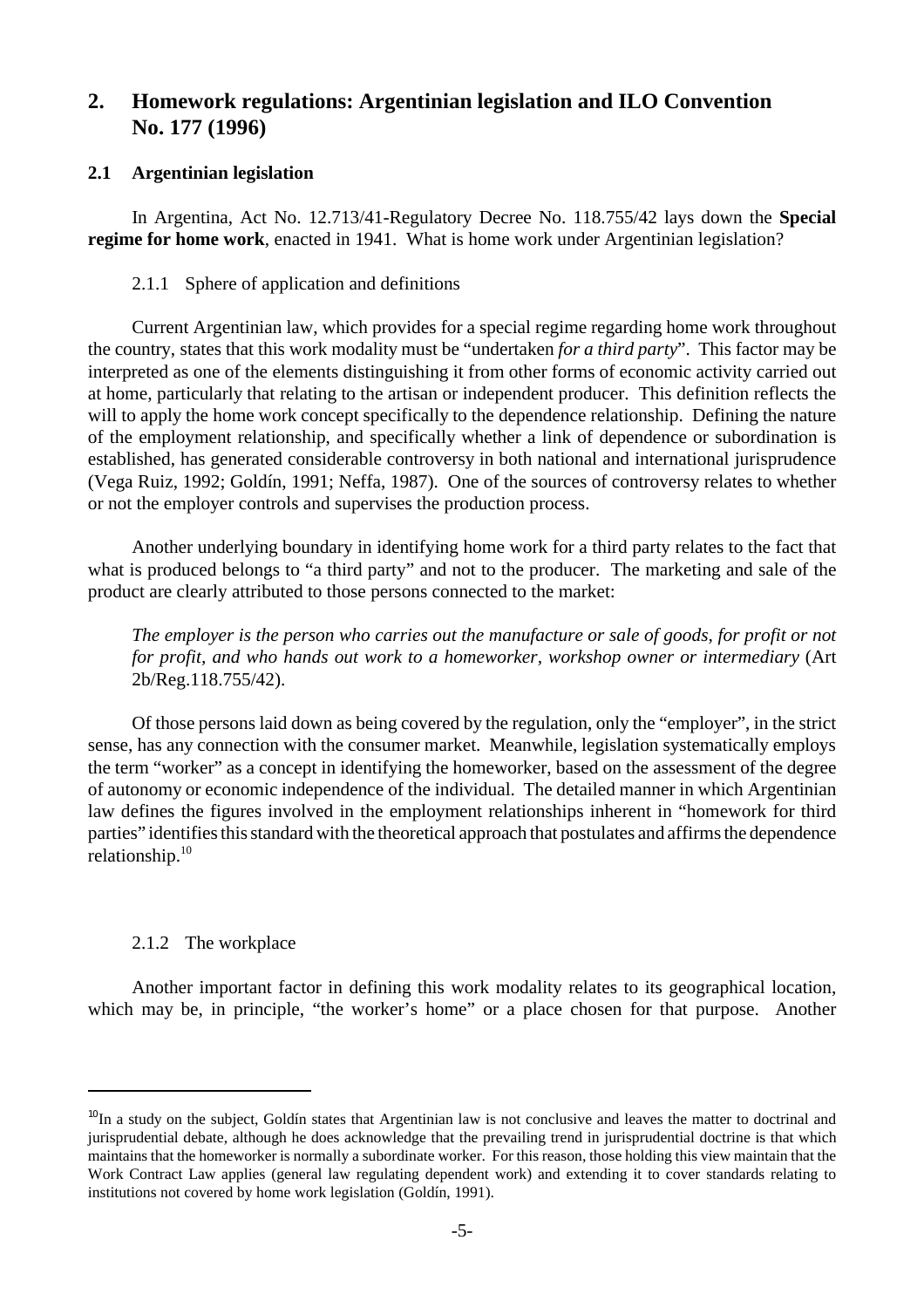"variation" is the workshop-owner's home<sup>11</sup> - which is explicitly recognized by the act and by the regulatory decree as one of the work modalities that is subject to its provisions.<sup>12</sup> Lastly, the regulation includes public or private charity establishments, educational establishments, and juvenile non-penal houses of correction.

#### 2.1.3 The employment relationship

A novel aspect of Argentinian regulations lies in the inclusion of the workshop owner. National legislation attributes to this one person the dual categories of the work-giver/work-taker relationship. **Workshop owners** are considered to be " **homeworkers"** in the sense of taking work handed out by an employer**;** meanwhile, since they have products manufactured in their home by workers under their supervision, they are also considered to be "**employers**", who are subject to the obligations contained in law and in the regulations governing those who give out work.

The above culminates in an ambiguous legal figure, that of the "workshop owner-worker" and the "workshop owner-employer",<sup>13</sup> with consequent implications for the "homeworker" category. Workshop owners are homeworkers, asthey take work for third parties and use their home or premises as a workplace, and are thereby subject to the legal provisions of the Home Work Act. The situation of workers who carry out work for the workshop owner is ambiguous, if not contradictory. It is stated in the Regulatory Decree of the Home Work Act that these workers are subject to the general law regulating employment relations for dependent work (Work Contract Act). Consequently, the workshop-employer is subject to the ensuing obligations.<sup>14</sup> Meanwhile, the home work act considers the workers hired by the workshop owner to be homeworkers, in the light of their employer's situation as workshop owner, and not of the characteristics of their work modality.

Where the scope of its provisions are concerned, the law generically refers to *"persons who are involved in carrying out a task"* , from which it may be inferred that any person may carry out home work for another. In addition the law refers to the "making of articles" thereby generating another area of ambiguity of interpretation. Should "making" be considered as a manufacturing activity? Can home work exist in services?<sup>15</sup>

<sup>&</sup>lt;sup>11</sup>See later for a discussion of the workshop owner, and the ensuing interpretations.

 $12$ Act 12.713 and Regulatory Decree 118.755/42 (articles 3 and 4 respectively).

 $13$ For the most part, doctrine and case law consider the figure of the workshop owner in the text of the law to be "a legal" fiction" of which the objective is to protect the "homeworker" in the strict sense (Goldín, 1991).

<sup>14</sup>Article 3/Decree 18.118.755/42.

<sup>&</sup>lt;sup>15</sup>None of the key sources of information interviewed mentioned services as falling within the scope of the law or of the Home Work Department.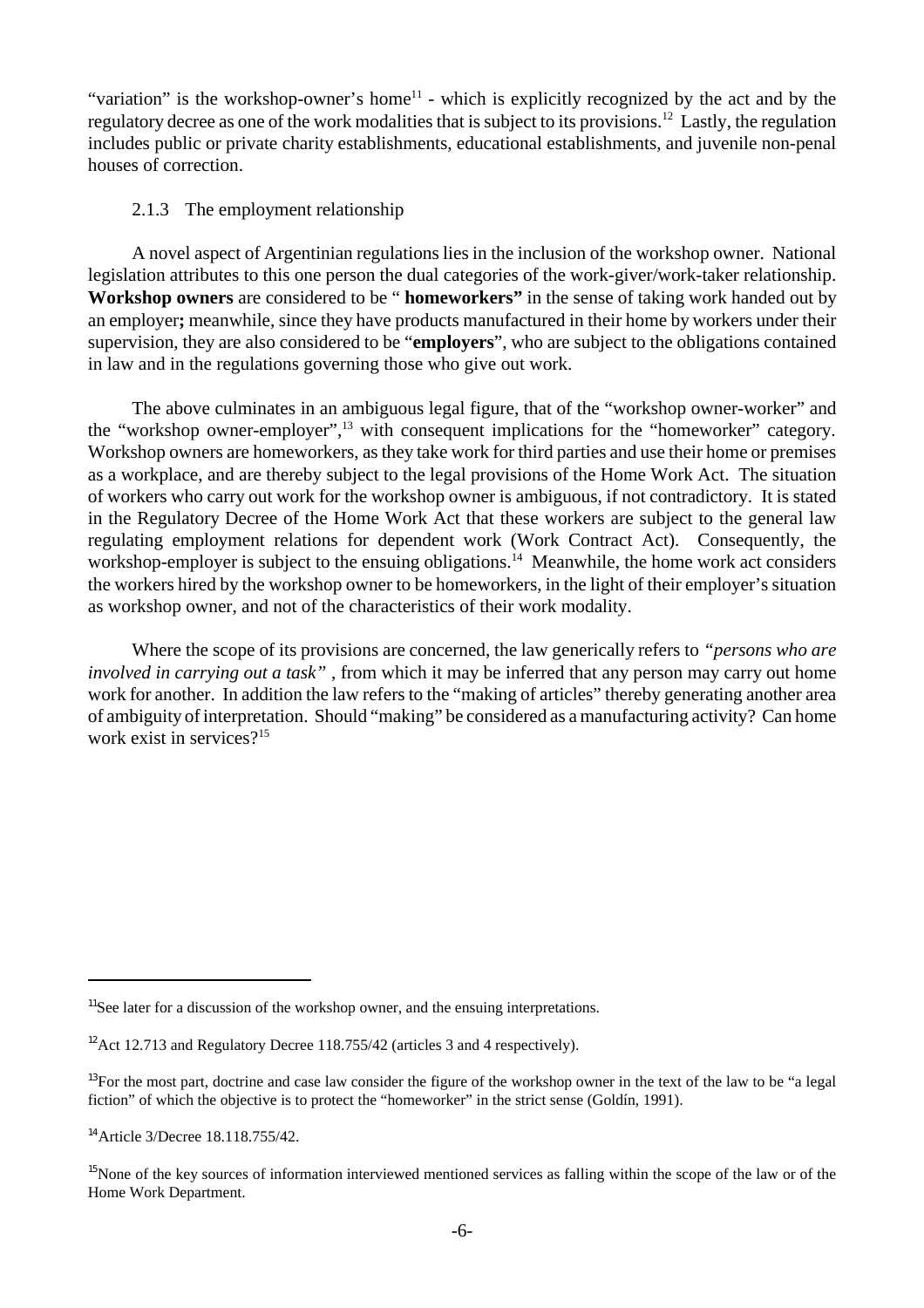#### 2.1.4 Hiring of auxiliary labour

Another substantive condition laid down by legislation involves a restriction on the number of "homework helpers". The detail entered into by the law regarding the **type and number of authorized work assistants** for the homeworker may be interpreted as a means of differentiating between the homeworker and the workshop owner, and indeed other workers carrying out economic activities at home. The regulatory decree describes in detail those considered as "family assistants". On the other hand, the homeworker may only hire one person as "*homeworker's helper or apprentice"*. The "*homeworker in the strict sense"* is thus distinguished from the other homeworker - the workshop owner - who may hire any number of people.

In short, in examining the various elements gathered by the law maker in defining the legal concept of the home work regime, it becomes apparent that they correspond to two "pure" extremes:

- 1) homeworker in the strict sense: the worker who works for a third party, in his home, with or without family help and with (a maximum) of only one outside helper;
- 2) employer in the strict sense: the work "giver", in the first instance, who makes goods and sells the finished product.

The remaining legal figures are based on the combination of the two pure extremes: workshop owner, intermediary-workshop owner, intermediary, etc.

The law makes no reference to ownership of work equipment and of inputs, other than the single mention of the "*ownership of goods by the workshop owner for carrying out activities in connection with work handed out"*, which condition does not affect their classification as homeworkers.<sup>16</sup>

2.1.5 Means of institutionalizing the work relationship

Act 12.713 provides that, subject to making themselves eligible by registering in the Census of Employers, home work-givers must register with the relevant authority, report the people they engage as workshop owners and homeworkers, and keep a record of their transactions. On the basis of the employer's declaration, homeworkers receive a work booklet from the relevant authority accrediting them as such. The law further requires work-givers to stamp the articles to be made in such a way as to reflect the work relationship: H.a D. (home-made).<sup>17</sup>

# **2.2 Compatibility between ILO Convention No. 177 and national legislation**

It is considered appropriate at this point to carry out a comparative analysis of the legal aspects of the international regulations governing home work (ILO Convention No. 177) and the national legislation in force (Act 12.713/41), in order to identify possible points of convergence and disparity in their respective provisions. In fact, Argentinian legislation includes a range of provisions (retirement, dismissals and other social benefits) which are recommended in the Convention. This section will deal with only some points on which Argentinian law diverges or interprets the situation of homeworkers in a manner different from the Convention.

 $<sup>16</sup>A$  last point that appears not in the law but in the Convention, states that this work modality applies irrespective of who</sup> provides the "*equipment, materials or other inputs used*".

<sup>&</sup>lt;sup>17</sup>P. VII, art. 20, Decree 118.755/42.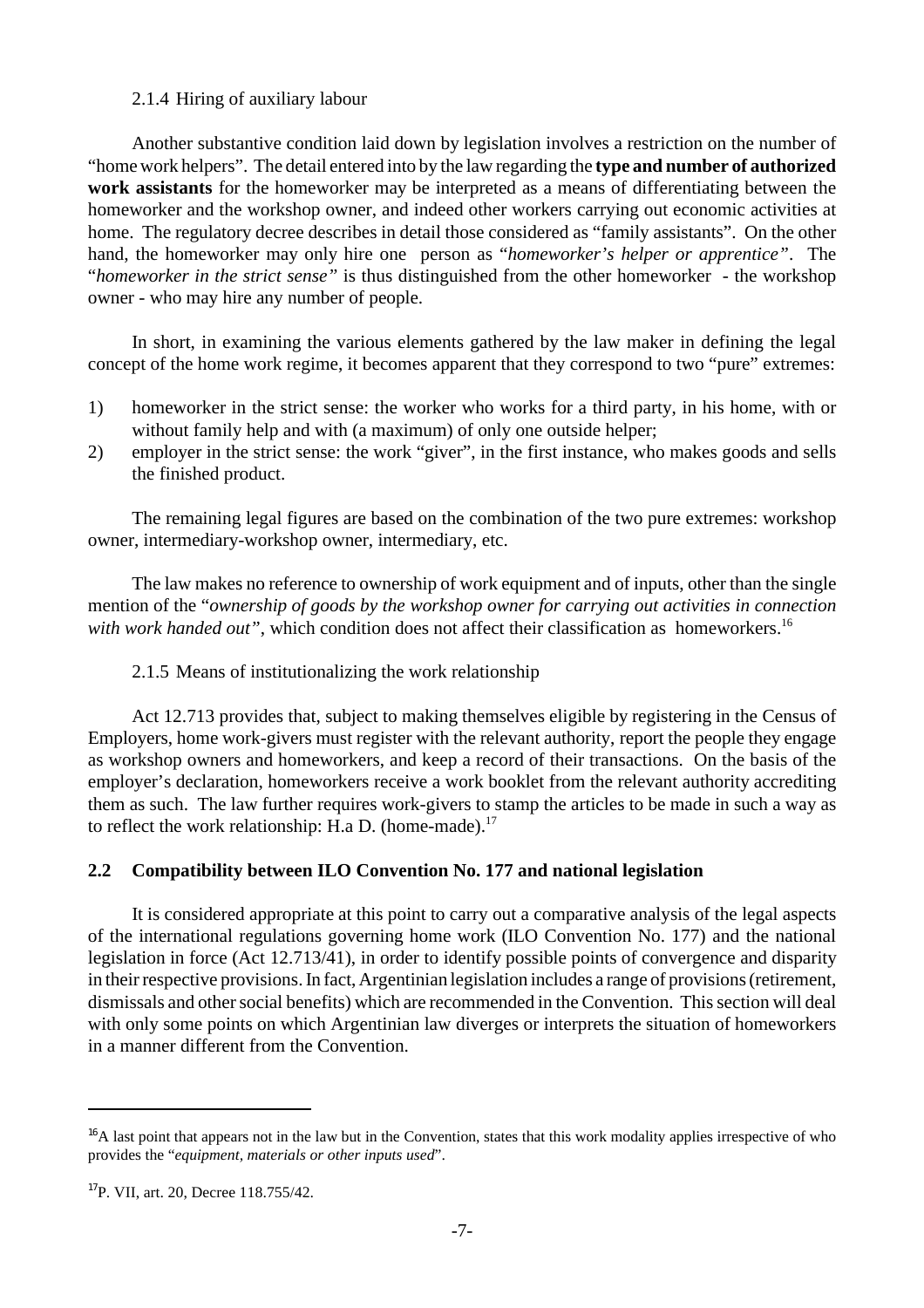#### 2.2.1 Work-givers

The National Regulatory Decree specifies the action of making (to order) and **selling** goods as corresponding to the figure of the employer. This figure is distinguished from others in terms of ownership of what is produced and of the act of selling it. The Convention identifies employers only as the "givers of work for a company", without dwelling on their role in the marketing process.

## 2.2.2 Home work in production and in services

Several articles of the law and respective decree describe forms of the work relationship in terms of whose conceptual categories relate primarily, although not exclusively, to the industrial manufacturing production sector. This relates specifically to such concepts as "worker", "worker apprentice", "workshop owner", etc. In regard to "what is produced", such terms are used as "making of merchandise, articles", etc. It is likely that, in the context from which the regulations emerged, including those sectors in which such activity was concentrated (and continues to be concentrated), the law took it for granted that the corresponding sphere of implementation was the industrial/manufacturing sector, notwithstanding the fact that, as stated by Goldín, the law did not confine this modality to any particular worker.<sup>18</sup> Meanwhile, Convention No. 177 explicitly covers the making of a product and the provision of services.

#### 2.2.3 Work relationship

The definition of the degree of independence or subordination of homeworkers is a central consideration. The Convention refers this definition to the standards of each country, although maintaining the need to establish a distinction between the independent worker and the homeworker, based on the degree of autonomy.<sup>19</sup> In the Argentinian case, as stated previously, sufficient references exist to the dependence relationship requirement and the case law analysed in Chapter IV bears this out.

# **2.3 Legislation and the ILO Convention No. 177 in the view of the stakeholders**

Trade unions and officials are familiar with Argentinian law; they are also familiar with ILO Convention No. 177. The figure of the workshop owner certainly constitutes the main point of convergence, and will feature in the final considerations of this study. It will suffice at this point to reproduce a strong view on the subject, held by the Union of Workshop Owners:

"*The Convention does not differ much from the law. It adds nothing, it takes nothing away. If those that have been ratified are not complied with, why should this one be any different? Moreover, Argentinian law provides for broader coverage and greater protection than in the Convention. And the Convention is guilty of the omission, which I consider to be highly obstructive, of prompting a stinting approach on the part of Argentinian officials who did not dare to draw attention to the need to include the figure of the workshop owner.* [The figure of the workshop owner] *is crucial to home work regulation. Because if you don't regulate the figure of the workshop owner, who constitutes the borderline, the grey area, you have eliminated the*

<sup>&</sup>lt;sup>18</sup> According to Goldín, under Argentinian law, home work includes tasks relating to the making of merchandise, which effectively excludes tasks such as repairs, laundry, etc.

<sup>19</sup>Consideration referred by current ILO Convention No. 177 to each country's standards ... *unless that person has the necessary degree of autonomy or economic independence to be considered as an independent worker, on the basis of national legislation or court decisions.*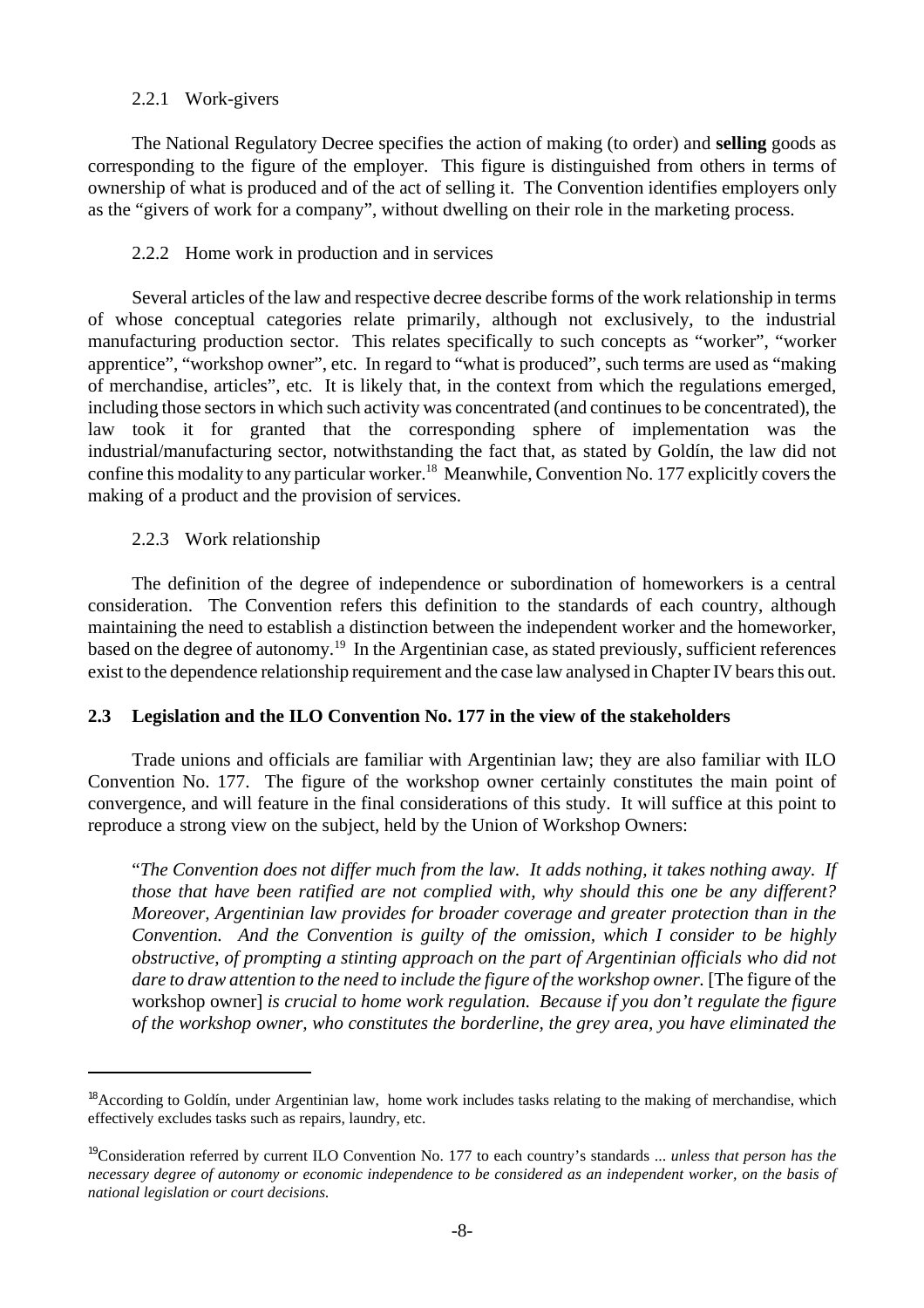*figure of the homeworker. Because where employers are concerned - with their imagination which they exhibit every day, frequently to survive or alternatively to trick, whetherto avoid taxes or whatever else - you may imagine that if you give them the possibility of saying that the workshop owner is not a worker, then there are no more homeworkers, they are all workshop owners! Without the figure of the workshop owner, you can say goodbye to the homeworker! And Argentina's experience over 50 years should have been used to put that figure forward in a sectorlike the ILO, to prevent a situation where member countriesissue individual laws, which will surely be based to a large extent on the Convention, but a Convention which has failed to take account of important experience in combating clandestine home work".* (S.T.A.D.)

# **3. The legislation enforcement authorities**

#### **3.1 The Home Work Department**

Under Argentinian home work legislation, the National Labour Department is the enforcement authority. While professional associations and wage and conciliation and arbitration commissions serve as auxiliary enforcement bodies (Act  $12.713/42$  Chapter III; articles no.  $15/16$ ).<sup>20</sup>

The Home Work Office was established in 1942. The resolution providing for its establishment states that its objective is to "provide for the better implementation ... and [to] "centralize in a single office" the functions assigned by Act 12.713/41 and its Regulatory Decree assigned to the National Labour Department (DNT)". Nonetheless, prior to that date (June 1941), the organizational structure of the DNT already included Home Work Wage Commissions, within the sub-structure of the Legislation Division. $21$ 

The Home Work Department has two separate functions. The first relates to the Register of Enrolments of workers, employers and workshop owners, with corresponding inspection and monitoring tasks. The second relates to the establishment of two types of tripartite commissions: the Wages Commission and the Conciliation and Arbitration Commission.<sup>22</sup>

Since its foundation over 50 years ago, the Department has changed its position in the Ministry's organizational structure. However, the formal definition of its functions has not changed, except for the fact that, during the 1960s, the Conciliation and Arbitration Commission ceased to function and, as discussed hereafter, its operations are now extremely limited in practice.

In 1993, at the request of the authorities,  $2<sup>3</sup>$  and (possibly) as a reaction by the staff of the Department to the danger that their functions might be curtailed, a memorandum was drawn up defining the Department's tasks. The document described the structure of the Department in

<sup>&</sup>lt;sup>20</sup>Details of the enforcement authorities' functions are laid down in article 17.

<sup>&</sup>lt;sup>21</sup>Information Bulletin of the National Labour Department. January-March/1942, No. 237.

<sup>&</sup>lt;sup>22</sup>These Commissions include representatives of groups of entrepreneurs, trade unions and the Labour Ministry.

<sup>&</sup>lt;sup>23</sup>At that time, the Home Work Department was part of the structure of the National Labour Police Directorate.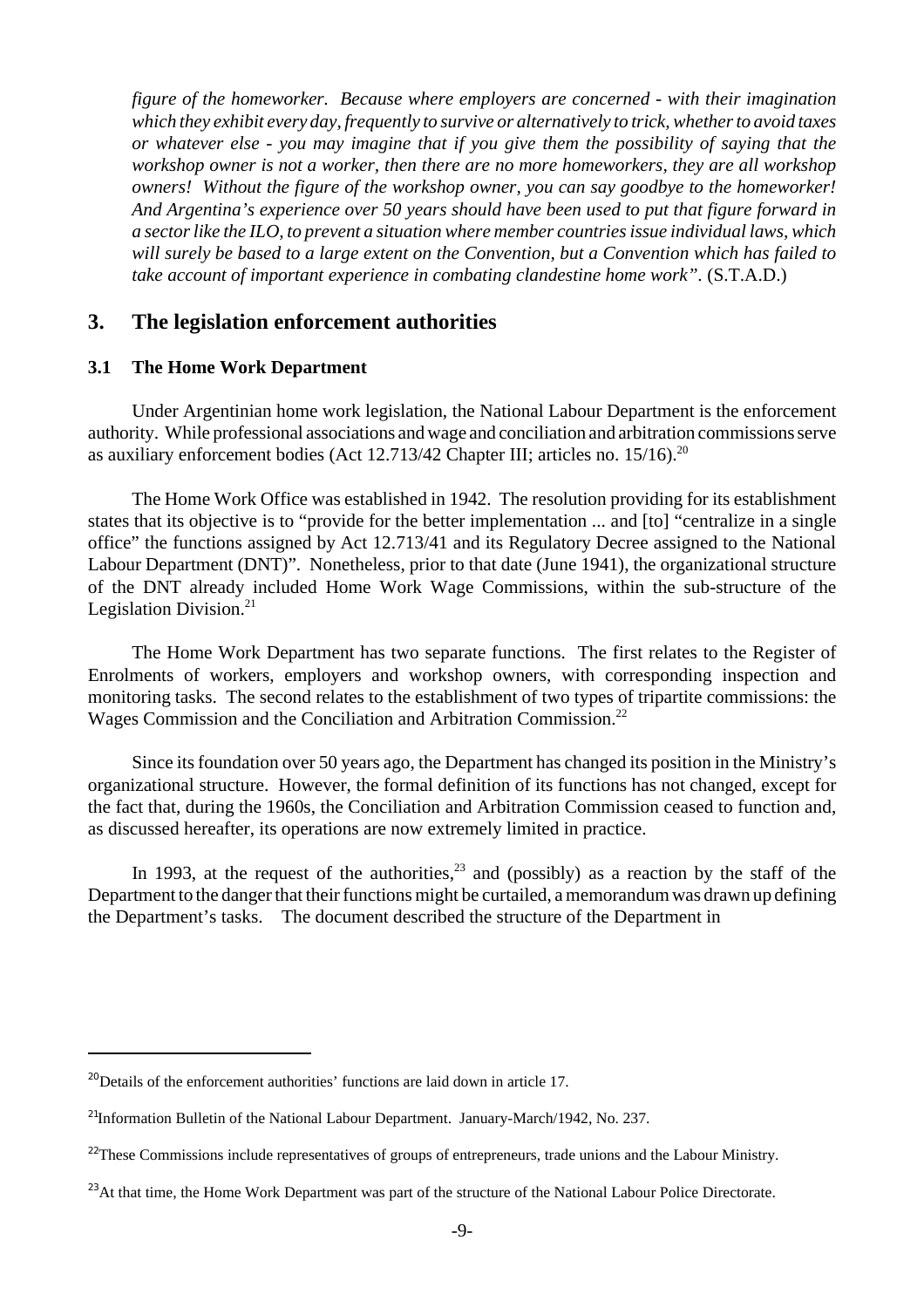detail.<sup>24</sup> This body clearly reaffirms the Department's function in implementing the law:

"*...ensure strict compliance with Act 12.713, its Regulatory Decree, as well as other related provisionsin force and, by the same token, to detect home work given out in a clandestine manner ... in the Federal Capital".* (Home Work Directorate, Memorandum 1940/93).

Today, the Department employs two individuals (one with long experience as a home work inspector), keeps the Enrolment Register and carries out administrative tasks. Inspection personnel who were previously allocated to this department were reassigned to the General Inspection Department.<sup>25</sup> In addition, the new organizational structure (1997) of the Ministry of Labour and Social Security's National Labour Relations Directorate includes a Directorate of Inspections and Individual Labour Relations - which covers Home Work - consists of five departmental entities, none of which is devoted to Home Work (Ministry of Labour and Social Security Resolution No. 519/1997).

This information is borne out by trade union sources of information:

"*This is where the Ministry of Labour's administrative structure has begun to go wrong. As far as I can see, the Home Work Office has been taken out of the work structure, and I don't know where it has been put."* (interview with union leader, FONIVA).

3.1.1 Register of enrolments

The Act provides that, after receiving authorization, home work givers are obliged to register with the relevant authority, declare the people they engage as workshop owners and homeworkers, and keep a record of their transactions. On the basis of the employer's declaration, homeworkers are given a booklet from the relevant authority accrediting them as homeworkers; workshop owners are also given a booklet. Since it was founded, the Home Work Department has held exclusive authority for authorizing home work-givers and homeworkers.

The enrolment archive (begun in 1941) records all new inscriptions. The data contained in this register record the number of workers and workshop owners who, for different reasons, decide to comply with the regulation and register. There is no register of homeworkers who have ceased to carry out such activities. Table 1 presents the data from this register, including the number of enrolments registered on the basis of related research, which calculates enrolments up to 1987 (Marshall, 1990), updated by the authors to 1996.

<sup>&</sup>lt;sup>24</sup> According to the report, the Home Work Department has two divisions: 1) Inspection and 2) Administrative/Technical. Inspection functions include:

*i) Inspection procedures. ii) Drawing up reports. iii) Advice to firms visited and to workers on correct implementation of regulations. Inspections are carried out a) in response to complaints by homeworkers and by trade union bodies, or b) routine.*

The administrative/technical operations are:

i) Administrative; Compilation of lists, files and reports of all documentation; ii) Incoming and Outgoing Bureau; -iii) *Controller Section: handling of complaints and all documentation relating to the Inspection Division; -iv) Skills and categories section: enrolment, skills and recording of employers and homeworkers; v) Wage Commission section: archive* of rates, resolutions and decisions, relevant to the activities of the Commission. vi) Case proceedings section: registration *of developments regarding the initiation of proceeding.*

Technical tasks include - *matters of relevance to the Wage Commission'sresolutions.* Mention is made of its role in fixing the minimum wage level and the rate of payment for garments. (D.T.a.D., Memorandum 1940/93).

 $^{25}$ This apparently involves five individuals. According to information provided by key sources, the Home Work Department at one time had a team of 50 inspectors. According to the study by A. Goldín, this figure stood at 14 in 1988.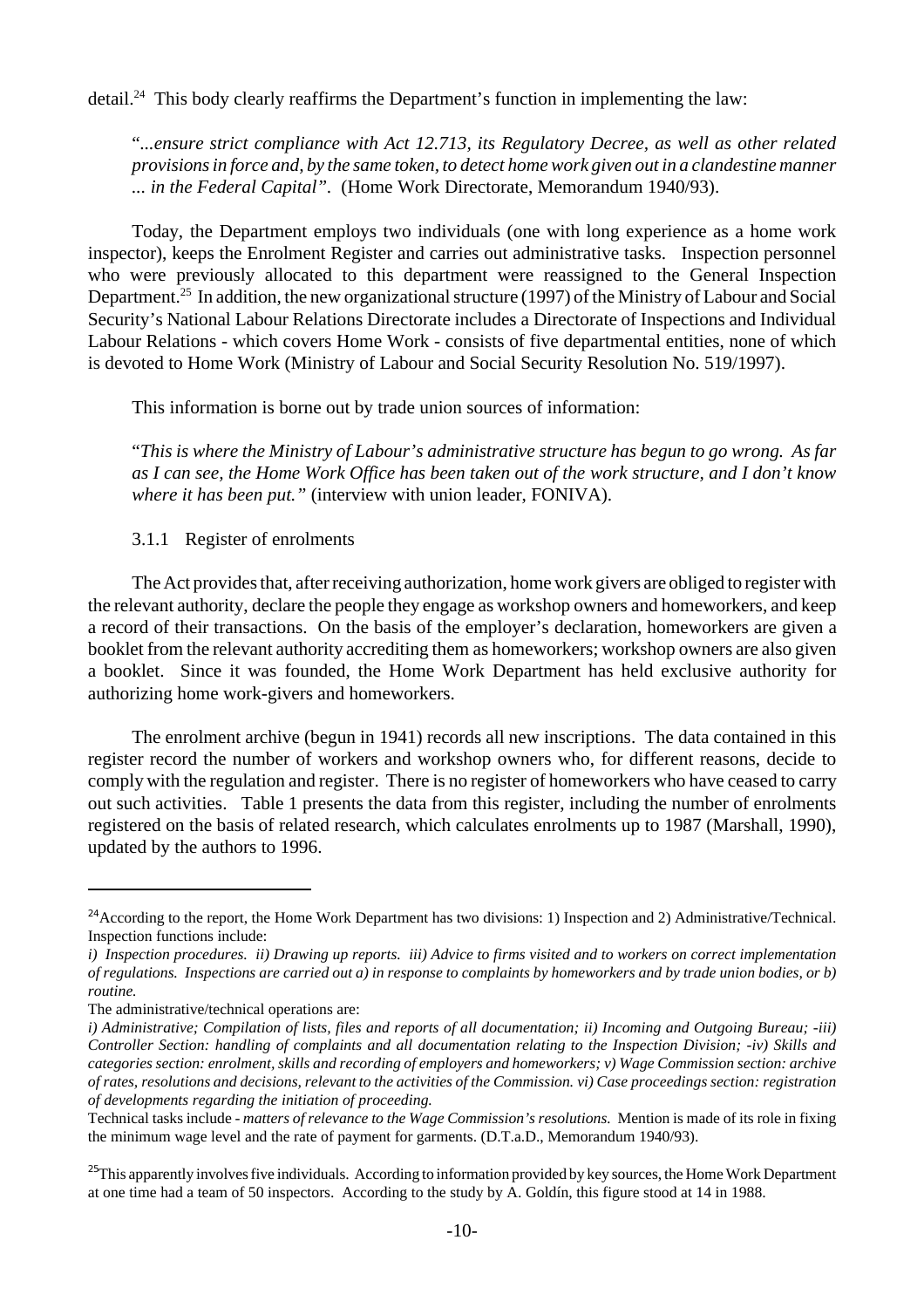|             | <b>Workers</b> | Intermediaries* |
|-------------|----------------|-----------------|
| 1950-1954   | 39019          | 3403            |
| 1955-1959   | 25052          | 2092            |
| 1960-1964   | 7993           | 1310            |
| 1965-1969   | 5207           | 4 2 3 2         |
| 1970-1974   | 3757           | 2042            |
| 1975-1979   | 4408           | 1994            |
| 1980-1984   | 2706           | 1611            |
| 1985-1989   | 1426           | 1035            |
| 1990-1994** | 2014           | 1800            |
| 1995        | 81             | 144             |
| 1996        | 51             | 89              |

#### **Table 1 Workers and intermediaries (new registrations) January 1950 - December 1996**

\*: includes "workshop owners", "work givers" and "intermediaries-workshop owners" in Marshall's data, and "workshop owners" and "employers" in the 1988 to 1996 data.

\*\*: 1992 stands out in the five-year period for the exceptionally high number of registrations: 866 workers and 673 intermediaries.

Source: For the period 1950-1987, Marshall, 1990. For the period 1988-1996, calculations by the authors based on data from the Archive of Registrations of the Home Work Department, Ministry of Labour and Social Security.

As demonstrated by the table, the number of enrolments is declining. An analysis of new enrolments from 1988 reveals that the decline identified by Marshall has become more pronounced, with the exception of 1992 when there were an unusual number of enrolments (866 workers and 673 intermediaries). According to data provided by key sources of information, this was a reflection of the arrival of an energetic home work inspection official. Overall, however, the number of homeworkers enrolled for the period 1988-1996 (2,502) is lower than for the period 1980-1987 (3,689) and 1975- 1979 (4,408).

The new enrolments for the 1988-1996 period reveal that the majority of homeworkers and workshop owners continue to be concentrated in the clothing industry.<sup>26</sup> The footwear industry takes second place although it lags far behind the first (Table 2).

<sup>&</sup>lt;sup>26</sup>On the basis of a sample (of 20 per cent) taken from the Labour Ministry's Register between January 1986 and January 1988, Marshall (1992) estimates that the majority of homeworkers and workshop owners are concentrated in the garment manufacture branch (85.1 per cent and 85.4 per cent respectively), followed at a considerable distance by footwear (7.7 per cent and 6.9 per cent, respectively). According to the author, the relative positions of the main industrial branches employing homeworkers coincides fairly closely with the estimates based on the National Population Census of 1980.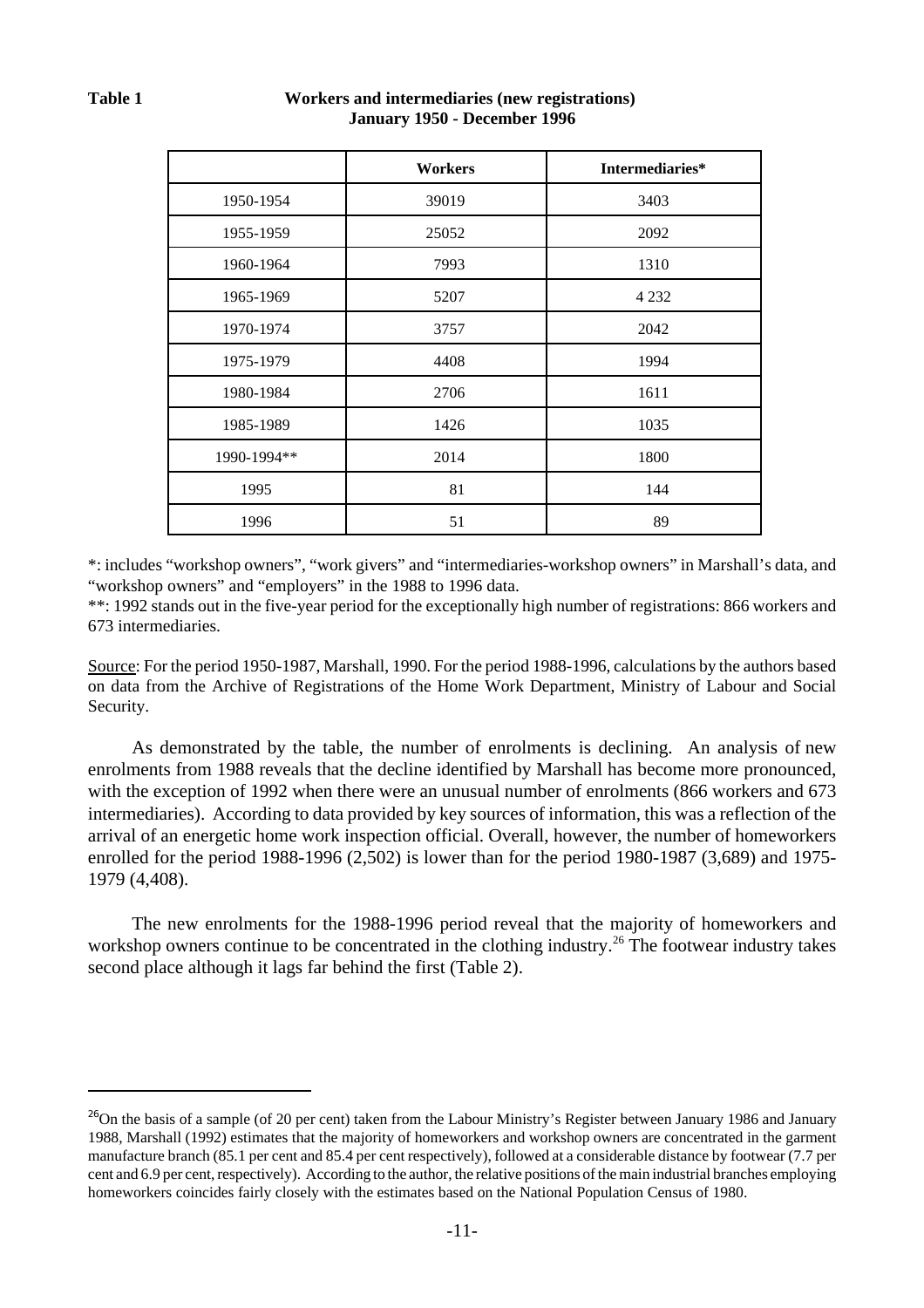#### **Table 2**

#### **Branches of activity of homeworkers and workshop owners, by three-year periods, in percentages (new registrations)**

|           | <b>Workers</b> |          |               | <b>Workshop Owners</b> |          |               |
|-----------|----------------|----------|---------------|------------------------|----------|---------------|
|           | <b>Garment</b> | Footwear | <b>Others</b> | <b>Garment</b>         | Footwear | <b>Others</b> |
| 1988-1990 | 91.4           | 7.0      | 1.4           | 88.5                   | 11.4     | 0             |
| 1991-1993 | 89.6           | 6.4      | 4.2           | 95.7                   | 4.2      | 0             |
| 1994-1996 | 89.5           | 7.5      | 2.8           | 100                    | 0.0      | 0             |

Source: Archive of Registrations of the Home Work Department, Ministry of Labour and Social Security

As to distribution by sex, the register (1988-1996) shows that 48 per cent of homeworkers (workers and workshop owners) are women. In the garment industry, women account for 52 per cent of workers registered and for 40 per cent of those registered in the "workshop owner" category.

# 3.1.2 Inspection

With a view to ensuring closer compliance with the relevant legislation, the appropriate authority may designate individuals to serve as official inspectors, who act together with or independently of the members proposed by the professional associations, in a manner and in numbers laid down in article 20, to carry out the following functions:

- 1) to carry out inspections and verifications;
- 2) to monitor merchandise delivery and reception tasks;
- 3) to ensure payment of wages and ascertain related conditions; and
- 4) to apply to the relevant authority for intervention by the forces of law and order to seize effects and documents serving as evidence against those who break the law (Act 12.713, Article 18).

Despite the fact that such a law exists, sources of information refer repeatedly to the fact that no inspection is carried out. It is of note that such information arises from a range of sectors - the Department in the Ministry of Labour, former inspectors, authorities and officials of the trade union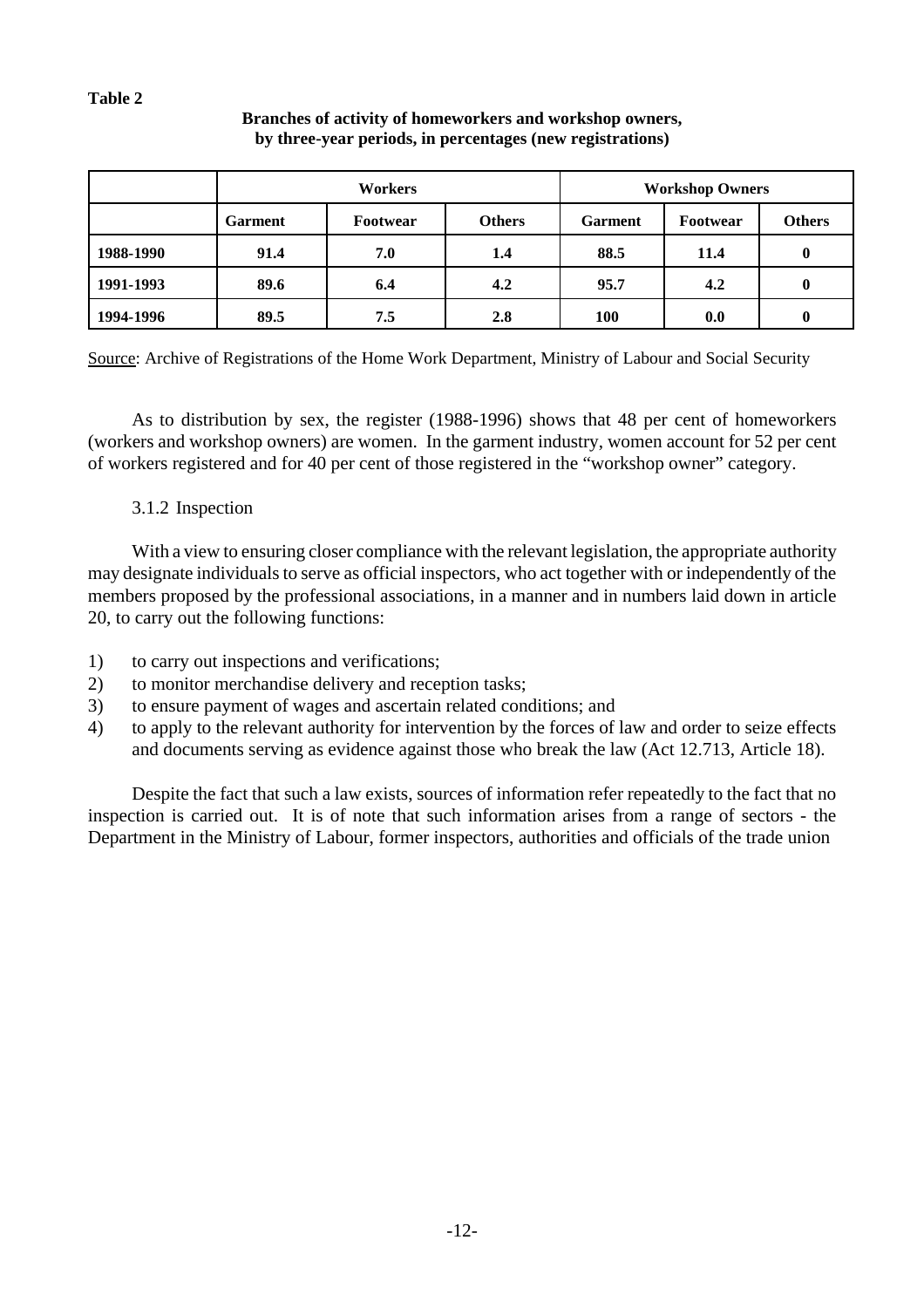of workshop owners and of the garment industry union, etc.<sup>27</sup> They all commend the role and specialist knowledge of the home work inspectors, and regret the current situation in which this function has ceased to exist. Responses to the question on the task of inspectors are clear:

*"In response to complaints. Whereas the ideal would be automatically. If I am a home work inspector... then every day I have to do my time inspecting and verifying whether or not the home work legislation is complied with, that wasthe function of the home work inspector... Because another advantage of the home work inspector was that they have specific knowledge of Act 12.713* [Home Work Act], *and also the knowledge necessary to carry out inspections with reference to 20.744* [Work Contract Act]."

"In other words, both in-house and external workers, which is something that other inspectors don't have. As a home work inspector ... I go into a business, and I already know. And, let me tell you, with the advantage that, with very few exceptions, the home work inspectors have all been in this business aslong asI have. We're experts! If there is a case in a court and they need Rates Experts, they come and look for them here, among the home work inspectors, not just any inspectors... The tendency now is for [the Department of] Home Work to disappear ... And that began when they removed us inspectors. There were about 50, reduced to 25 and now there are only six. They cut the number right down to six. The six we had until 1994. No, it's not for budgetary reasons ... it's because they were seconded to the General Inspectorate. But the sad thing is that the General Inspectorate has made no attempt to have home work specialists. They have eliminated home work as such. In the Directorate, we've recently got them to look at the subject ... How is it possible that, with all this publicity about combatting clandestine work ... the office, the department in which illegal work is rooted, you might say, hasn't shown any concern?" (General Supervisor. Home Work Department).

(Former official of the Labour Police Directorate) *"We believe that our inspectors are very competent. The subject of home work is so technical, so specific ... for example, establishing rates for a garment. Second, carrying out an inspection on pay day, or to see how the cut garments are handed out, that is, whether they are given out individually, two by two, four by four, what each rate specifies".* (Union leader, SOIVA).

"For many years, the Workshop Owner's Union had a very good relationship with the Home Work Department. Complaints were made about the fact that inspectors could inspect and authorize both workshop owners and workers, that is, regularize the situation of work givers. In 1993, the Ministry of Labour practically dismantled the inspection structure." (Legal advisor, Union of Workshop Owners).

*"Unfortunately, the lack of support from the relevant authority in 1993, and even suspicions of encouragement to breach existing legislation, has caused thissectorto lose some statusfor want of inspection. Home work inspection is non-existent! (*Formerly) ... *compliance was fairly good. Home work inspection came to a halt in 1986 with the first delegation to the provinces."* (former official of the Labour Police Directorate).

<sup>&</sup>lt;sup>27</sup>The country does not have a trade union that brings together homeworkers specifically, with the result that those who do join unions opt for those representing employees in general, according to activity and respective branch of production. For example, SOIVA (Trade Union of Workers in the Garment and Similar Industry) is the trade union grouping which represents homeworkers in the garment industry; UTICRA (Union of Workers in the Footwear Industry of the Republic of Argentina) represents homeworkers in the footwear industry. Meanwhile, workshop owners have their own specific Trade Union of Home Workshop Owners (STAD).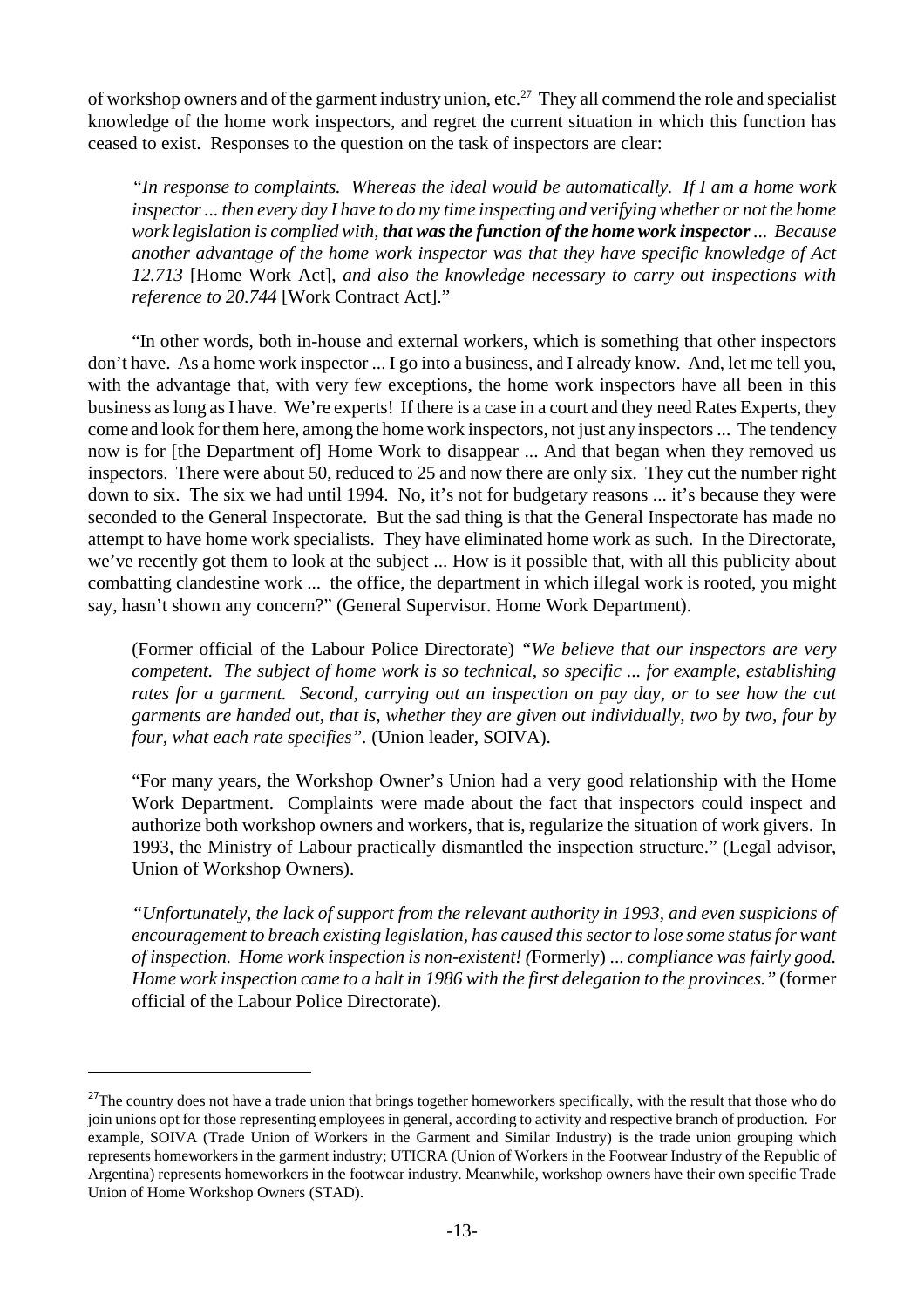With the removal of inspectors, a change occurred in the Department's tasks.

*"When we had the inspectors, complaints were lodged here. Some workers presented their complaint through the trade union. But since we have not had the inspectors, we have not received complaints either. Neither is there a specific department to receive all complaints."* (General Supervisor, Home Work Department).

In the early 1990s this absence of specialized inspectors was exacerbated by a measure raising fines for violations.<sup>28</sup>

Through this downsizing of activities, the Department retained responsibility only for accrediting work-givers and takers, in other words, the function of keeping the register.

*"...we lost all track of the inspections carried out, we were unable to programme any more officials to verify compliance with the law, and complaints were received in the Inspection and Supervision Department. Here in the Directorate, there were two inspection departments, one was the Inspection and Supervision Department<sup>29</sup>* , *which dealt with anything relating to the inspection of business establishments in the Federal Capital, while the home work inspectors were responsible purely and exclusively for verifying compliancewith homework legislation and related labour standards. When the inspection officials were seconded to the General Inspectorate, this function was removed. That was in 1996. But two years before they had already started to second staff, home work was neglected"* (General Supervisor, Home Work Directorate).

As in any field involving inspection, two typical policing dilemmas arose, with implications on the ethical front. If the inspection function is interpreted purely in policing terms, it is hardly surprising that sources of information speak of "complaints", "accomplices" or "clandestinity" , and harassment techniques. A number of dissenting views exist in respect of such an approach ...

[The Labour Police Directorate] *"exists to register workers and ensure that the law is observed and, where appropriate, if it is not observed, to apply the penalty. Because the penalty is of a corrective rather than disciplinary nature. Under this criterion, the only thing that inspectors should do isto apply penalties, but that is notright. The inspector should instruct, persuade and, as a last resort, punish."* (former official, Labour Police).

In this connection, the Ministry's approach to policing appears to be changing (recently and incipiently). The fact that the Home Work Department is now in the Directorate of Inspection and Individual Relations, and that it has no special inspectors, gives the impression that the "repressive" function has been attenuated - especially as it was previously placed in the Labour Police Directorate with a large body of inspectors. However, new guidelines have recently been introduced in the

<sup>&</sup>lt;sup>28</sup>A previous law existed which provided that inspectors received 10 per cent of the fines. Since pay for inspectors is low, two problems arise: the first problem is that they will impose fines for the sake of it, which makes the penalty meaningless. Why? Because the inspectors get 10 per cent of it. And that is when they were proceeding in a correct manner. But when they act in an incorrect manner, they go and say: "Look, this fine is going to cost you \$3,000, and I will get \$300". And then they frequently take that ten per cent in advance. This is a form of corruption ... And it was exacerbated because the fines were increased, and the Labour Police Directorate was then seen as a cash register, rather than an inspection authority ... because it is not the function of the Labour Police Directorate to collect money ... and, the only objective of the change that was made was to bring in money ... nobody knows why or who for" (former official, Labour Police).

<sup>29</sup>Coincides with Memorandum No. 1940/93.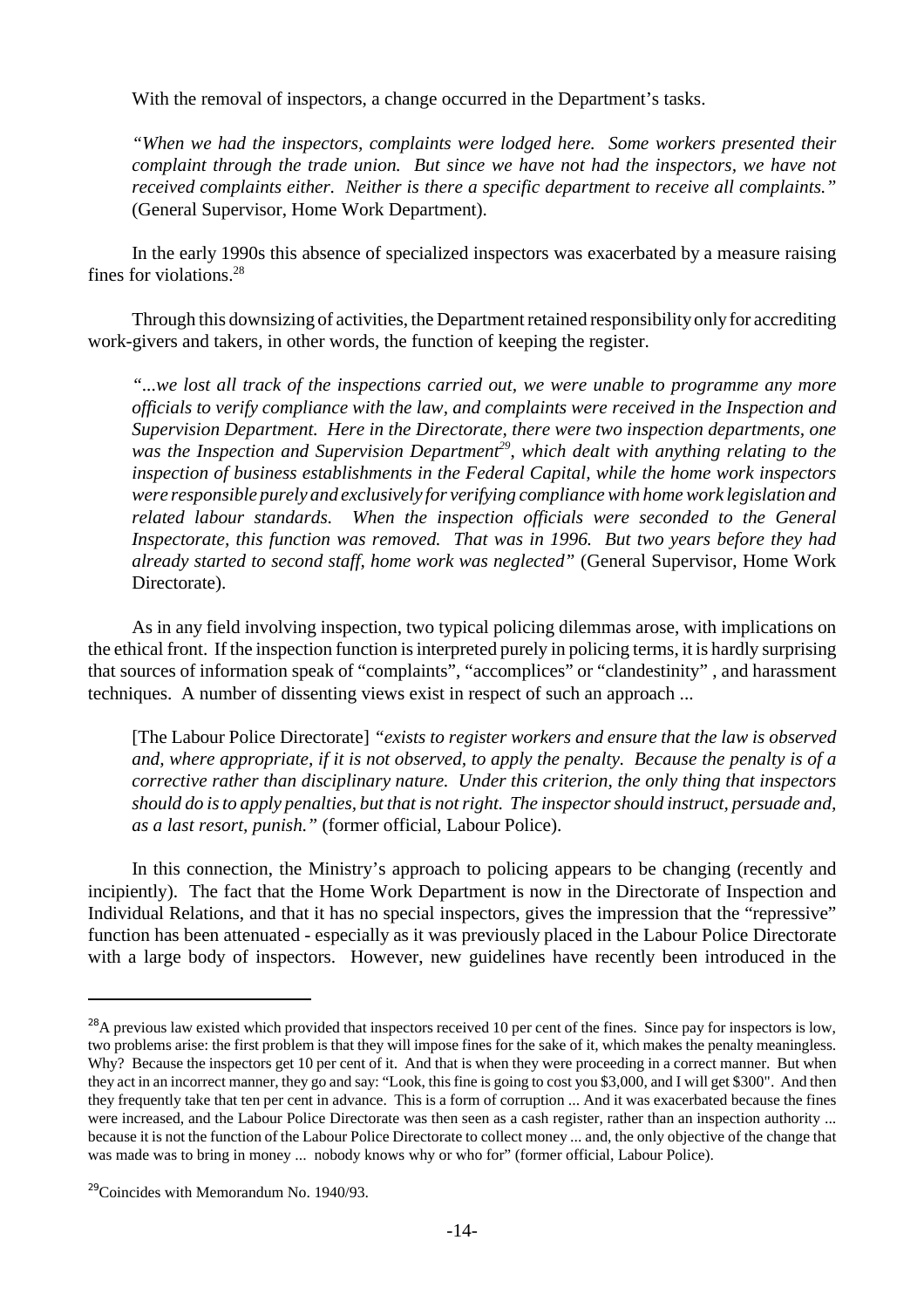Ministry, which affect the entire organization, introducing a new figure (or is it a matter of restoring an old figure?) of the "employment controller" with responsibility for monitoring non-registered work. Under the new guidelines, trade union associations may put forward candidates for the post.<sup>30</sup> The question remains of how this new provision, ifimplemented, will combine labour flexibilitywith a new form of what would appear to be police supervision.

## 3.1.3 Wage Commissions<sup>31</sup>

Under the relevant legislation, wage commissions will be set up at the request of professional associations of employers and workers. Their main functions are: *to establish rates, the minimum wage of the worker, helper or apprentice, and the commissions of intermediaries and workshop owners,* based on the nature of the work, the cost of living and remuneration in factories for similar work (Act 12713: Article 26).

Decree 18755/42 also lays down the function of: ...*inspecting premises and checking books to verify the conditions under which the work is undertaken in the corresponding industry, and the form and punctuality of payments* (Article 39 of Decree 18755/42).

The Department structure includes new wage commissions by categories of activity.<sup>32</sup> These Commissions constitute a forum for negotiation between representatives of business and trade union associations. The main subject areas dealt with in meetings of the wage commissions relate to adjustment of rates, rate unification proposals, changes in the way rates are applied, and the incorporation of new categories. Discussion also centres on occasion on the confirmation of benefits and bonuses fixed for homeworkers by a given Collective Work Agreement in accordance with the branch of activity.<sup>33</sup>

When the legal entrepreneurial and trade union representatives of the sectors (with a mandate of two yearslaid down by law) meet, they generally agree that it is necessary to adjust and update the rates in force. It is commonly suggested that appropriate studies and proposals should be drawn up. A time frame is then agreed for study of the matter and a date is fixed for a meeting to discuss and approve the study. Discussion also turns frequently to whether or not a detailed analysis should be carried out, rate by rate, or whether, on the contrary, the various specialist areas corresponding to the commission in question should be unified.<sup>34</sup>

<sup>&</sup>lt;sup>30</sup>Ministry of Labour and Social Security Resolution No. 1029/December 1996.

<sup>&</sup>lt;sup>31</sup>Bodies contributing to implementation of legislation (Chapter III. Act 12713).

<sup>32</sup>**First Commission:** Tailoring for men, adolescents and boys; **Second Commission:** garment manufacture in general for men, adolescents and boys; **Third Commission:** tailoring and garment manufacture for ladies; **Fourth Commission;** garment manufacture for ladies, adolescents and girls and dolls, in general and similar; **Fifth Commission:** manufacture of shirts, ties and underwearformen;**SixthCommission:**manufacture of linen, napery and embroidery;**SeventhCommission:** tailoring and manufacture of civilian, military and naval uniforms; **Eighth Commission:** production of shoes for men, women, adolescents, babies and infants. Boots. Sports footwear, slippers, etc.; **Ninth Commission:** watch repair.

<sup>33</sup>C.2/May 1993. Work Agreement No. 204/93.

<sup>&</sup>lt;sup>34</sup>For example, according to an internal document of the Home Work Department, the official rates for military clothing and uniforms total 55; 10 for footwear manufacture, 1 for the watch industry. Memo 1940/93.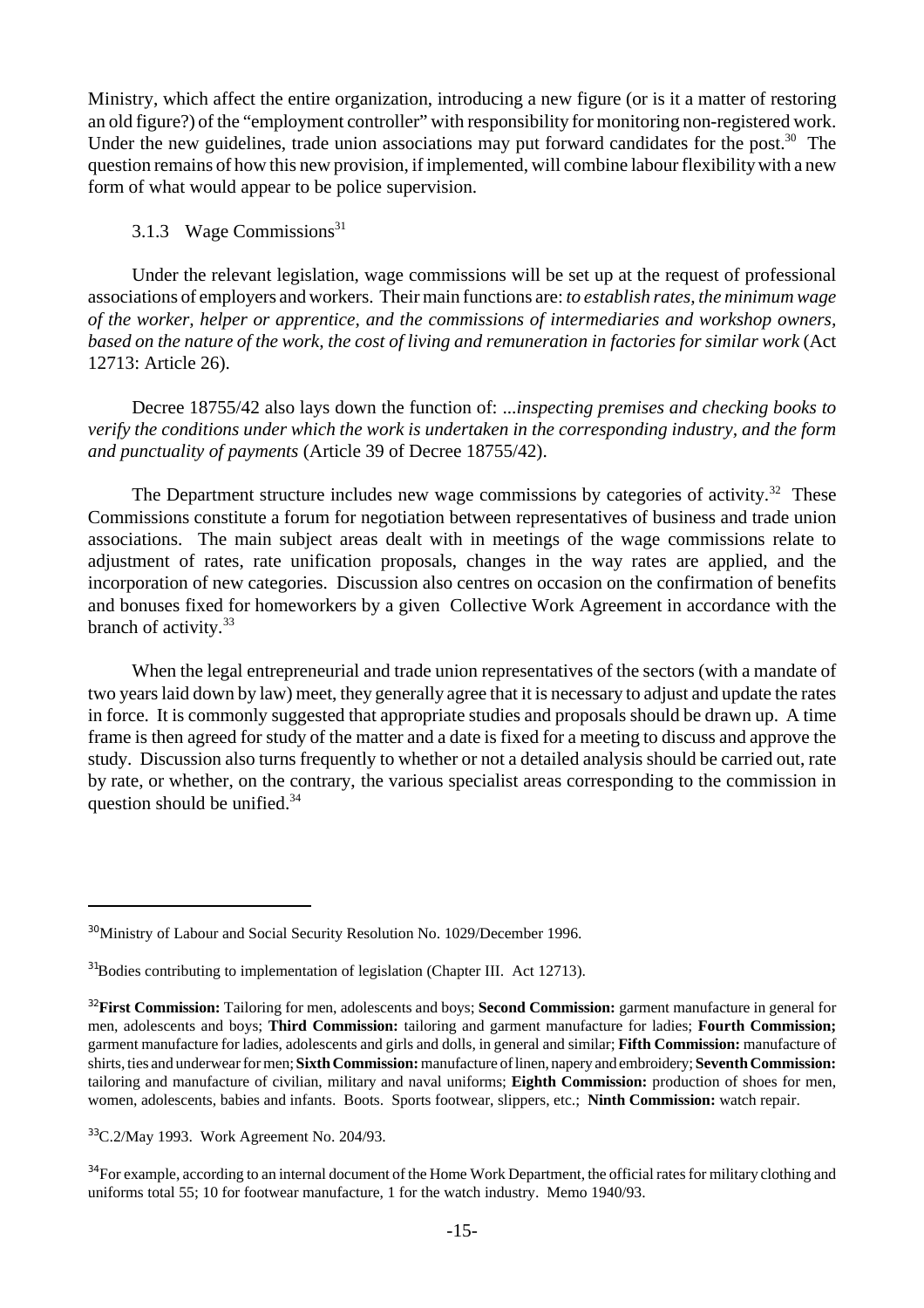It is no easymatter to achieve the quorum without which the commissions cannot function. Lack of quorum may frequently be interpreted as part of the negotiation strategy of the absent representation.<sup>35</sup>

Despite these details of form, reading an analysis of the material contained in the record of the Minutes of the Home Work Department corresponding to the different wage commissions reveals that:

- The last Wage Commission meeting was held in 1993.<sup>36</sup> The previous meeting had been held in 1991, prior to which it had not met since 1976.
- The wage commissions have not met since  $1993$ <sup>37</sup>
- The information provided by officials of the Department reveals that, while the administrative formalities necessary to set up the commissions and hold meetings (designation of a representative of the Ministry as the chairman of each Commission, preparation of circulars and notice of meetings to professional associations of employers and workers for the nomination of new representatives, etc.) continue to be carried out, they are not at present functioning.
- Finally, an analysis of the Minutes of all Commission meetings held during 1993 reveals that eight wage commissions met, but only three issued resolutions with the agreement of the parties.<sup>38</sup>

#### **3.2 The law in action: Home work and clandestinity**

Sources of information coincide in considering home work to be a paradigm of clandestine work today:

*"There is probably no othersectorin which the level of clandestinity is as high asfor home work ..."* (Official, Department of Home Work).

Registration and inspection serve as means to rectify and legalise the situation of homeworkers. But who will insist on registration at a time of high unemployment and low wages? Workers cannot demand it. Stated frankly:

<sup>&</sup>lt;sup>35</sup>The business chamber representatives are consistently absent, this fact being recorded in the reading of the corresponding Minutes.

<sup>&</sup>lt;sup>36</sup>According to the Minutes consulted, the Ninth Commission corresponding to watch repair has never met. Ministry of Labour and Social Security Resolution No. 490/91 does not list employer representatives, and the only names appearing are those representing the Unified Union of Watchmakers and Jewellers of Argentina. The First and Fifth Commissions met last in 1992.

<sup>&</sup>lt;sup>37</sup>The official documentation drawn up by the Department at the request of the International Affairs Coordination regarding the method of fixing minimum wages for homeworkers and the functioning of the wage commissions, requested as material for the formulation of a government report to the ILO, states that: *It should be made clear that the commissions in question met until 1993, and have not subsequently reconvened ... The terms of the members of all the wage commissions expired in June 1993* (Home Work Department, Memorandum 18/7/1997).

<sup>&</sup>lt;sup>38</sup>The Second, Sixth and Eighth Commissions issues resolutions which, in each case, increased the rates in force or approved for the new minimum wage rates.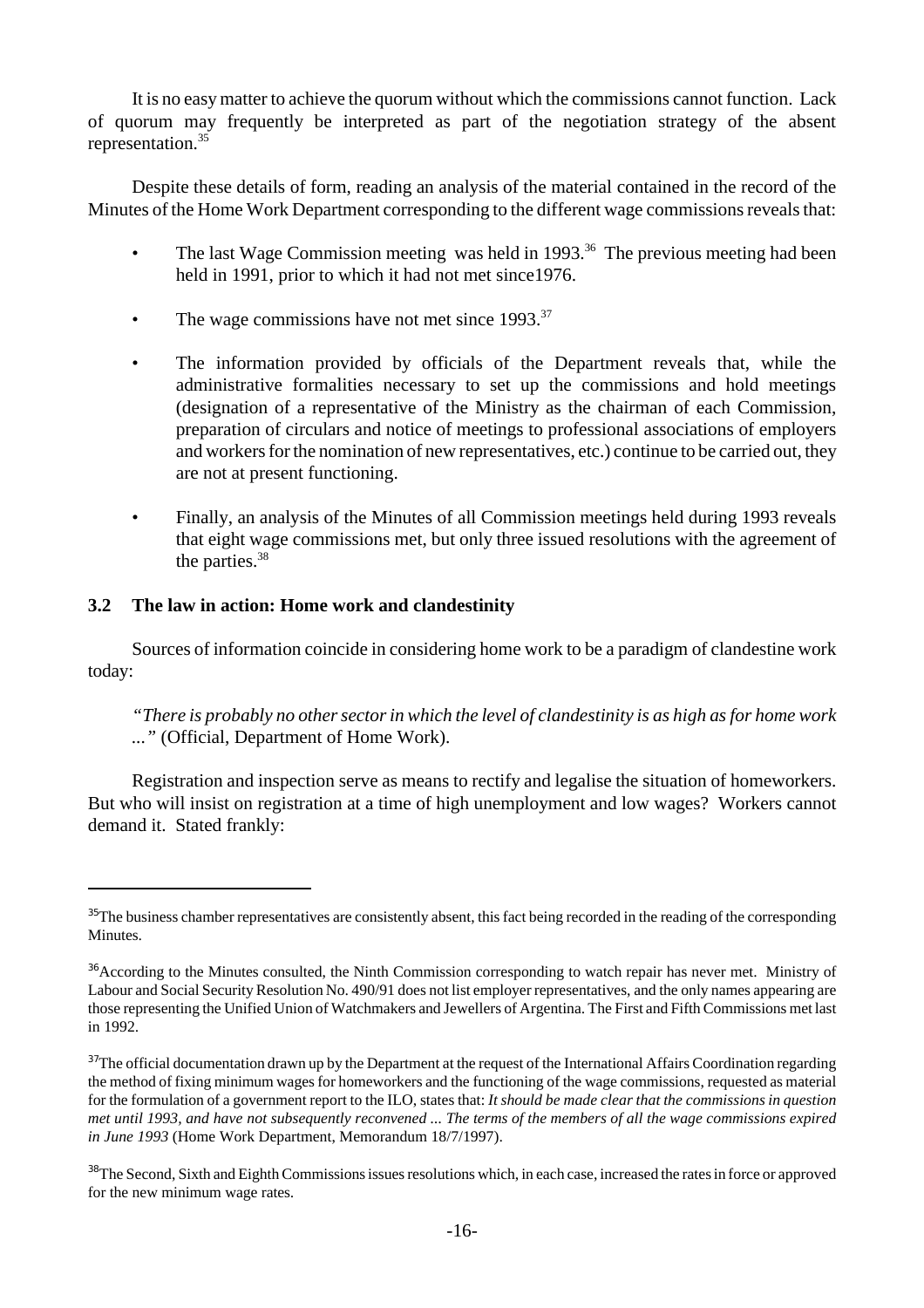"*Today active workers are subject to extortion by employers. How can we remedy this? Political power must have the will ... The late Secretary of the General Confederation of Workers said as much in 1990 about the well-known "maquiladora" plants* [in Mexico], *'leave them, at least they are working."* (UTICRA).

Interviewees state that the few employers who register do so for reasons other than the desire to comply with Act 12.713:

*"They must have somebody registered ... Sometimes the work-giver has to register in order to keep on the right side of the DGI. He shows the DGI all his invoices. And he shows the Ministry inspector the workshop owners noted in the book, which certainly don't reflect the real situation."* (Legal advisor, Home Work Department).

Interviewees continue to consider that the Inspectorate and the Wage Commissions were adequate mechanisms to protect workers' rights. They blame the current situation on difficulties relating to the Inspectorate and monitoring, in themselves or in conjunction with the subordination and fears of the workers themselves.

*"For fear of not being given any more work, people sign what the employers give them to sign; that they were paid for the full holidays when in fact they were only paid for half ... During the time of hyperinflation, they recorded in the book that they paid workers less. The employers say it, orthe workers when they are fired,in attempting to claim compensation as a proportion of the money they had earned. These problems are reported when workers cease to be given work."* (Official, Home Work Department.)

The Home Work Department is well aware of the situation. The memorandum of 1993 (No. 1940/93) clearly states:

*"Despite the shortage of inspectors... andwith the complicity ofworkersthemselveswho, fearing that they will not be given further work, do not insist on the corresponding work booklet or give the address of the culprits, although those who are checked admit that the number of garments recorded is less than they actually receive."*

*"The 'black market' in home work grew ... which would show up clearly if inspection concentrated specifically on that subject. Because we have no way of verifying this.*" (Official, Home Work Department.)

# **4. Home work in Argentina: Workers and labour relations**

Scant research has been carried out into home work in Argentina today. A single study seeks to estimate the numbers involved (Marshall, 1990), while other studies deal with home work as one aspect ofthe broader categoryof "precarious work", and do not considerthe extent ofthe specific phenomenon under discussion (Cortés, 1988).

The most broad-ranging point of information is perhaps the result of a question in the Precariousness of Employment module in the Permanent Households Survey carried out in May 1990 in Greater Buenos Aires. The module (to be answered by wage earning and unemployed workers who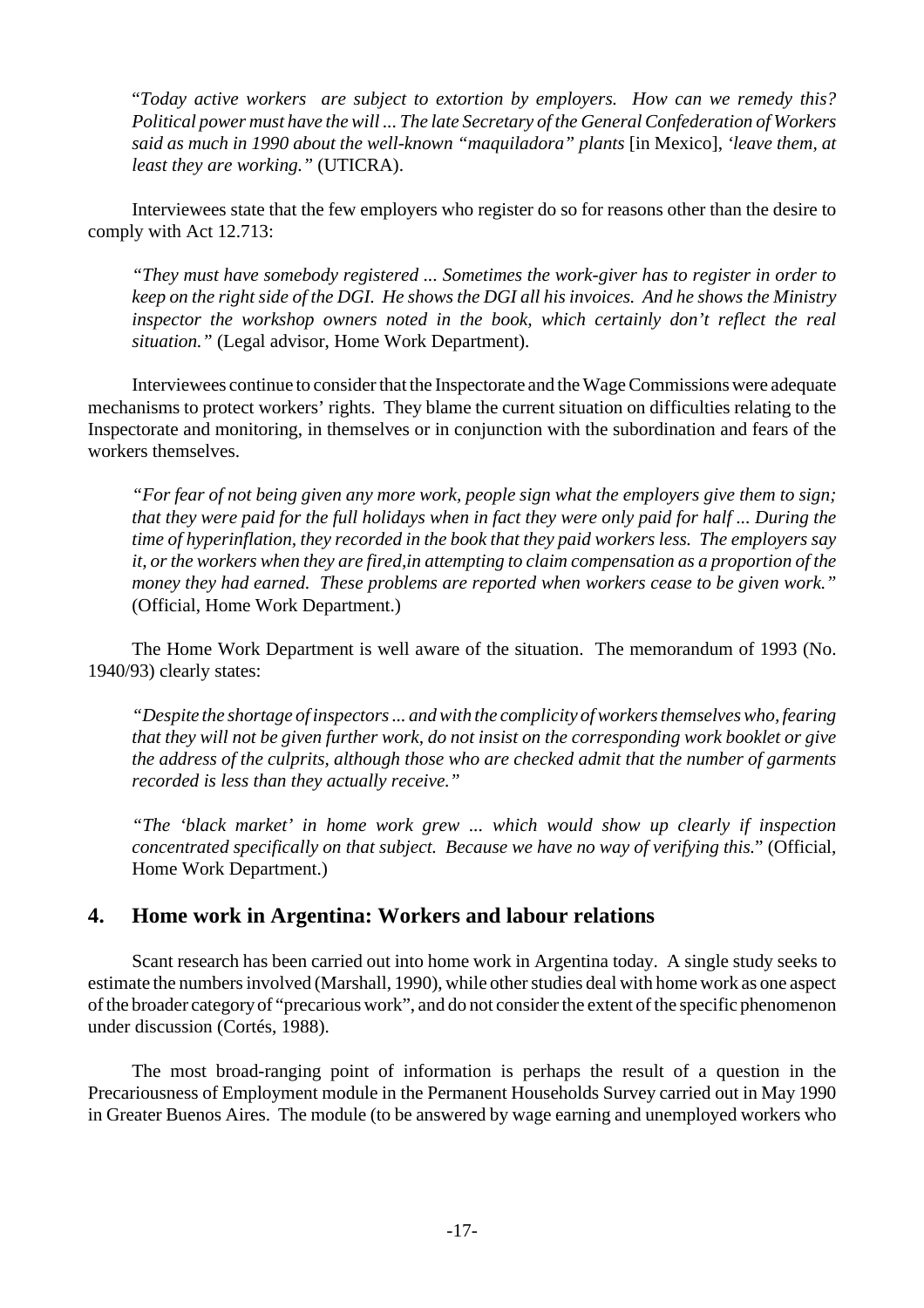had been employees during the twelve months prior to the survey) included a question<sup>39</sup> which touches on the subject. The responses revealed that 1.3 per cent of wage-earners worked at home (Cafferata and Roudil, 1992). This percentage is significantly higher among non-registered workers ("those who work illegally") than among those who are registered. It also varies according to whether the employment relationship is of a temporary or permanent nature: 3.4 per cent of the non-registered permanent wageearning population and 6 per cent of non-registered temporary workers work at home, as compared to only 0.4 per cent of registered permanent workers.<sup>40</sup>

Marshall's study concentrates on *industrial homework*, concentrating on the branches of *garment manufacture* and *leather* in the area of Greater Buenos Aires. The data is taken from the Permanent Households Survey of 1989 (from October 1988 and May 1989), a special exploratory survey carried out with a sample of 50 per cent of workers registered in the garment making and footwear industry in Greater Buenos Aires (Federal Capital and the 19 districts of the urban area) during the two periods coinciding with of the Permanent Households Survey, and the data from the 1980 population census.

None of the sources used contains direct questions on homework, for which reason the report is based on indirect estimates. The 1980 Population Census includes a question (for other purposes) regarding "whether or not the worker travels to the place of work".<sup>41</sup> Marshall uses this information in order to identify the body of homeworkers as closely as possible:

*"The number of those occupied in the manufacturing industry who work in their home* [that is, who do not travel to work] *represents an estimate of industrial home work"* (p. 28).

According to data of the 1980 Census, homeworkers accounted for 8 per cent of total industrial labour in Greater Buenos Aires. In turn, "garment manufacture" and "leather and footwear manufacture" absorbed 40 per cent and 7 per cent respectively of total homeworkersin Greater Buenos Aires(p. 28). The majority of industrial homeworkers stated that they worked independently: 80.5 per cent in garment manufacture and 55.7 per cent in footwear manufacture. In turn, the "employer or partner" proportion stood at 4 per cent and 14.3 per cent, respectively, and only 8.8 per cent of workers in garment manufacture and 21.3 per cent of those in the footwear industry declared themselves to be wage-earners. According to the 1980 Census, women account for a large share of this work modality, particularly in the garment manufacture industry, in which 82 per cent of homeworkers are women.

An alternative source of information is also used by the author who analysed the enrolments in the Register of Homeworkers in the Ministry of Labour. The data denoted a pronounced downward trend. This may be connected to the shrinking economy and the continued job losses in the branches in which home work is concentrated. It may also be connected to an increasing propensity during the 1980s to engage in clandestine home work.

Marshall also carried out a special survey of workers in the garment and leather/footwear industry, taking the Permanent Households Survey in the area of Greater Buenos Aires as a basis. Sixty-eight interviews were carried out, distributed in approximately equal parts between workers in factories and

<sup>39</sup>The question read: *Do you carry out your work principally a) in your home; b) in other home/s; c) in the street; d) in a specific establishment or premises? e) in different establishments or premises; d) in another place?*

<sup>&</sup>lt;sup>40</sup> The most detailed information on this matter is obtained by cross-referencing with other characteristics of these workers. It was not possible to gain access to the original records in order to carry out such an analysis.

<sup>41</sup>This question was not repeated in the 1991 Census.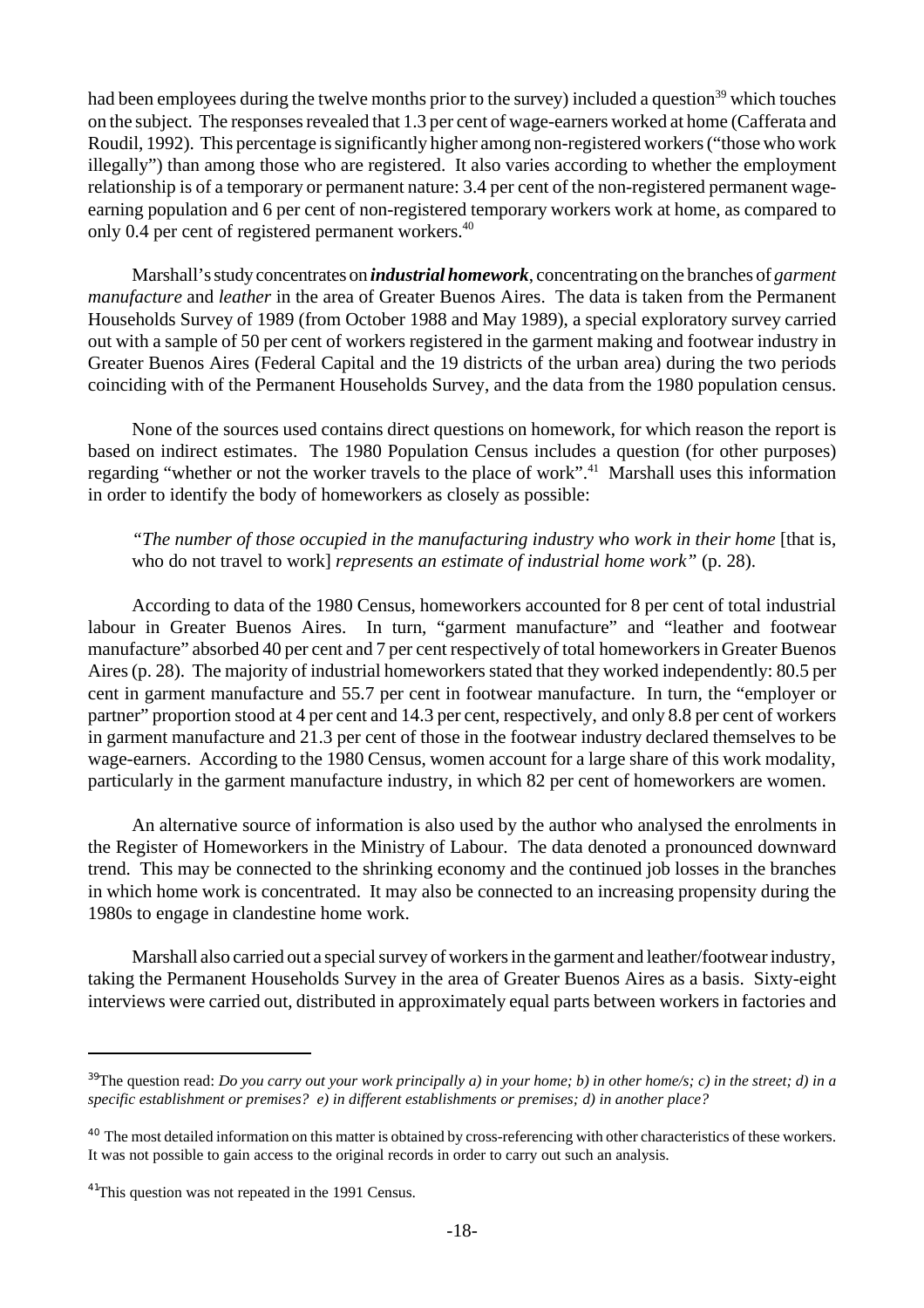workshops and homeworkers. The latter were divided in equal parts between wage-earners and selfemployed workers. This exploratory study concluded that:

- 1) The propensity to engage in home work increases among adult women, including elder women and those with responsibilities in the home;
- 2) Most homeworkers and self-employed workers occupy the position of "spouse" within the household (50 per cent and 53.3 per cent respectively), which clearly sets homeworkers apart from factory or workshop workers in comparable occupations (including a higher proportion of single men/sons).
- 3) The number of homeworkers who work part-time is almost double that of workers in similar categories in factories or workshops.
- 4) The irregularity of work is not due only to seasonal variations but also to shifts in demand, and to sudden changes in purchasing power, or in circumstances in an industrial branch that does not accumulate stock.
- 5) Homework constitutes the sole occupation in 81 per cent of cases.
- 6) Homeworkers more frequently use family members and friends as a means to obtain work, although it is also obtained through public advertisements in newspapers or posters. Unlike "inhouse" workers, homeworkers maintain contacts with work-givers.
- 7) There is little difference between employees and self-employed workers in terms of ownership of the instruments of production. The majority of interviewees (63 per cent) owned all the instruments they use, or some of them (19 per cent).
- 8) Employees are set apart from the self-employed in regard to the ownership of production inputs. The latter buy all the inputs for what they produce, while employees never do so.
- 9) Payment: while official rates exist for various tasks, and overall the rates paid to homeworkers are equivalent or sometimes higher than those received by factory workers, in practice (usually clandestine) the rates paid are half the official rates.
- 10) Where social protection is concerned, it is striking that no interviewees are registered with the relevant authority. The proportion of homeworkers (in the garment manufacturing industry) receiving social benefits stands at barely 10 per cent, while the number of employees in factories and workshops in the same industry who are covered is substantially higher: depending on the type of benefit, this figure stands at between 60 and 90 per cent in factories and between 30 and 70 per cent in workshops.

In short, this research bears out the fact that home work in "traditional" Argentinian industry is of a precarious and, in addition, clandestine nature. Likewise, it reveals that real conditions of work fall far short of standards, in terms of wages and of social benefits. The author's conclusions suggest that many people work in a clandestine manner in part because they are immigrants, although they may have lived in the country for many years.

The information on home work contained in other research reports, particularly in connection with the precarious situation of workers, is very limited and less systematic. Cortés (1988, p. 77) states that in the clothing industry, restructuring of traditional forms includes *a "swing" away from factory production to home production, which has subsequently come to be organized around workshops ... This change in the organization of production has served to boost the black economy and clandestine work*. This is due to production decentralization processes and to the increasing prevalence of subcontracting through workshop owners. Cortés describes the figure of the workshop owner as an intermediary between the work "giver" and the "operatives" who compete to carry out the task in workshops. This figure is in fact an organizer of production for a third party, who directs the work of the workersin hissphere. This analysis of labour relations in an economic sector reveals that the figure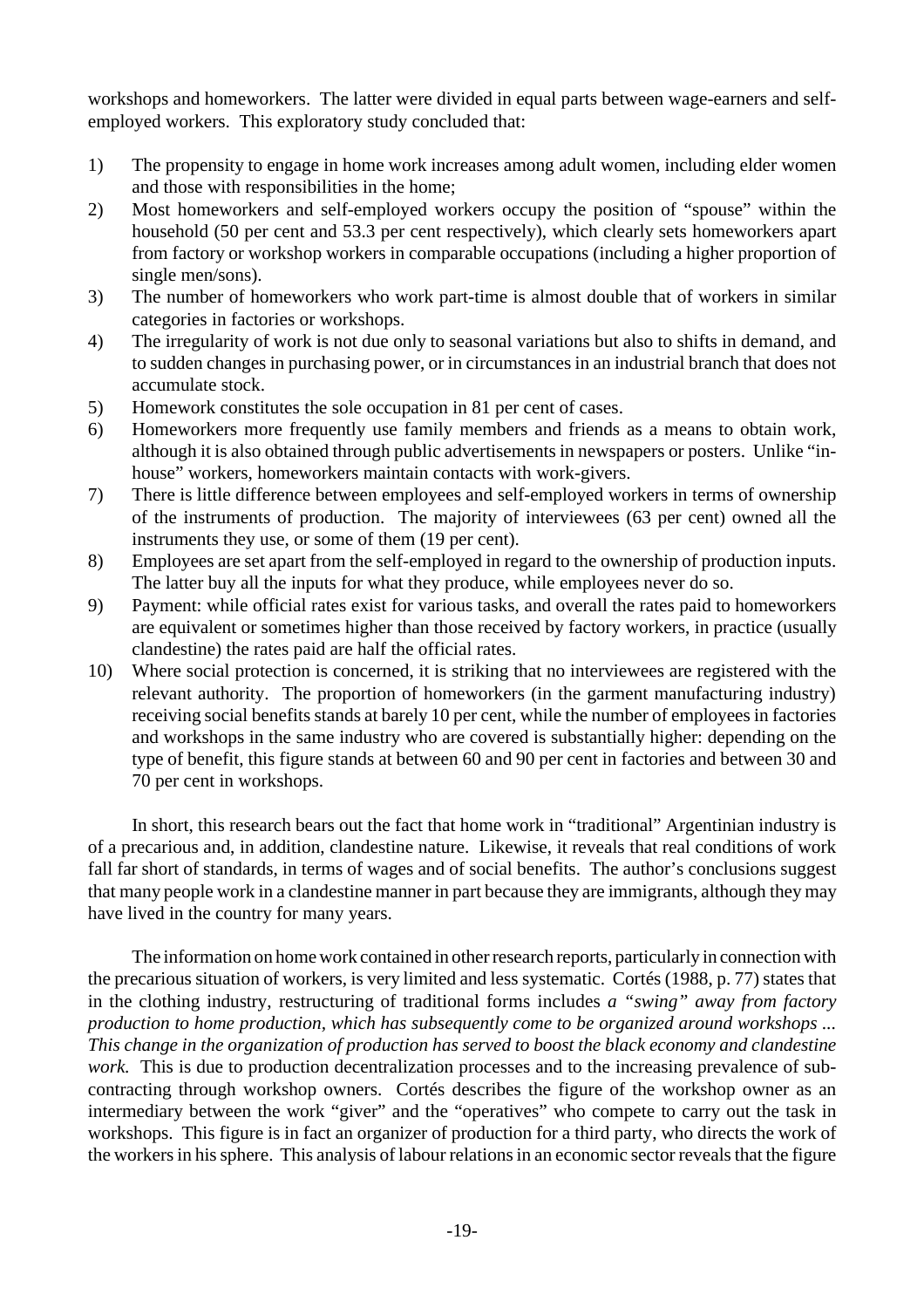of the workshop owner is as ambiguous and confused in practice as it has been shown to be in legal terms.

Lastly, Neffa (1987) analyses the nature and characteristics of paid home work in the leather/footwear industry and in the garment manufacture industry. Information provided in interviews with key sources of information (givers and takers of homework: entrepreneurs, workshop owners and workers) coincides with the conclusions of other studies mentioned: failure to comply with legal provisions (regarding recognition as wage-earning workers and corresponding social benefits, remuneration and rate fixing system). The author points out that legislation dates back some time and continues ti be confined to a limited number of activities, and that appropriate labour policy measures should be drawn up with two objectives: to promote the possibility for these workers to set up a small business (credit, tax facilities, access to markets) on the one hand; and to amend legal and social regulations in such a way as to put these workers on an equal footing with those who work as dependent employees, on the other.

#### **4.1 The worker and the labour market**

The preceding discussion showsthat it is not always possible readily and directly to identifyhome work. There are more grey areas than clear distinctions. This is particularly true in day to day relations in the labour market. Ambiguities exist both in seeking work and in conditions of hiring. The majority of situations are characterized by non-registered work, and by relationships of subordination that are not formally acknowledged as relationships of dependence, etc.

#### 4.1.1 How is work obtained?

Homeworkers may obtain information on work available through informal channels, such as personal recommendations, or from more formal sources such as advertisements published in newspapers and magazines. References were made continually in interviews (see below) to personal contacts.

An analysis has been made of the nature of work offered in the press advertisements, including type of task and requirements for carrying it out, and of advertisements by workers offering their services to carry out various tasks in their homes. It should be mentioned that the field work in this research coincided with a period when unemployment and underemployment in Argentina reached unprecedented levels. Therefore, the press advertisements reflect an "atypical" demand from new sectors, since the demand for work in the more traditional and established sectors was virtually nonexistent, and was no doubt met through the pre-existing channels and links between givers and takers of work in each branch.

This research was carried out during three different periods, in order to allow for seasonal or cyclical fluctuations in demand. The research period was relatively short, consisting of two weeks in April, two weeks in June and two weeks in August of 1997. A compilation was made of the information contained in the classified advertisements of a major daily and weekly, in the categories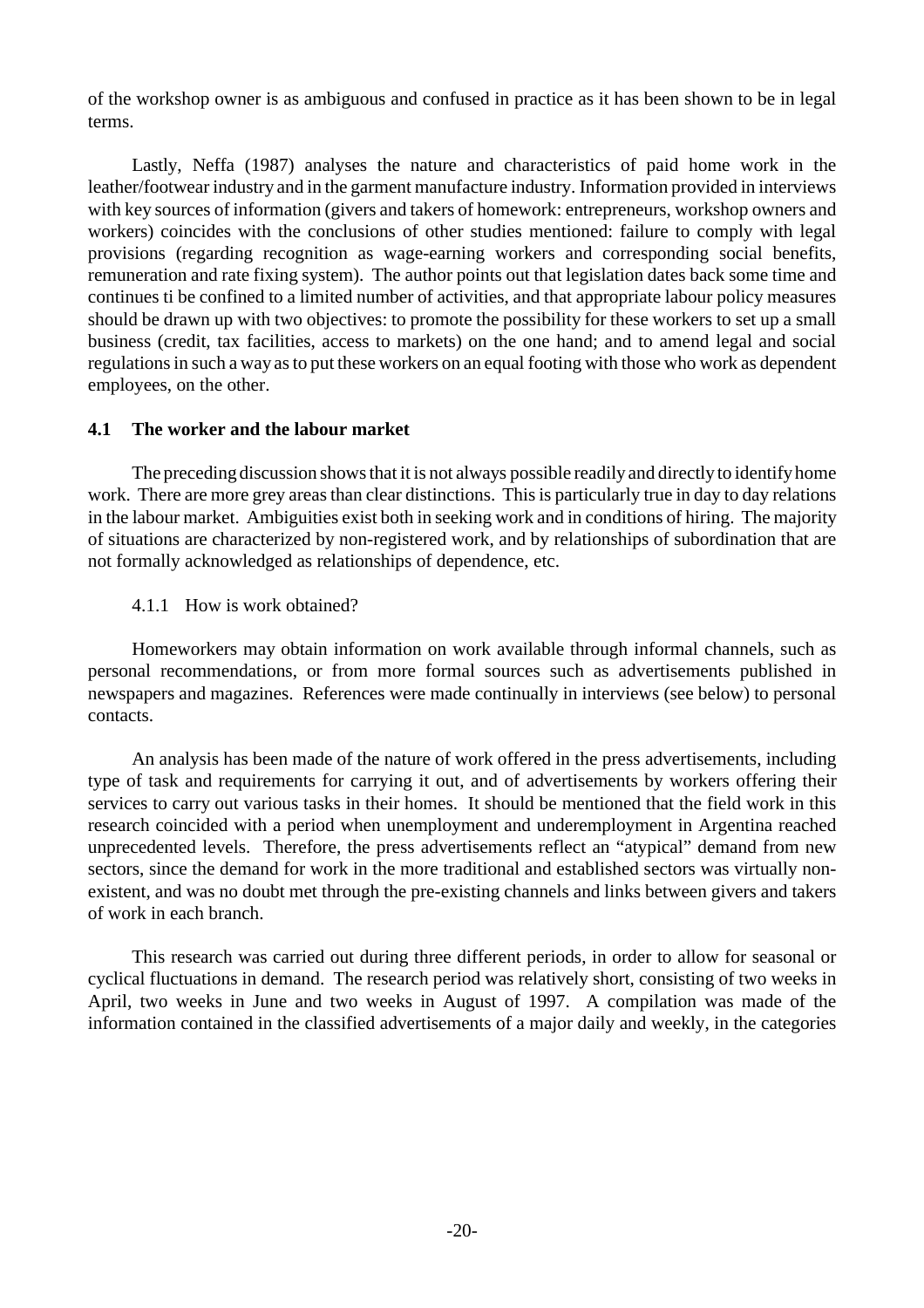corresponding to the work requested by employers and that offered by workers. $42$  The analysis concentrates on advertisements mentioning "the home" as preferred place of work.

On the basis of the list of advertisements, contact was established with those offering work or services, in order to request further details of the type of work in question. On the basis of the data gathered, it was possible to establish an initial distinction between manual work, provision of services and activities connected with sales.

1) Demand for homeworkers to carry out *manual tasks*. First, the demand for homeworkers to carry out sewing, assembly of shoes, and tailoring, among others, is virtually non-existent. These activities appear more frequently, although sporadically, in categories of jobs sought by workers. The advertisements relate primarily to assembly of boxes in fabrics and cardboard for use as jewellery cases and chocolate boxes; the raw material is provided by the employer, who commits himself to buy everything produced. One requirement to begin production, for some of these enterprises, is that an initial investment should be made of \$25 for the instruction manual and for moulds and patterns; this investment must be repeated if the product being made is modified in any way. Payment of the finished items is made against their delivery, by the dozen or by the unit, according to the size of the product. Price varies by size of the box produced, which are delivered to the premises of the employer by the worker. Remuneration and production are carried out by the week and a verbal commitment is made by the company to provide work throughout the year. The worker is not required to submit any documentation and no record is kept of the items delivered. The worker's personal details are the only information required. No references are sought regarding previous work. Those who are interested in such work are given a test in assembling the product. The companies offering such work are located in the Federal Capital and in Greater Buenos Aires.

2) In the area that might be labelled *provision of services,* a considerable number of advertisements appear addressed to housewives who have a space in which a doctor, generally practising homeopathy, can set up a surgery to see patients. Such requests are sometimes made by tarot readers, or groups of parapsychologists requiring premises in which to give their courses. The prerequisite in all casesisthat two rooms must be available, one to be used as a waiting room and the other in which the practitioner can attend his patients. The housewife is responsible for publicizing the surgery in the neighbourhood, mainly through flyers and posters provided by the doctor, through the personal relationships and networks she establishes. The publicity that is circulated gives details of the day and hour of surgery (with the exception of an endocrinologist who undertook to provide information through his secretary). The function of the housewife is not only to publicize the service but also to receive patients and distribute the medication prescribed by the doctor. The proposal initially is that the house should be used as a surgery once or twice a month, with the possibility of increasing the frequency of consultations. The owner receives 50 per cent of the consultation fees and 10 per cent on the price of medicines. Medicines function as follows: the doctor has an agreement with a chemist who

*Semanario Segundamano*

<sup>42</sup>Categories of work:

*Diario Clarin*

Category 11: Commercial and office workers. Sought.

Category 12: Miscellaneous Trades and Occupations. Sought.

Category 18: Miscellaneous Trades and Occupations. Offered.

Category 49: Jobs. Sought and Offered.

Category 50: Trades. Sought and Offered.

Category 56: Professional and Technical. Offered.

Category 59: Miscellaneous Objects and Services. Offered.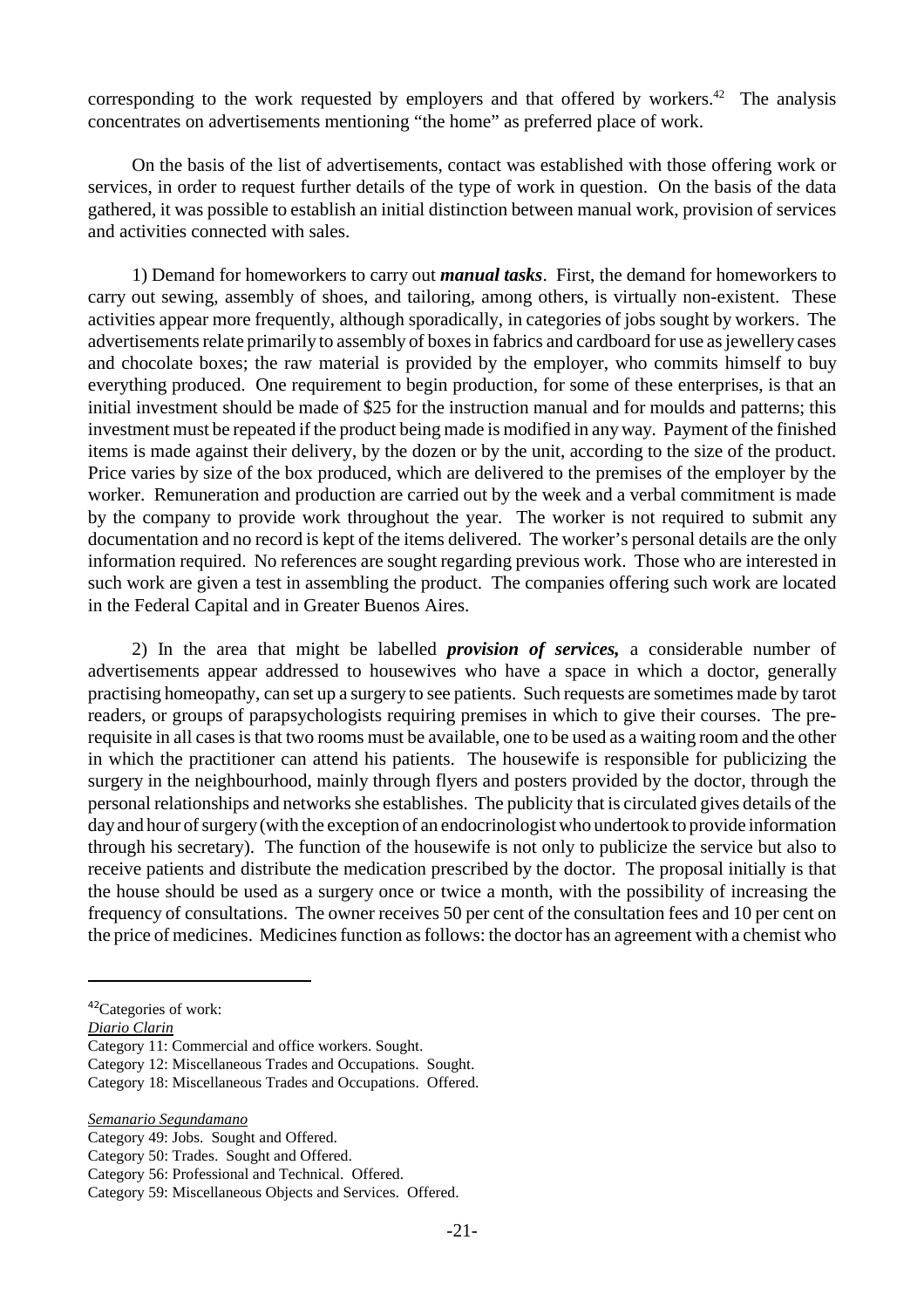delivers the medicines requested by the doctor or the housewife. The medicines are picked up by patients from the latter's home.

The advertisements appear under the heading,*Homeopathic doctorseeks* or *Medical organization seeks* ... Some also offer free medical attention to the housewife and to any family member who may fall sick. Advertisements of this nature appear most frequently - approximately 60 during the periods under consideration - and repeatedly.

For parapsychology teachers seeking premises in which to give classes or attend clients, the housewife receives 25 per cent, both on courses and consultations. As in the previous cases, she is expected to serve as receptionist, attend course participants and those interested in the activity. Payment is in advance, and the teachers are responsible for finding clients and taking calls.

All these approaches create a form of partnership between the housewife and those wishing to use a space in her house, particularly in the case of doctors - which is most frequent - since she is responsible for promoting the surgery and increasing the number of patients through her publicity activity.

3) On the other extreme,*services offered byworkers* are connected with graphic design, attending phone calls and correspondence, translations, typing and, to a lesser extent, technical tasks and teaching.

4) A special group of such advertisements in the press are connected with *direct sales*. Many advertisements appear in this category and it is the area most frequently mentioned by interviewees who have obtained work through advertisements, either in the press or posters in their neighbourhood. Most of the advertisementsin this category relate to productsin the cosmetic, cleaning or nutrition line. This aspect will be more fully analysed when a closer look is taken at one particular case of direct sales.

An advertisement in the same category sought a *telemarketer* to carry out telephone sales from home. The product was a "postal codes guide" costing US\$35. The sales person earned a commission on the sale of each copy (US\$4.50 per copy), in addition to US\$5 per day for telephone charges to be paid by the company. No direct relationship was established with the client, and the company undertook to distribute the product and to receive payment. The percentage earned by the sales person and the telephone costs were to be deposited once a week in a savings account opened by the worker in the bank of his choice.

#### 4.1.2 Workers and their work

During the course of research into the situation of homeworkers, a series of interviews was conducted with people carrying out work in their homes, using a guide (see ANNEX) through which their occupational histories could be traced, together with the link between their work and other aspects of their lives (particularly family and domestic responsibilities), and various aspects of their work preferences and practices - ranging from awareness and practice of their rights to their views on the advantages and disadvantages of homework. A broad definition of homeworkers, although with limits, was used as a basis for this exploratory research. Cases that clearly involved self-employed workers in the strict sense (for example, dressmakers working for a large number of non-regular clients) or independent professionals were not included. But it was not possible to establish a strict definition, since - as was known before the field work was initiated and subsequently confirmed - the majority of home work is undertaken on the basis of an informal and/or precarious employment relationship, with no dependence relationship recognized by the employer or the worker.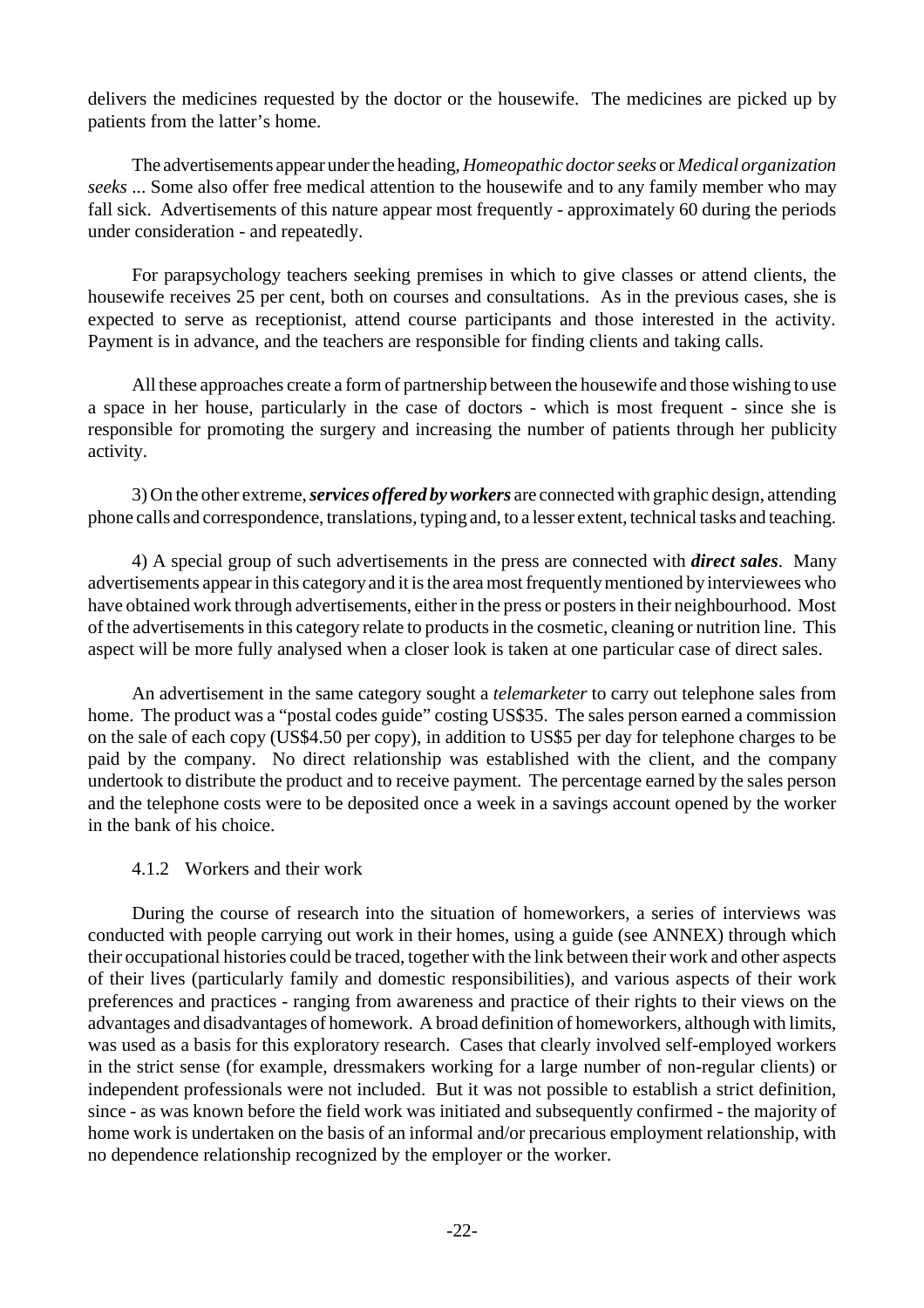In view of the range of situations encountered, the material obtained from interviews has been presented by categories corresponding to types of sector and employment relationships: traditional industries, direct sales and other forms (new and old) of home work.

#### *a) Traditional industries*

The data gathered suggests that conditions of work and wages are unfavourable for workers, in the context of a work market with high levels of unemployment, and with an ongoing economic restructuring process in which the traditional consumer industries are strongly affected by the readier access of imports (particularly from China). Simultaneously, the fact that the relevant offices of the Ministry of Labour have cut back on inspection activity means that legal provisions are ignored.<sup>43</sup>

Work situations and conditions vary greatly. Some workers have a single employer - even on occasion (always under exceptional circumstances and for limited durations) working as a registered worker; while others take work from several sources. Overall, they prefer to have several sources of work, in order to diversify risks and ensure alternative sources of work. During a period of economic recession and declining demand, dependence on a single employer is dangerous, as revealed by Claudia'sstory. This account also demonstrates the reason (or lack of reason) for registering. Workers and intermediaries do so when, for some reason connected with the need to have "papers", it becomes unavoidable - generally for employers rather than for workers. The advantages or disadvantages, in practice, relate to practical considerations rather than to ensuring greater protection.<sup>44</sup>

**Claudia.** 45 years, secondary education not completed, preferred to work rather than study. Separated and living with her mother - her daughter left home a year ago. She has always worked at home, on an upright "overlock" machine. During some periods, she had a girl to help her with sewing. She took up sewing like her mother before her. "*That's how my work started. My mother was getting older and gradually worked less. Then I started ... upstairs we had a room that I used as a workshop. Life was normal. The child went to school, I worked at home. I'd stop work on small jobs to do things with the child ... I worked all the hours I could. From the moment I got up, until last thing at night. I would have liked to work from 10 in the morning until 6 in the evening. But I could never do that, because if I worked those hours I couldn't meet the deadlines or earn enough money. I stopped as little as possible. Just to take and fetch the child from school and that was all. Because my mother did the shopping, prepared the food, everything."* There were seasonal variations, times of the year with less work. She nearly always worked for a single work giver *" ... Because I didn't want to get in a mess. But there were times when I had two people giving me work. I was always lucky. They brought it to my house and then picked it up. I didn't have to go to and fro. They brought it to me already cut out and I ran everything up. They would bring you the samples so that you could copy it. I charged per garment, per delivery. I was paid weekly."* The contract was of a verbal nature but she never had any problems.

*"That is how the story* [of being a registered worker] *begins. I worked illegally for this man for over eight or ten years. He had seamstresses in different houses, never on his premises. What he would bring the seamstresses were beach umbrellas, in plastic, with advertising. One day he came and he*

<sup>43</sup>Information on a particular case appeared in the newspapers (Clarín, 1.9.97). The article is entitled: *Ban on home work with shrimps*. The sub-title of the article stated: *Bahia Blanca: for "health reasons", 2,500 people are left without a livelihood. For decades, [shrimp] peeling has been carried out in private homes\* Workers say there have never been health problems. \*The measure introduced by the SENASA* [National Agri Food Health Service] *also affects boatmen and small tradesmen*.

<sup>&</sup>lt;sup>44</sup>The guide used for interviewing homeworkers is reproduced as ANNEX.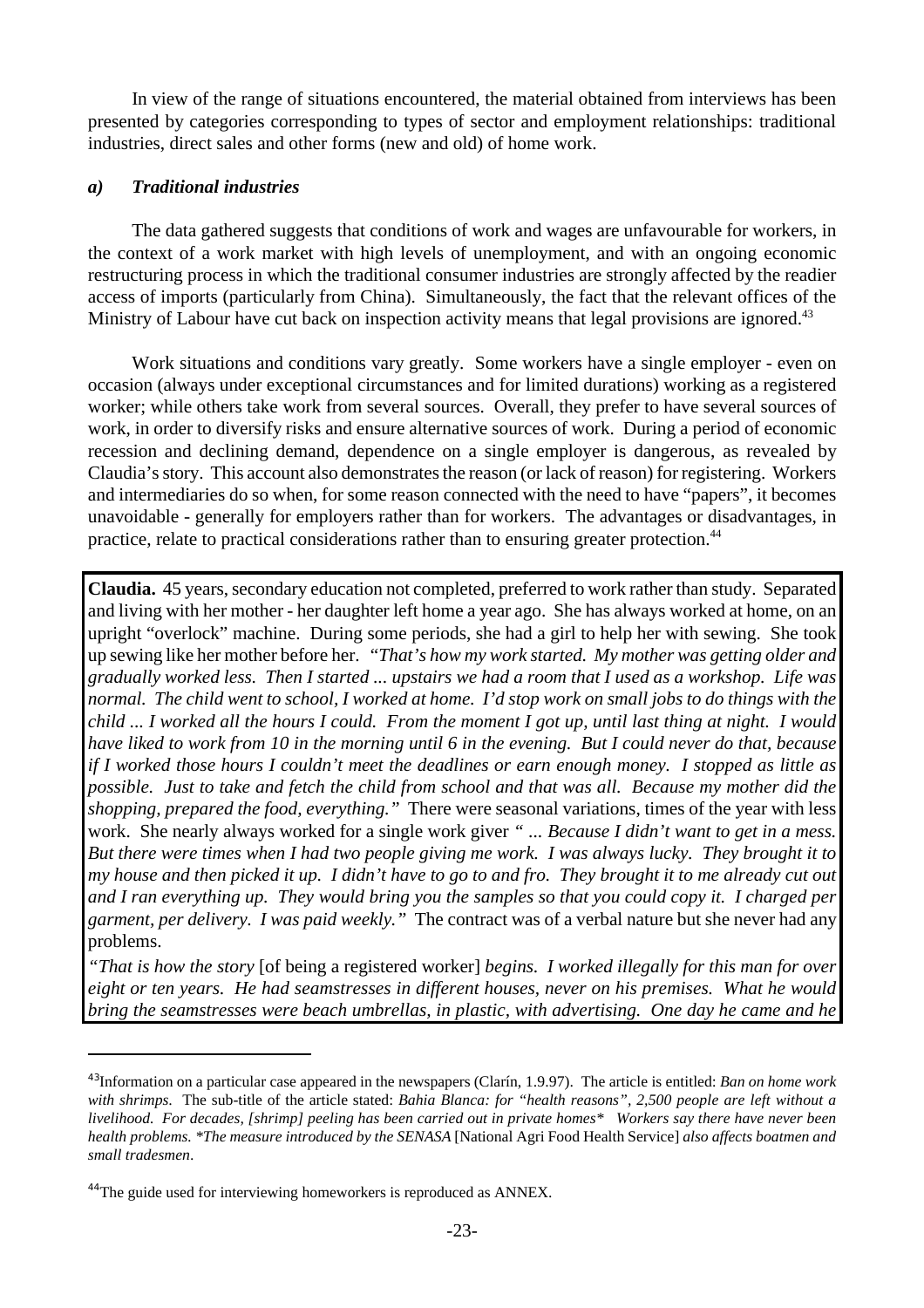*said to me: 'Let's make a deal. Out of a group of ten seamstresses, I have chosen some to be registered', because he was beginning to have problems with the DGI. I was registered for the first time in 1993 . The deal was that he would pay our social contribution, he would deduct pension, but he wouldn't pay us holidays or bonuses. It was in my interest to have my pension discounted and to be registered, and it was in his interest because he didn't have to pay us holidays or bonuses. I have the work booklet. The social coverage was from SOIVA. I had everything. Full coverage. I was earning \$1,500 per month. I started working very hard, because you didn't get much per garment, but you made money on the quantity. I worked flat out, on Saturdays, on Sundays. He was a great guy, we got on well. He would bring me work and, since he was there anyway, he paid me. It was a crazy amount of work. And then I went to the trade union to see what the position was. That was all. That wasthe agreement,I couldn't do otherthings. I was registered for about two years. Because the man started to have less work. I'd have no work for two or three days and I'd go mad. I was paid for what I did. But things started to go badly for him and, since he didn't bring me work, I started looking elsewhere. There wasn't much I could do at my age. I couldn't get in the queue of those who had been fired. I went after lots of things in the newspaper, but I stopped because I couldn't compete with much younger people, who were really well educated, who queued and they still weren't taken on. He didn't say anything to me, but I realized that I couldn't live like that."* When work became scarce, she did nothing to find out about whether she was entitled to compensation: *"I left things as they were. Since the deal was with that man ...".*

She looked for other work. *"I was quite tired of working at home after so many years. I sold the machinery, I sold everything. I didn't want anything else. Tired of sewing for so many years, and so, when the work dropped off, I said "o.k., that's it". I went out to look for work, which was pretty frustrating. At my age and everything, if it wasn't for contacts through people I knew ... a family friend got me into this metal working factory. I'm a shop floor worker. We stick weather stripping on cars, what goes around the doors and the windscreens. It was a factory where women never used to work. But, now that the French have bought it, they hire women. I was one of the first four. Now there are more".*

Claudia compares the two types of work: *"... the difference is enormous money-wise* [she earns much less now than when she was working most intensely at home]. *But here I recovered a bit of myself, because before I was a complete slave. Now I get home at 3 in the afternoon and I forget everything. I have Saturdays and Sundays. My home is my home: before there were piles of work on the stairs. I'm better off in terms of peace of mind and time for myself. Before, I earned more but I was a slave to time ... I have girlfriends, I have a different interaction with people. It's a complete change. The fact of having to go out, which I never did, was a huge challenge. It was like being weaned from the family home. But I didn't find it difficult, because I was under so much stress* [mother's illness, among other things] ...*For me it was like going outside into the open and breathing ... With home work you're inside. I didn't go out for anything. Always shut up!".*

At the other extreme are the small workshop owners, with huge fluctuations in the pace and quantity of work. Although, technically speaking, it is open to debate whether Marcelo is a workshop owner or a homeworker, he considers himself to be a homeworker.

**Marcelo** works in a workshop, which he shares with a partner who lives there. He is a presser. He is 26 years of age, and has not completed secondary education. He has been working as a presser for 11 years, preparing garments for sale. He works with three industrial irons and a boiler, which produces steam for the irons. *"I began as an employee, and at the age of 17 I set up on my own. I started to work as an employee, and then I got the chance to set up a workshop. I had a greengrocer's shop, a chicken-rearing establishment. Always as a self-employed worker, in partnership with other people.*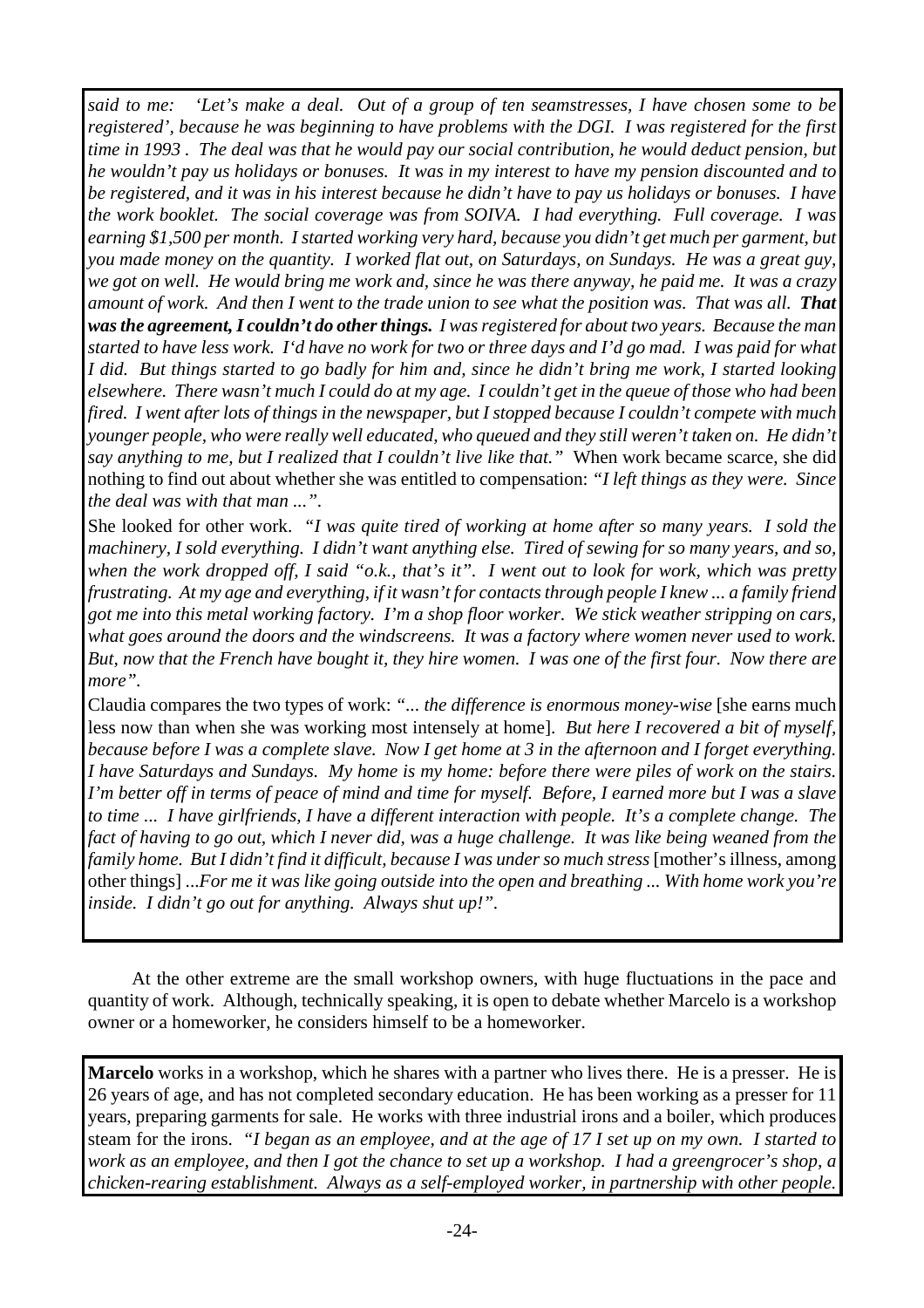*Things have worked out well, and we are getting along. If things go wrong, you have to pick yourself up and start again."* He does not like to work in a relationship of dependence *"... because I don't like people to give me orders. I don't last. Strictly speaking, I also have a boss, the work-givers, because they demand that you deliver. The difference is that I don't have working hours. If I don't want to work one day, I don't. But if I have to work and deliver, come and go, I may have to work until one, two or five in the morning".*

Marcelo organizes the work, and draws up a schedule to ensure that deadlines are met, *"the quality of the pressing, that it comes out well pressed, that it is correctly folded, correctly tied. Everything to do with quality control. And at the same time, if I have to press, I press; if I have to fold, I fold."* At the time of the interview, five people were working with him, although quantities varied greatly.

*"You get clients through acquaintances, through contacts, or because you go out and introduce yourself, ask for work, with the introduction folder. It is a relationship based on trust. They give you the garments, there is a big investment involved. So it is a question of mutual confidence, because I could steal the garments and how could they prove that I stole them, if there is nothing legal? The agreement is verbal, just a number, 'I took so many garments'".*

Marcelo has heard of a union of workshop owners, but he does not expect anything from it. He values his independence. *"I provide a service for a factory, but I place great store on my independent status. I organize my life as I please. I could close down my workshop. For better or for worse, I control my own affairs".* He also states that there is considerable competition, and that prices are dropping.

The drop in demand for such traditional forms of work (there are practically no advertisements for such workers; most who engage in such activity are following a family tradition in the category) could be due to a crisisin local industry or commerce, while the increasing volume of clandestine work in workshops using captive labour (generally illegal migrants), has been reported on occasion in the press.

# *b) Direct sales*

One of the most visible and extensive modalities of home work (which is also increasing) is the system of *direct sales*. This type of work is carried out *from home*, rather than *in the home*, according to the distinction made by Hakim (1986). This no doubt does not fall under the typical modalities of home work, covered either by Argentinian legislation or by ILO Convention No. 177. However, this employment relationship involves thousands of people, particularly women, and it is becoming more widespread. This way of organizing sales allows producer enterprises to considerably reduce the number of permanent workers they employ, replacing them by workers without protection or stability, workers who must fend for themselves and who are subject to increasing competition with the entry of ever-larger numbers of precarious workers to the sales system.<sup>45</sup>

Direct sales is a system of marketing a wide range of products (cosmetics, household items, food products, etc.) which are distributed through personalized channels, with a direct link between the sales person and the client. The goods in question cannot be purchased in established shops. Distribution is effected through a chain of sales persons who are in contact with each other and with the company. Anybody who is interested in participating has a "sponsor" who introduces them to the system (and earns a commission on the sales of the person sponsored). Would-be sellers must make an initial investment - the purchase of the products and necessary accessories(catalogues, brochures, containers,

<sup>&</sup>lt;sup>45</sup>In fact, this is a system which would function if demand for products were unlimited, in that workers increase their earnings by increasing their own sales and by introducing new sales persons who, in fact, ultimately compete with the "original" sales force in a market that is not infinite; hence, the "perverse" characteristics of the system.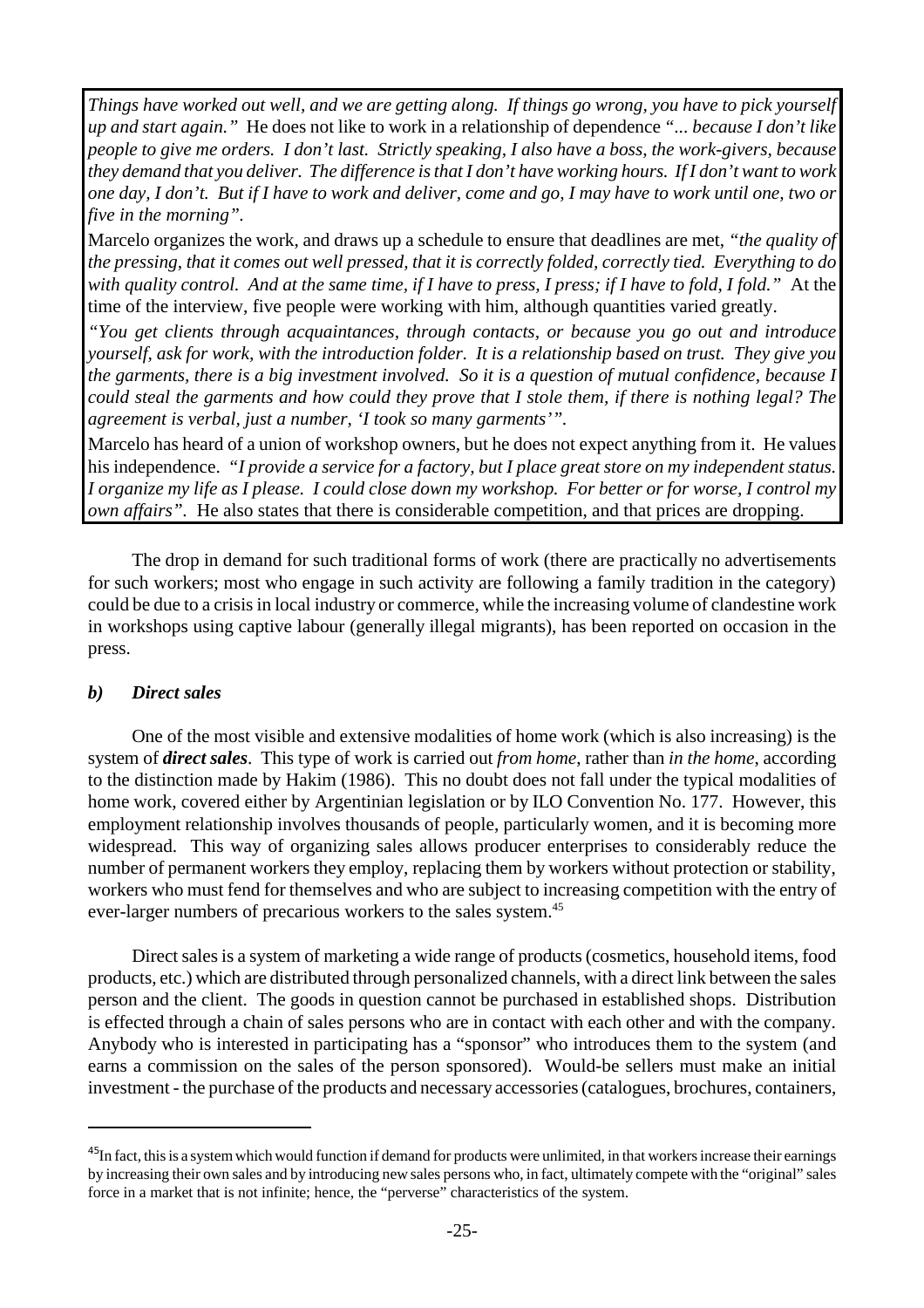receipt book, etc.) before they can begin working. The sales price of the product is fixed by the company, as is the percentage earned by the sales force.

One sales method is to organize a meeting to present the products to potential clients, either in the salesperson's home or in some other available premises, or the homes of prospective buyers. Potential clients are sought among friends, family members, neighbours and acquaintances, generally by telephone calls.

The sales person organizes work **from home**: (s)he draws up lists of potential clients, uses the telephone (or, more recently, the fax and the computer, sometimes offering products on Internet), (s)he uses space at home for meetings and storage of products. When required to do so by the product (a product to lose weight, monitor nutrition and stabilize weight, for example) the sales person carries out after-sales follow-up from home.

Since such work is organized principally from home, other members of the family collaborate, by answering the telephone and distributing advertising material or even products.

People enter direct sales through classified advertisements in the jobs pages (most are targeted at people who wish to work from home) or through personal contact with other sales persons. There are no requirements regarding age, education or sex. For some products, women predominate (in cosmetics, for example). Many take up this occupation in addition to another, more stable or lucrative job.

During the course of the year, the companies organize talks and seminars(many of them charging a fee) to "train" their sales force. These events, combined with the support of sponsors and the explanatory manuals and catalogues that are purchased upon making the first and then successive purchases, provide the "technical" tools to carry out the task. The company awards prizes (trips, new products, gifts, etc.) to those who beat certain sales targets.<sup>46</sup>

The perceived advantages of this type of work are that it can be scheduled to suit the worker's needs, without employer supervision, using free moments left by day to day obligations. Disadvantages lie primarily in the difficulty of finding new clients and the need constantly to invest in new products for demonstration and, ultimately, sale.

For the company, this is a risk-free sales system. The seller tends to be a user of the product (and frequently recruited for that reason) who subsequently becomes a salesperson who is required to purchase the basic range of products and all the necessarypromotional material. The company provides no social coverage for their sales force and does not guarantee any minimum earnings. The company requires no formal documentation (proof ofregistration as a tax payer or registration as a self-employed worker, or any other requirement).

Available data suggests that this is a type of work in which women predominate, particularly in the sale of cosmetics, household products, etc. Educational levels vary considerably; women interviewed were at primary, secondary and university levels. Marital status included widowed, separated or married women, the majority falling within 30-55 year age bracket. This type of work is "suited" to women who are accustomed to handling the home economy (housewives), even though they may also engage in other gainful occupations. The main consideration is that the sales work can be

<sup>46</sup>Companies also carry out a strategy to attract and ensure the fidelity of theirsalesforce and of promoters, using techniques based on the development of an identification with the product and a family-type collective identity.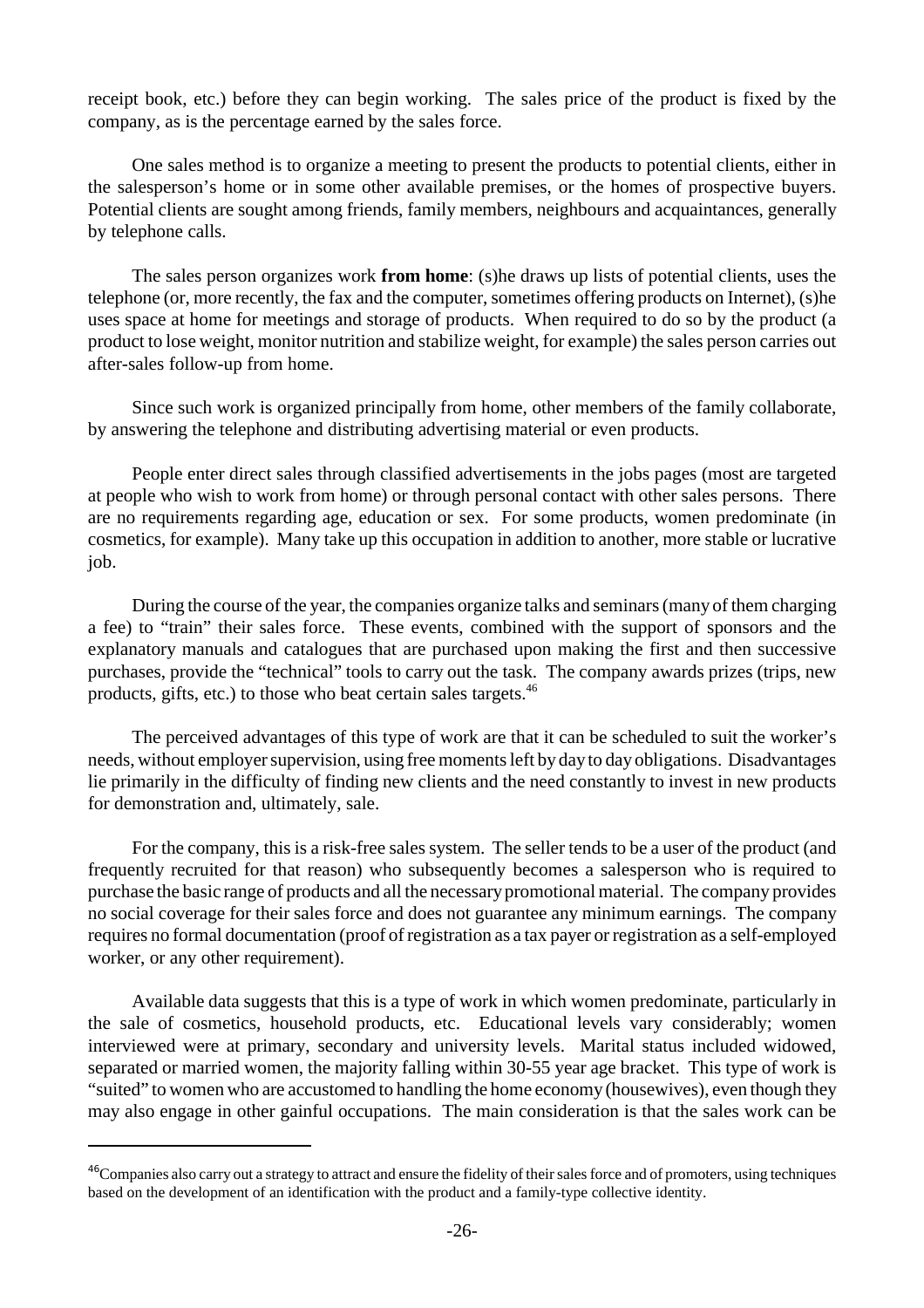directly dovetailed with household tasks-speaking on the telephone, going out to shop (fetch products), meet with groups of people, sell.

Prior work experience varies. Some of the women interviewed have carried out temporary work, or independent work, as teachers, owners of small (one person) enterprises or housewives. The experience of one woman is a case in point.

**María** is a qualified teacher of 53 years of age. Her previous work experience was very varied: as a private teacher, a teacher in a rural school, a caretaker, a self-employed homeworker (making wallets with a friend, which they subsequently went out to sell). She also worked in a relationship of dependence as manageress of a furniture store and of a restaurant. She set up her own take-away food business which failed. Her last job was as manageress of a "drug store", where she earned a wage. However, the business also closed. She has five children, two of whom live with her, both involved in sales.

Maria divides her time as follows: Monday and Tuesday, devoted to direct sales; Wednesday, cares for her grandson; Thursday, pressesin her daughter's establishment; Friday, cooksin hersister's home, for the whole week (cooking for the freezer); and weekends, cellular telephone promoter.

Both her daughter and sister pay her for her work, but she does not charge for caring for her grandson. Her direct sales work is for a cosmetic company. "*I am a consultant. I demonstrate the product, I don't sell it. People buy if they are interested. What takes up most time are the meetings, events, talks, special classes on the product. You have to look for people. First, you start with the people you know best, your family, friends, colleagues. You gradually build up a list of all the people you know. Then you start to make calls, either from the company premises orfrom home. Demonstration meetings can be held in your home, in the company, or in the home of a potential client. But the time comes when you run out of contacts, as you have to look for some other work ... The cosmetics are purchased. Everything has to be paid for: the brochure, the purchase orders, the products to display, the mirrors,* all the stationery, ... that is why I always say that the consultant is the company's best client. Because *not only do you buy to sell, you buy for your own use. If you don't use the product, you don't know it. There is no point in going out to try and sell something you don't know."*

It is a hierarchical system: *"when you have a group of people, one becomes an entrepreneur with responsibilities for several consultants"*. There is no contract, no health or retirement coverage (she has a pre-paid health insurance).

María says that it is not her preferred type of work, and she would rather be in a dependence relationship, on account of the security of earnings and because she feels better working somewhere other than in her own home.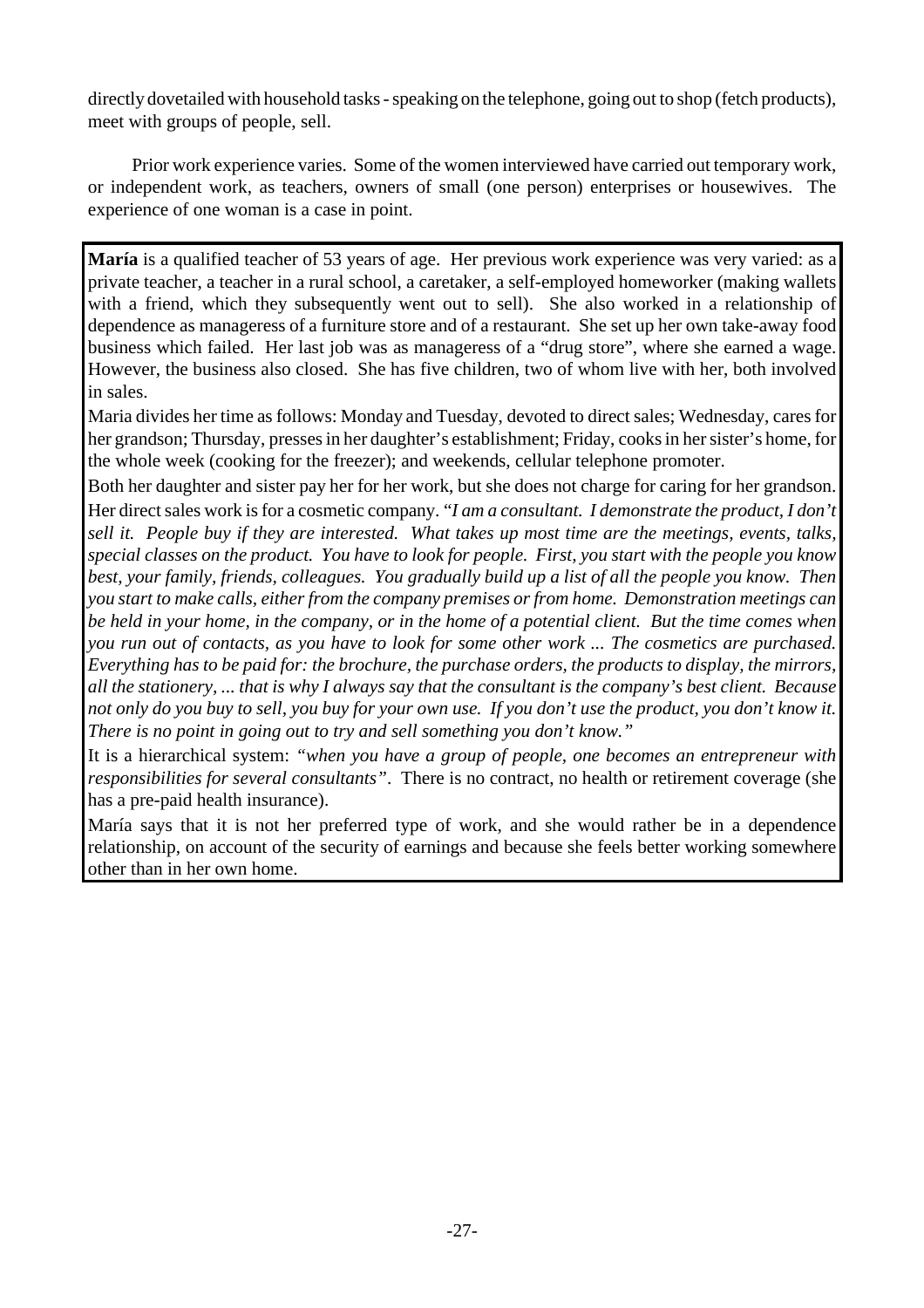# *c) New and old forms of home work*

It was anticipated that new forms of home work would be identified during the course of this research, connected with the expansion of information technology. However, this did not prove to be possible. In part, as a result of policies to make work more flexible and of outsourcing practices, such information technology home work tends to take the form of contracts for individual tasks. In these cases, the worker is independent and no dependence relationship exists. Moreover, the expansion of home work in the context of new technologies involves highly qualified specialists who are symbolically considered as equivalent to members of the liberal professions. The ambiguity between situations of disguised dependence and independent professional work is very much a grey area.

# **Daniel** is a graphic designer, 31 years of age, who works in the family home.

*"My task is to provide services both to printing works and to laboratories. I produce flyers, posters, brochures, catalogues. Let's take the example of a catalogue for a business: I design it, I give a* simulated presentation of what it will look like and, if they give me the go-ahead, we make an original *that goes to the printers. It is the first stage in the printing process. I am the initiator".*

He works in the sitting room of his home with a computer, a printer, a telephone and a fax, which is how he receives most of his jobs. He usually returns his sketches by fax. He works principally for intermediaries who pick up the jobs from companies or clients (for example, a printer who prints for a large number of laboratories and who sends him the design work). He has a chain of intermediaries. The work is not regular, with periods of high demand alternating with slack periods. Daniel does not go out to look for work, depending on his circle of intermediaries. He distinguishes between the contract "which would have to be drawn up if you do things properly, where you sign a prior contract" and the reality of his situation. *"That would be the ideal but I work on the basis of purely verbal agreements".*

He began to work in this way on small jobs given him by a family acquaintance. *"Payment is made monthly. Most clients issue a cheque a month after the work has been completed. Because I have a regularrelationship, they don't just disappearfrom sight for a month. I keep a record of the jobs I do".* He works black. Some clients ask for an invoice, but he explains to them that the work is much cheaper without one. The reason he works black is that, given the amount he earns and the irregular nature of the work, he would be unable to pay a pension and taxes. *"I have changed how I work. I used to visit clients, but since my job is very time-consuming, I had to gradually adapt. If I was always out visiting clients, I didn't have time to do my work. Now clients visit me or they send me a fax".*

He prefers to work alone, seeing more problems than benefits in hiring other people or becoming an employee. *"This is mine, it is what I like to do. To create and to see the results ... This way of working has its advantages and disadvantages. I see more advantages. I am comfortable. I have nobody over me, forcing me to do things and who can throw me out. I am independent. It's a complicated matter, because I also have people who want to make me do things".*

His mother is an invalid and needs someone to care for her, which Daniel does during the day. This circumstance exacerbates what he sees as one of the disadvantages of this type of work, in which home and work are combined, *"First, you're taking up the space of the people who live in the house; the house doesn't function as a house but as an office. The house is different when clients come. I have been offered work elsewhere. One client invited me to come and work with him, because he needed someone on the creative side in his office ... I might earn more, as a dependent. I wouldn't be a partner. But I wouldn't earn much more. In fact, it didn't suit me, that is why I didn't accept it. I have clients who have been coming to me for years, who are loyal. I know they don't give work to other people. I need them and they need me".*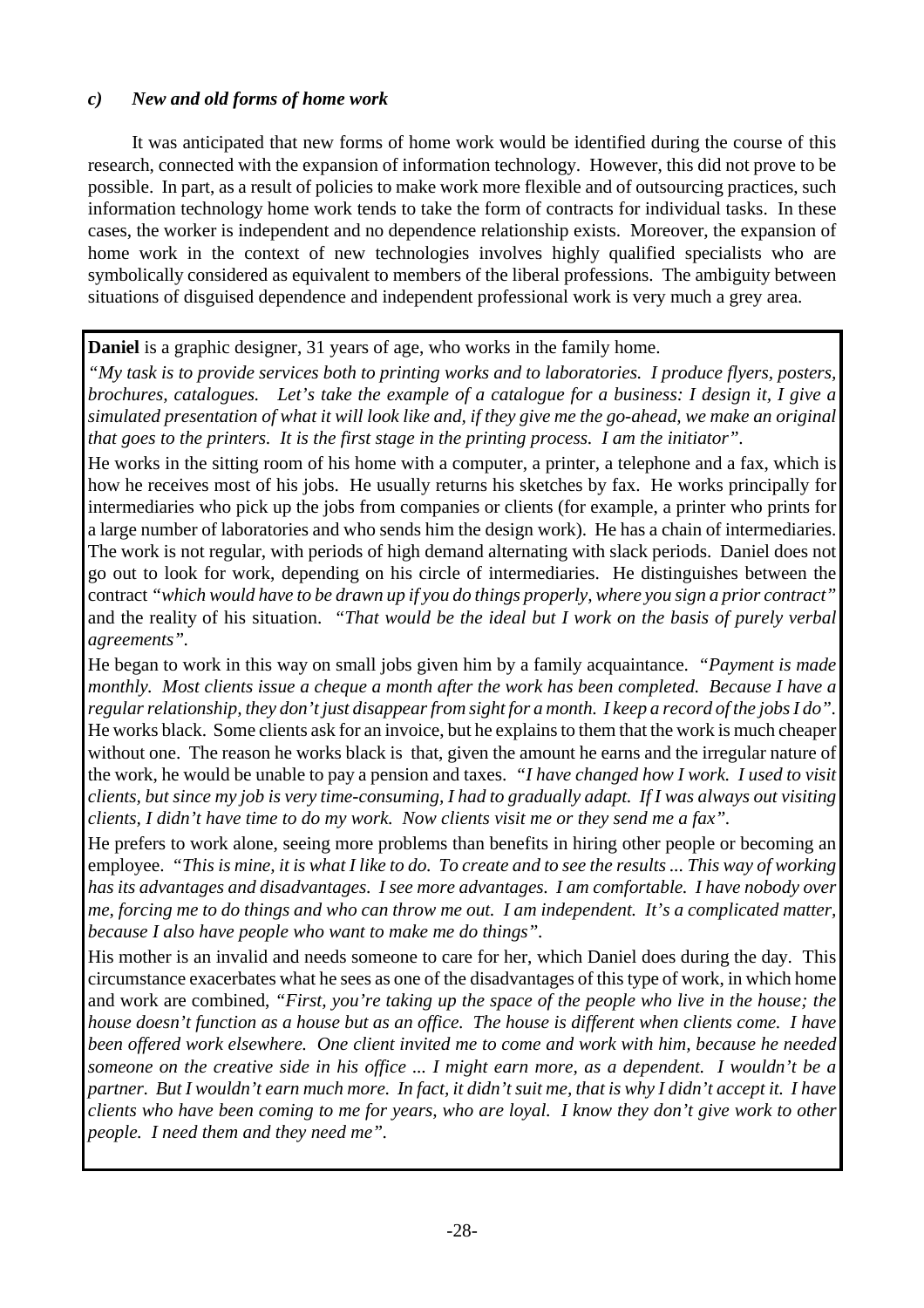Although a different category of home work, the behaviour in this case is very similar to that of homeworkers in the garment manufacture industry, working for several work-givers, who are all intermediaries. Since there is no "tradition" of considering these categories in the context of home work, it is practically impossible to imagine Daniel asking any of his *"loyal, long-term"* work-givers to pay him compensation or bonuses or holidays. He sees himself and others see him as an independent, self-employed worker.

**Paula**, 36 years, wheelchair invalid, about to complete a university degree, with wide range home work experience (English teacher, transcribing cassettes and typing). At the time of the interview, she was negotiating the special disability rate for a kiosk licence. She worked as a telemarketer for a photocopy distributer, selling supplies and supervising the servicing of machines.

The company gave her a list of clients. She telephoned them and asked them how the machine was running, whether they needed anything, whether they required any information. On occasion, the clients would ask for paper or toner or other input. She would send the orders to the company by fax and, once a day, she would send in information (by fax) on the calls made. *"It was very responsible work, because I was the only one dealing with the clients. The client received the goods and paid on delivery."* She worked eight hours a day, which she could distribute, although ensuring that she worked during the hours that clients could receive her calls. She had an employer in the company, whom she called if necessary. *"It was better in terms of personal experience than as work. It was no good as work because the company didn't serve clients well. And it was a great responsibility for me and I would become stressed when I listened to the clients."*

The company provided her with the fax and the client list. They paid half her telephone bill (based on the calculation of the sum in excess of the bill normally paid by the household), although at the end they paid the whole bill. She had a base pay of US\$150 and commissions for sales (between 15 per cent and 25 per cent). She was paid on a monthly basis, sent to her home. She was treated well and paid punctually. The work ended because they decided not to have people outside the company. They invited her to come and work in the company premises, but it was impossible for Paula to go every day. They paid her compensation, bonuses and holidays.

She also transcribed conferences by foreign visitors for an advertising agency. The work lasted for a four-month trial period, after which they asked her to register as an independent worker. She calculated that, since the work was not permanent and was in fact of a sporadic nature, it was a big risk for her and she refused.

She obtained such work through a foundation helping disabled persons to find work. *"They put you in touch and also make sure you don't miss work. They are go-betweens."*

*"I prefer to work outside my home. First for social reasons, you're in touch with other people, you're informed. And also because you are more your own employer. When you finish you do what you like. But home work takes you over ... For me it was the only alternative. I don't think it is comfortable to work at home."*

**Pedro**, also with disability, has had a different experience with home work. Forty-two years of age, married, with five children, incomplete secondary education and a large number of short courses (computing, telemarketing, etc.). At the time of the interview, he referred to himself as telemarketer, with a training course provided by the Ministry of Labour which he discovered through a foundation helping disabled persons. He accepts telemarketing work, depending on what he can get and what is offered to him, often through the foundation.

A number of experiences ended badly. In 1994, he worked as a telemarketer from home, for a health insurance company. The databases that the company gave him from making telephone calls were of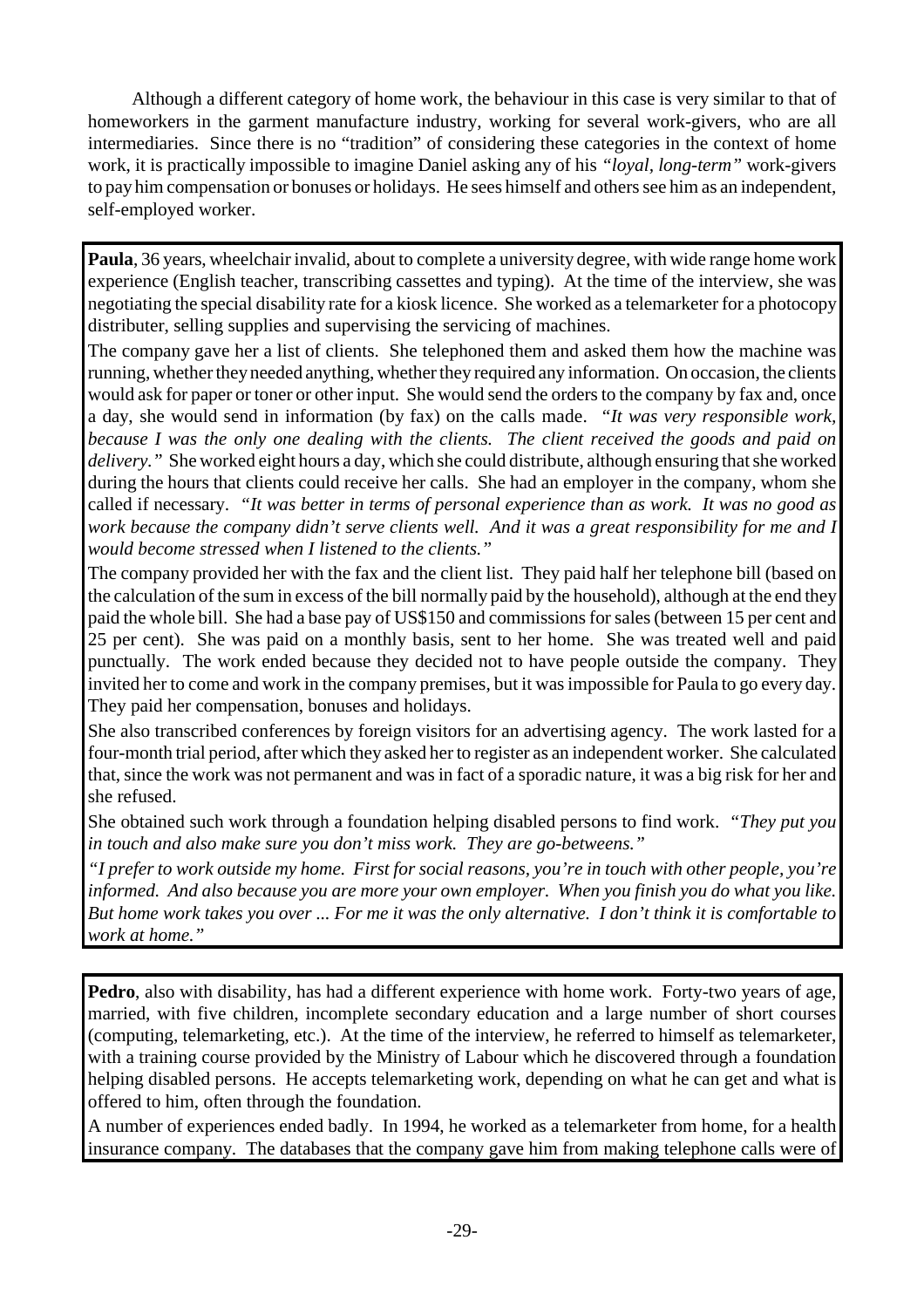no use since they were out of date. Consequently, he sold nothing and even lost money because the company paid only a part of the telephone bill and not what he had spent.

On another occasion, he "made masses of sales". The first and second months they paid him correctly, but the third month they failed to pay his sales commissions (although he received the salary of \$100 per month).

His next experience was in selling alarms. This company paid him only the telephone costs, but not the commissions, although he had information that the company had made sales on the basis of his work.

The problem is a recurrent one: on the one hand, to get the company to hand over the money to pay the telephone bill (by the deadline); and, on the other, to get them to pay the commission when there is no way of verifying whether the sale was made.

He has had only one work contract, but without benefits (pension, and social security) and agreed verbally. He has a paper from one company relating to a debt of \$164, but he can do little to collect it (among other reasons, because he would have to spend money that he does not have on special transport in order to carry out the formalities).

He maintains that homeworkers are more exploited and also that companies are more likely to renege.

His last job was as telemarketer, working on a company premises. He was required to register as an independent worker. In fact, the contract is between the company and the foundation and he had to enrol in order to invoice the foundation. He resigned because of too-low earnings and now has to cancel his registration because he does not have the wherewithal to continue it.

Although these details are of a restricted, anecdotal nature, they reveal the extent of the worker's vulnerability and the precarious nature of the employment relationship. It might be true to say that in the "new" areas, more so perhaps than in the traditional industries, there is no way of establishing an employment relationship that recognizes the worker's rights. Indeed, pressure is brought to bear on the worker to register as an independent worker, in order immediately to dispel any idea of work carried out in a dependence relationship.<sup>47</sup>

The interviews carried out allow certain inferences and conclusions to be drawn regarding particular aspects of the situation of workers, albeit of an exploratory and preliminary nature.

# *d) The private context and the public world*

For people with domestic responsibilities, one of the main attractions of carrying out paid work in the home is that the two can be combined, as is the case of housewives with small children.

 Many of the advertisements analysed make mention of domestic responsibilities, particularly those seeking "housewives" with space in their homes to be used as a surgery. In such cases, although it is actually space that is being rented, the intention is to make use of typical women's skills, not only

<sup>&</sup>lt;sup>47</sup>One exception exists which, despite efforts to do so, could not be researched. The company in question was a multinational which, according to information published in the Clarín newspaper, had set up an office in the home of one of its managers, so that he could work in his own home and communicate with hissubordinates and colleagues by electronic means. Efforts made to interview the manager in question, and the authorities promoting the case, were not successful. In addition, information gathered through informal contacts with architects specializing in the installation of home offices suggests that this modality is increasing in management circles, among other reasons because the cost of installing a home office (with access to new communication and information technologies) is considerably lower than providing a similarly equipped office on company premises.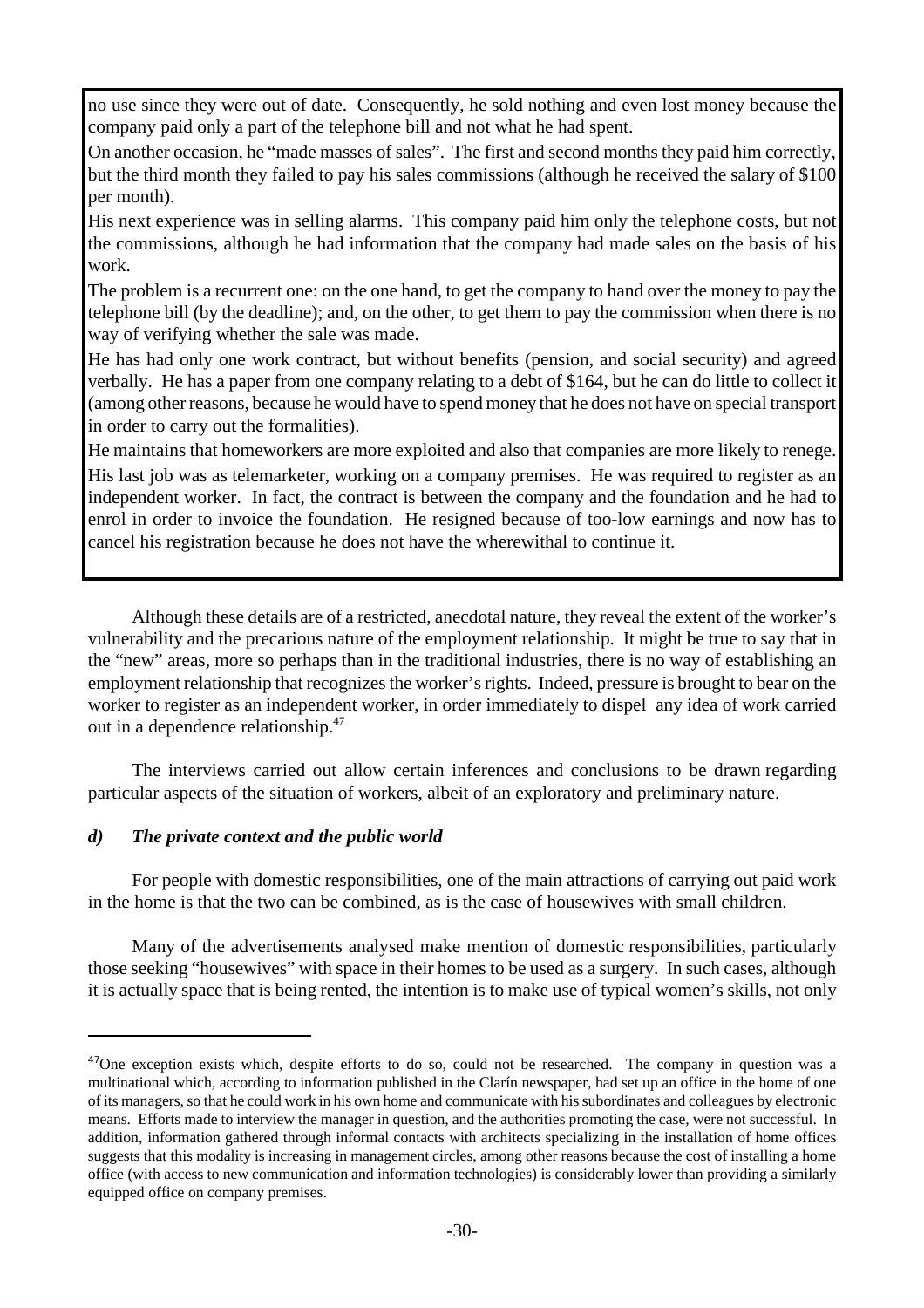in managing and supervising the areas in the house, but also, and more importantly, for her social relationships with neighbours and acquaintances in the neighbourhood, who constitute potential clients for the person setting up the surgery.

The presence of elderly people who need special care constitutes another period in family life when family responsibilities make home work attractive, viz. the case of Daniel and hisinvalid mother.

Combining work and raising a familydoes present problems and disadvantages. As Daniel states, home and work overlap, "*You're depriving the people who live in the house ofspace; the house doesn't function as a house but as an office. "*

Finally, for persons with motor disabilities, an aspect is not given sufficient attention - home work may mean the difference between being able or unable to work.

# *e) Training*

Another factor arising from the interviews is the distinction between workers carrying out a productive activity in traditional areas and those who are engaged in "new" areas of economic activity. Workers in services and sales refer to the need for training, to update and increase their knowledge so as ensure that they are not excluded from a work market in which skills and the ability to keep abreast of technological advances are of critical importance.

The specialization and training mentioned frequently involves a financial investment to acquire new technology, such as computers, software and other technological inputs which take time to master. One of the workers (Daniel) states:

*"I could die of old age adapting to advancesin technology. I drew by hand, but progress brought the computer and,whether I liked it or not, I had to learn to adapt to it. And to keep adapting to changes as they occur."*

Mastering information technology and its associated instruments calls for language knowledge. Consequently learning a new language such as English becomes a necessary condition for understanding programmes, catalogues and instruction brochures, among other things.

It would appearthat the gradual acquisition of knowledge by attending short courses and talks has become a new habit among workers seeking to optimize their task performance and to prepare the ground for exploring other work opportunities. Another of the workers (Pedro, disabled) states:

*"I have studied quite extensively. I completed primary, and three years of secondary. I am now doing a computer course. I have done courses in English, telemarketing, etc. They were all short courses, lasting a few months. Except for one I took through the PAR Foundation, the rest were private courses."*

For activities connected with the direct sale of products, training also appears to be valued as a way of boosting earnings. One of the saleswomen interviewed said that she considered the time devoted to training courses offered by the company to be an essential part of the time she devotes to her work.

*"I am a consultant. I demonstrate the product, I don't sell it, that is, people buy from me if they are interested and, apart from that, what takes my time are the meetingsthat I hold, events, talks,*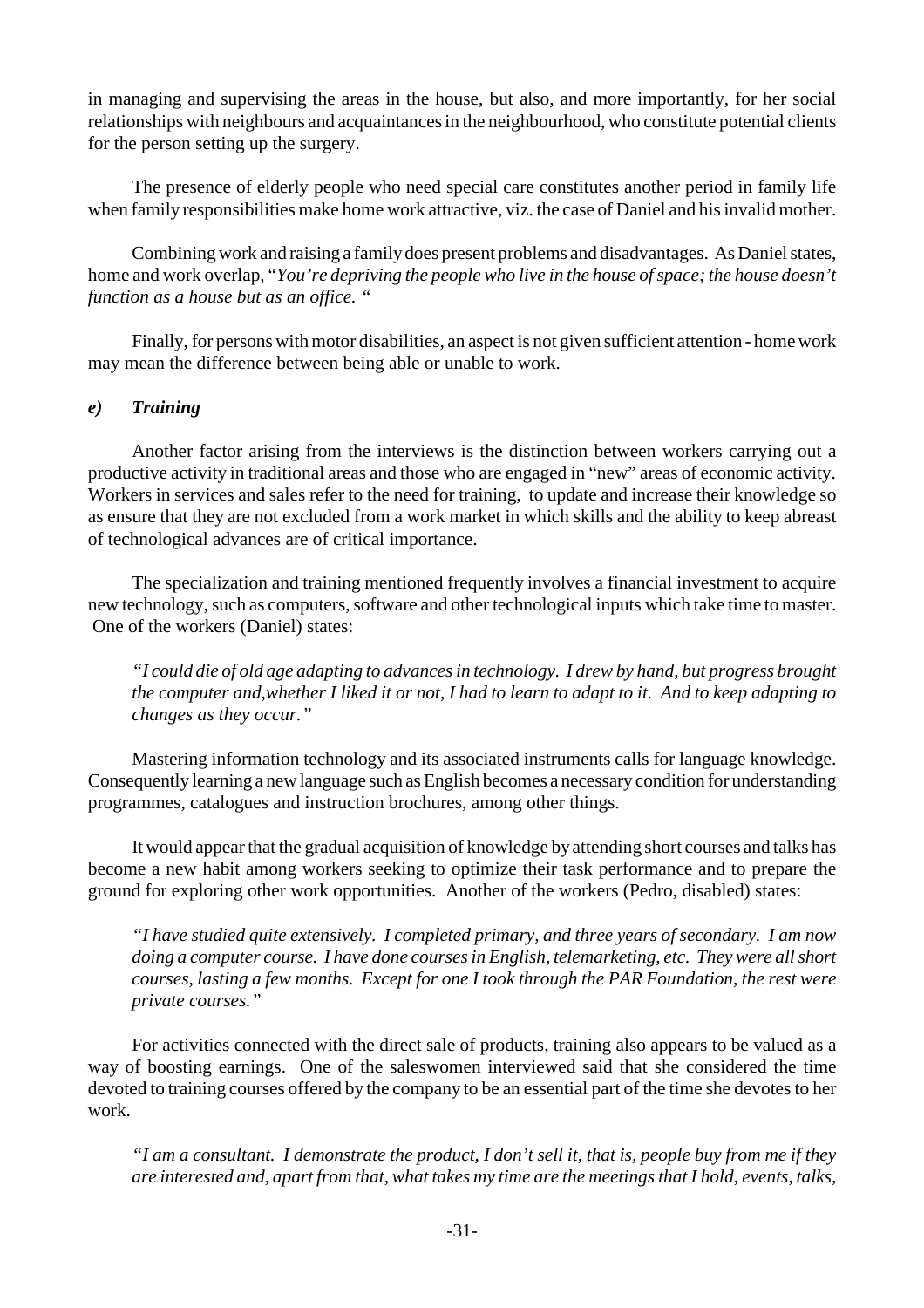*special classes on the product. The courses were in telemarketing and then a highly trained person came from an outside company and gave us two classes in marketing. We had to pay for the telemarketing course, but not for the marketing one."* (María)

Regarding the importance of such talks for her work, María says:

*"I always attend these meetings. For anything else, I'm replaced by my sister, or daughter-inlaw, but meetings on telemarketing I never miss."*

The importance she attributes to this training lies in the problems she experiences in organizing meetings and getting people to attend:

*"Because people give you endless excuses and I find it difficult to persuade people. That's why I was so interested in the telemarketing."*

It is not only the quest for personal growth that underlies the increasing importance that workers attribute to training. They are also bombarded by messages telling them that to become integrated into today's work market is impossible without appropriate training. Training is good business for companies, since most courses are paid and are intended for a semi-captive audience of direct sales staff.

It is also the recurring concern of intermediate social organizations who act as go-between, seeking to place workers in production enterprises. The executive director of one such association (which seeks work opportunities for disabled individuals) states:

*"We have a regular English course, and every 45 days we set up a telemarketing course and a seminar on alternatives in seeking work, so workers can learn to find their niche in the market, how to draw up their curriculum, howto go to a meeting, to perceive the importance of creativity, all this in a single seminar. And we have just signed a cooperation agreement with a UOCRA trades school, for people who haven't completed secondary school. It will be a three-month course offering an officially recognized qualification, in installing tiles and ceramics. It will be given in the UOCRA school. And this year's training programmes also include the training each month of ten students in rapid data entry. We are focusing on the population with hypoacusis."*

Homeworkers, in services, are particularly subject to outside influences and can not remain aloof from the changes and prerequisites imposed upon their incorporation in the market. Homeworkers engaged in traditional productive activities differ in that their tasks involve little technological investment, and the skills required, once mastered, merely speed up the pace of work. Interviews with trade union leaders and officials or with officials involved in monitoring home- workers did not make reference to the need for training. However, with the introduction of new machinery, production and work processes in garment and footwear manufacture are also changing.

This situation of frequent attendance of courses and training programmes on a wide range of subjects goes hand in hand with an official discourse stressing the importance of skills training in confronting unemployment. This discourse serves to transfer responsibility for unemployment to workers themselves or to those who wish to be workers, instead of attributing it to the economy's limited ability to generate work opportunities. Therefore, while skills and upgrading of human resources is of basic and essential importance to economic development, it is somewhat paradoxical to advocate it when there are no jobs.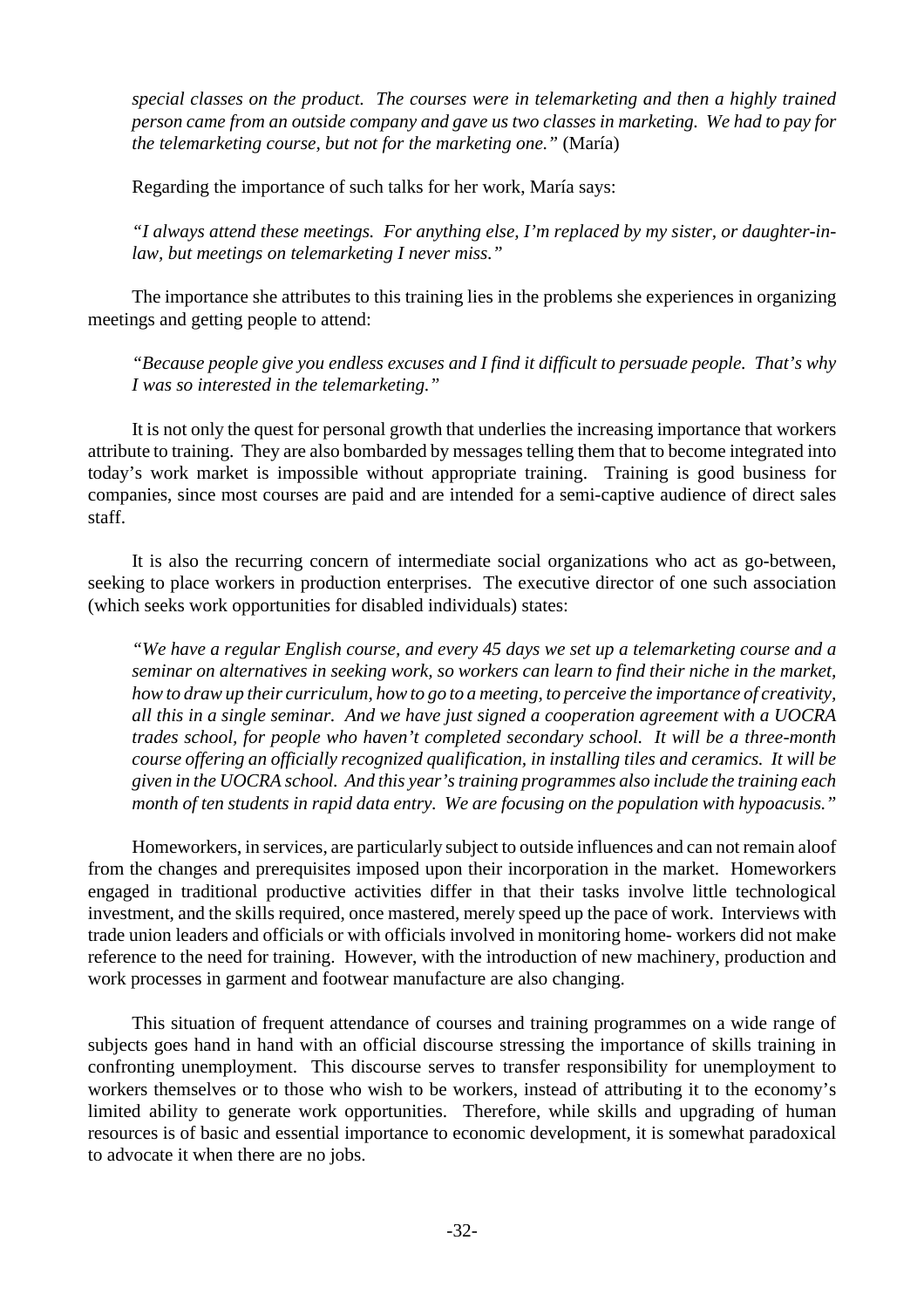# *f) Workers' sense of belonging and identity*

How do homeworkers evaluate their experience of working at home? Overall, many consider it a sub-optimal alternative, and would prefer working in alternative premises.

Interviewee María (in direct sales) prefers the dependence relationship, on account of the security of earnings and her preference for a workplace that is not her home. Claudia compared both types of work (home and factory) and, although she earns much less in a factory, she values to the distinction between the home and work spaces, the limitation of working hours and the social life connected with work. Paula (disabled) who is applying for a permit to set up a kiosk, confirmed this view.

While generalizations cannot be made on the basis of these exploratory interviews, a possible gender distinction emerges. The three women interviewed, and women in other interviews expressed their preference for keeping work and home separate, and the added advantages of "going out" and being with other people. Meanwhile, although men acknowledge the difficulties of working in the home, they place a greater emphasis on the advantages of independence (not mentioned by the women interviewed) and the independence of home work.

In addition to the social isolation of home work, workers fail entirely to recognize the existence of labour rights in connection with their work, or the existence of institutions offering protection. For example, although Daniel knows that a trade union of workshop owners exist, it is practically impossible to imagine that he would demand that any of his *loyal, long-standing* work-givers should pay him compensation, bonuses or holidays. He defines himself, and others define him, as an independent, self-employed worker.

# **4.2 The special situation of people with disabilities**

During the course of research, contact was established with the private PAR Foundation devoted to seeking work for the disabled population between 18 and 55 years. The Foundation caters for those with motor and sensory disabilities, without mental disability, and does not include progressive disabilities. It functions as a link between private companies and workers, as well as offering training courses (English, telemarketing, writing curriculums, alternative work possibilities, some trades, etc.). The Foundation keeps a database of disabled individuals with whom a number of introductory meetings are held. Listings of potential employers are are also kept.

On the subject of homework, the executive director of the Foundation stated that:

*"We have had companies asking for homeworkers. But we did not agree to put the parties in contact. Our legal department has advised us that no sufficiently clear legislation exists to ensure that the relationship between the parties is transparent. We have had two or three experiences of home work, especially telemarketing* [the two cases interviewed in this report, among others].*Experienceswere notsatisfactory in that, in telemarketing, motivation is essential and we found the work relationship to be very erratic. We felt that the worker was not respected. We had been advised by the legal department which told us'here you will be biting off more than you can chew'. They asked things like: 'what about the worker's risk?', or 'what about the dependence relationship?'. But, since we wished to leave no stone unturned, we decided to carry out a trial. It was not successful and so we no longer promote home work."*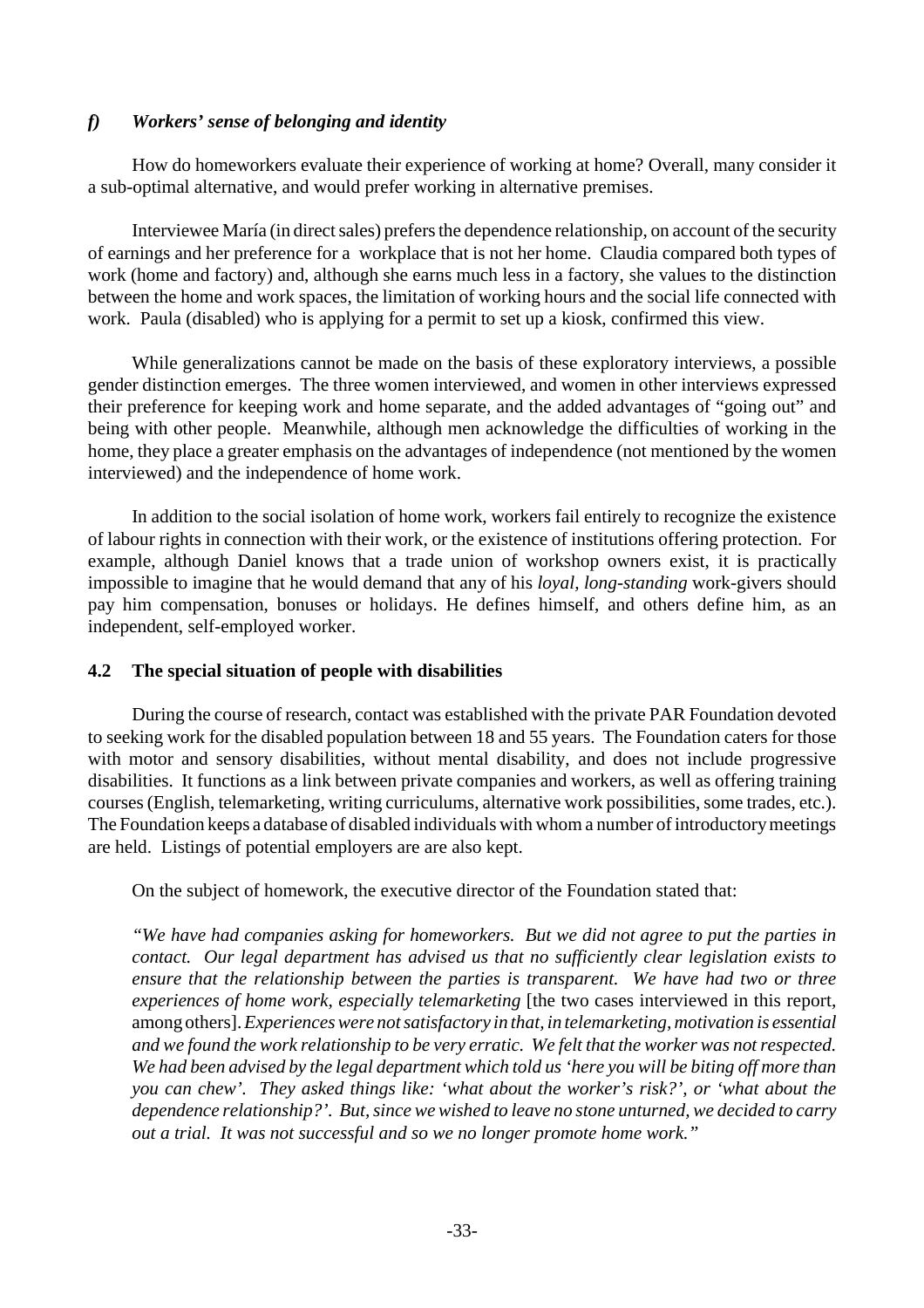The Foundation is researching and gathering information on telework in different countries, for possible application in Argentina. In the opinion of the authorities, however, the priority is to have clear legislation, both in terms of defining the dependence relationship and of risk coverage. In addition, for people with disabilities, the work environment outside the home may constitute a very important element of their well-being, countering over-protection by their family. *"For persons with a disability*, I continue to believe that the ideal is a combination, a few days at home and a few days in a company, *working as part of a team."*

# **4.3 The justice system**

Although it has been stressed that current legislation in this sphere is being breached, and that illegal work predominates, a justice system exists for labour concerns. As does the possibility that homeworkers may demand their rights if they consider them to have been infringed.

The study of how the justice system is used entailed analysing the archives of the Chamber of Labour Appeals. Six judgments of the second instance involving homeworkers were encountered in the appeals archives for 1991 to 1996. The plaintiffs considered themselves to be homeworkers, and the proceedings were brought against factories and, in one case, against a workshop owner. All the workers in question engaged in tasks relating to garment or footwear manufacture, sewing or pressing.

The complaints centred primarily on demands for compensation for dismissal, payment of bonuses or overtime. In one case, a year's earnings were demanded as severance pay when the worker stopped work following a stroke.

In every case, the prime point of dispute related to the dependence relationship. If a verdict is to support a compensation claim, workers must demonstrate the existence of a subordinate work relationship. In one case, for example, the judge considered it proven that the plaintiff was a homeworker. Mention is made of the evidence of witnesses who confirmed that the plaintiff carried out tailoring work in his home, that the merchandise was delivered to his house, that he worked for the defendant's tailoring business and that the latter gave him jackets to work on in his home. In another case, the ruling upheld that the person in question was an independent workshop owner, based on evidence such as his pension contributions as an independent worker, his enrolment in the tax register, CUIT and invoices to several other clients. The judgments clearly reveal that judges do not consider enrolment in the records of Home Work Department to be necessary and that the declarations of witnesses and some form of documentation suffice to prove the relationship.

The points discussed in the judgments refer to those rights which distinguish homeworkers from other workers in the dependence relationship. For example, it creates an entitlement to compensation for dismissal, but not to the payment of overtime or work on public holidays or to the minimum wage, in that the homeworker does not have working hours and cannot therefore making any claims relating to periods of work.

In short, the few cases of legal proceedings (in this case, solely from the archive of appeal judgments, which was the only data available) reveal that they are based simultaneously on the Work Contract Act and on the Home Work Act. The current reform of the Work Contract Act, the ongoing process to introduce greater flexibility into the employment relationship and the increase in contracts in which no relationship is established between the worker and the companyabove and beyond commercial contracts, will certainly lead to a reduction in legal disputes of this nature. It will become increasingly difficult to provide evidence of these subordinate employment relationships.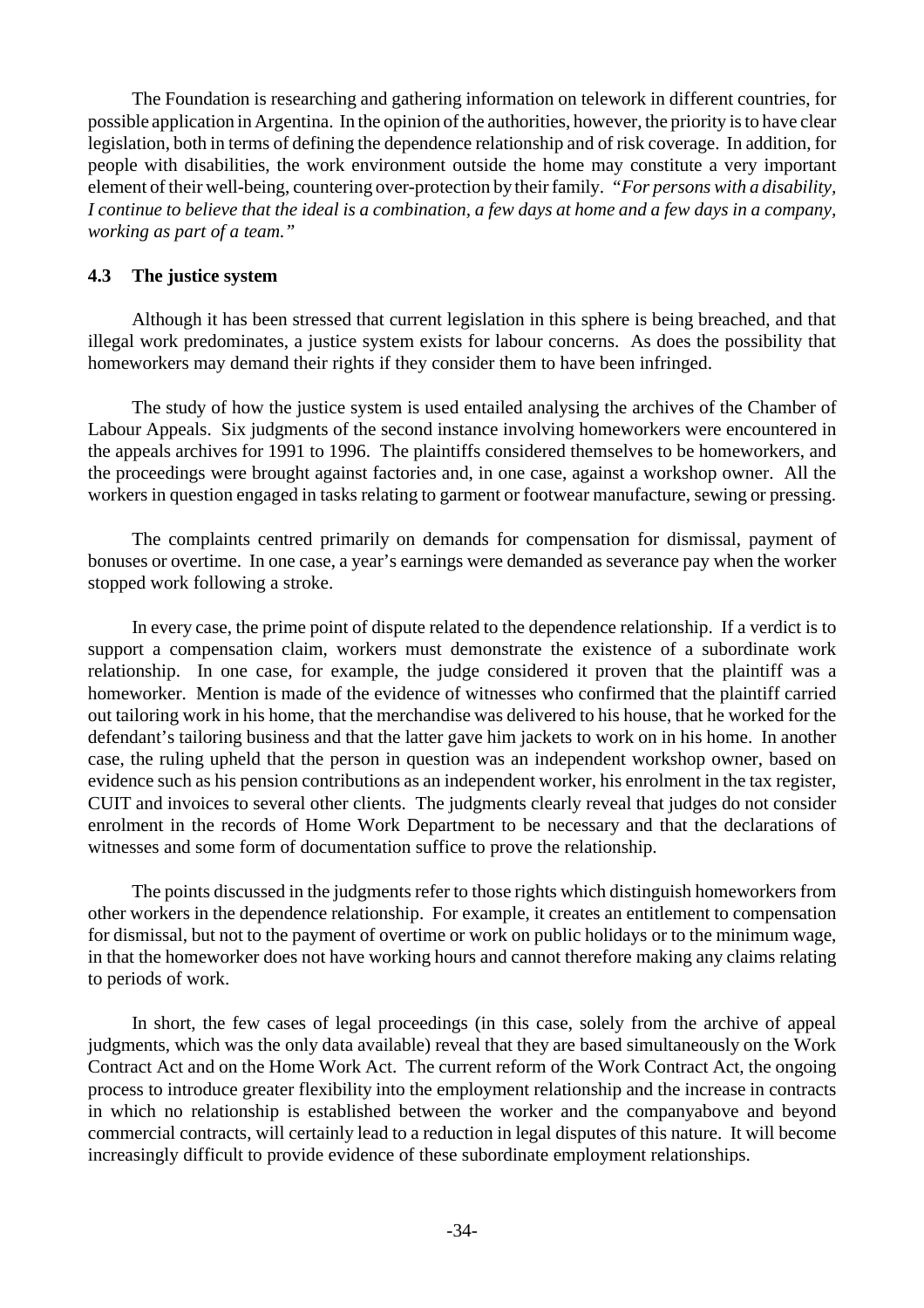# **5. Concluding observations**

Firstly, the results of this research may be summarized in a series of points:

- A large proportion of home work in Argentina is of a clandestine nature.
- The special home work regime that is currently in force contains regulations focusing on the traditional manufacturing industry, without incorporating new sectors or modalities of work. In practice, its coverage is limited to the garment manufacture and leather working industries.<sup>48</sup> This legislation contrasts with ILO Convention No. 177 which coversthe manufacturing and services sectors.
- Although legislation does not exclude any sector, no means [or apparent interest] exists to establish an employment relationship which recognizes worker rights, in the "new areas". Indeed, the prevailing trend (for all branches) is for the worker to enrol as an independent worker, in order to rule out any dependence relationship.
- In view of the high levels of unemployment on the job market and the current economic restructuring process, conditions of work and wage conditions are unfavourable to workers; meanwhile, regulations are clearly being breached as a result of the reduction in supervision by the relevant offices of the Ministry of Labour.
- The tripartite Wage Commissions bodies contributing to the implementation of legislation and systematic inspection and monitoring activities regarding compliance specifically with act 12.713 have effectively been suspended since 1993.
- The fact that work-givers are officially registered (albeit in declining numbers) is not to be attributed to the desire to comply with Act 12.713, but to other forms of pressure (more closely connected with pressure brought to bear by the tax authorities).
- The job market situation in recent years has led to a drop in general union membership levels. This situation, in conjunction with the specific characteristics of the home work modality, hamper the establishment of any specific organization bringing together scattered homeworkers.
- All workers interviewed were unaware of the existence of the Act.
- With one exception, the workers interviewed were not registered as homeworkers.
- Only when a dispute arises between the parties, involving fairly substantial demands, do workers seek channels of access to the relevant entities and to the bodies that can regularize and defend their position. Frequently, the action brought by the worker jeopardizes the survival of the source of work.
- Professional associations and official bodies unanimously recognize the fact that no programmes or projects exist to ascertain the total extent of the "home work" phenomenon. They also acknowledge the absence of programmes to publicize information on the rights and duties embodied in a law passed more than 50 years ago.

<sup>48</sup>See composition of the relevant Wage Commissions.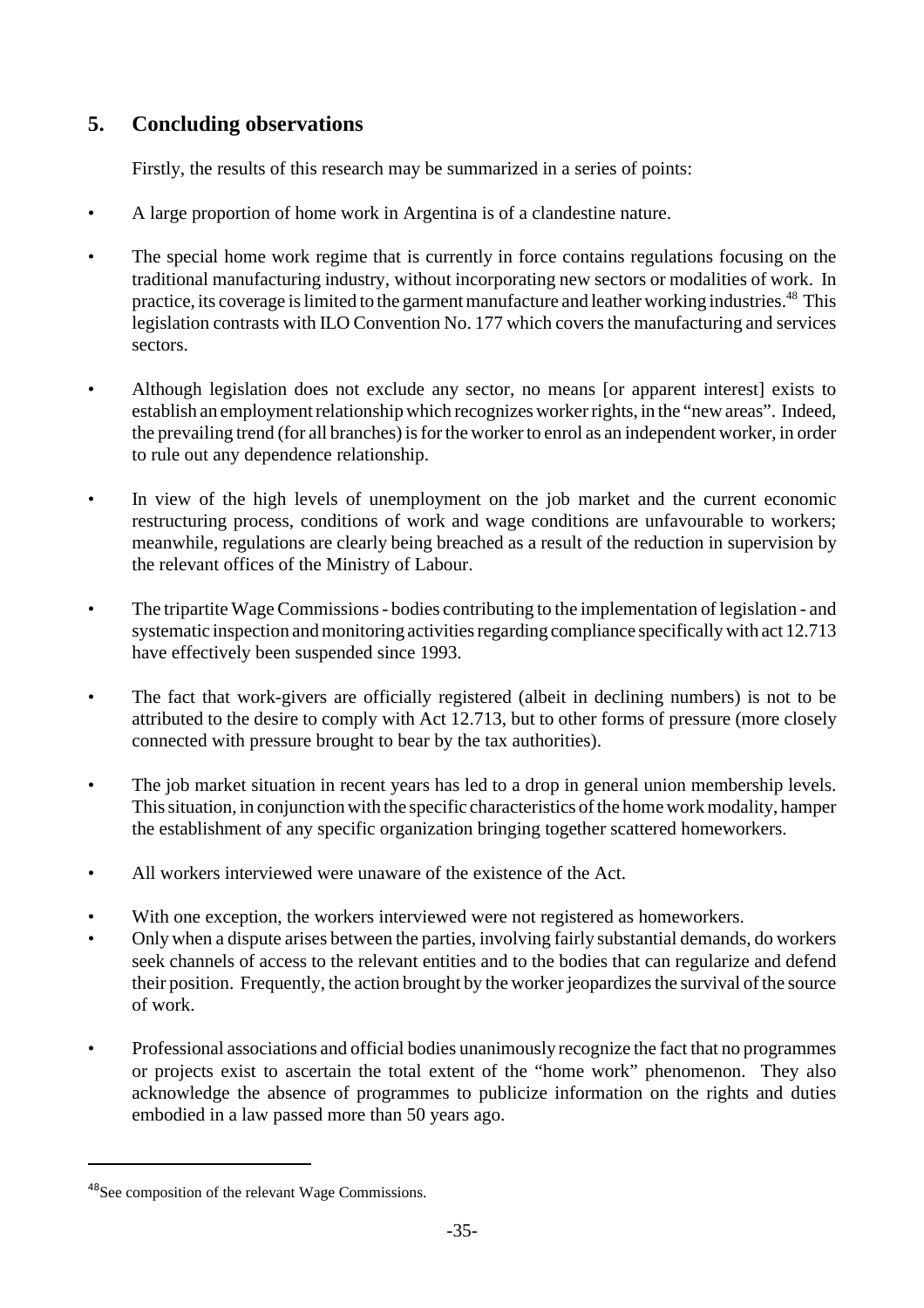• In regard to information on homework, no records exist of statistical information throwing light on the extent and characteristics of this work modality. Only one question in a special module in the 1990 Permanent Household Survey enquired into the phenomenon, in the context of a study on precarious employment.

These observations, in conjunction with the more detailed analysis presented, prompts a number of observations which are considered to be germane in drafting specific home work policies. Three types of observation are presented here. The first sphere is the inherent situation of the homeworker, including the ambiguous figure of the workshop owner. The second places the home work sector in the broader context of work and change in the production structure. Although the research carried out focuses on the first sphere, it cannot be considered in isolation from the conditions generated by trends in the job market and in ongoing employment regulation. Third is the direction taken by the different social stakeholders involved in decision-making and implementation of actions to monitor and regulate opportunities for homeworkers.

# **5.1 The defenceless, uninformed worker**

It is well known that one of the salient features of home work relates to workers' isolation and lack of organization. This point emerges clearly from the numerous interviews conducted with workers themselves. In many cases, workers state that it is preferable to work outside the home, to separate work and the home, and to become part of the broader social networks that are established in the world of work outside the home. However, even where this preference exists, home work is nonetheless a desirable option for many, given the flexibility of working hours or on account of physical or social factors (those who have dependants at home) or for any other reason.

The isolation of home work and the lack of communication with other workers in the same circumstances may mean that workers are not aware of their rights or of the bodies to whom they may apply in the event of a dispute. It is striking that, in response to questions relating for instance to the absence of programmesto publicise rights and duties, or ofregular publications discussing the situation of homeworkers, both officials of the Ministry Department and trade union leaders interviewed stated that they were not planning any steps to remedy the matter. They also recognized that no such action has been taken in the past.<sup>49</sup>

*"No. As far as I know, there was never any magazine that specifically discussed home work, or an information campaign, nothing. What is more, we never appeared in a job exchange".* (Official, Home Work Department)

*"The fact isthat there is no presssecretariat or department* [in the trade union] *that monitorsthis subject specifically."* (SOIVA)

With the Home Work Department practically having been closed down and trade unions growing weaker - both on account of the job crisis and of changes in labour legislation - the situation of homeworkers is more vulnerable and precarious than ever. They know that the job market is against them and that there is no institutional body to support their (virtually non-existent) demands.

<sup>&</sup>lt;sup>49</sup>According to key sources of information, registered workers are given some type of information or advice when they enrol or when they apply to any of the institutional headquarters.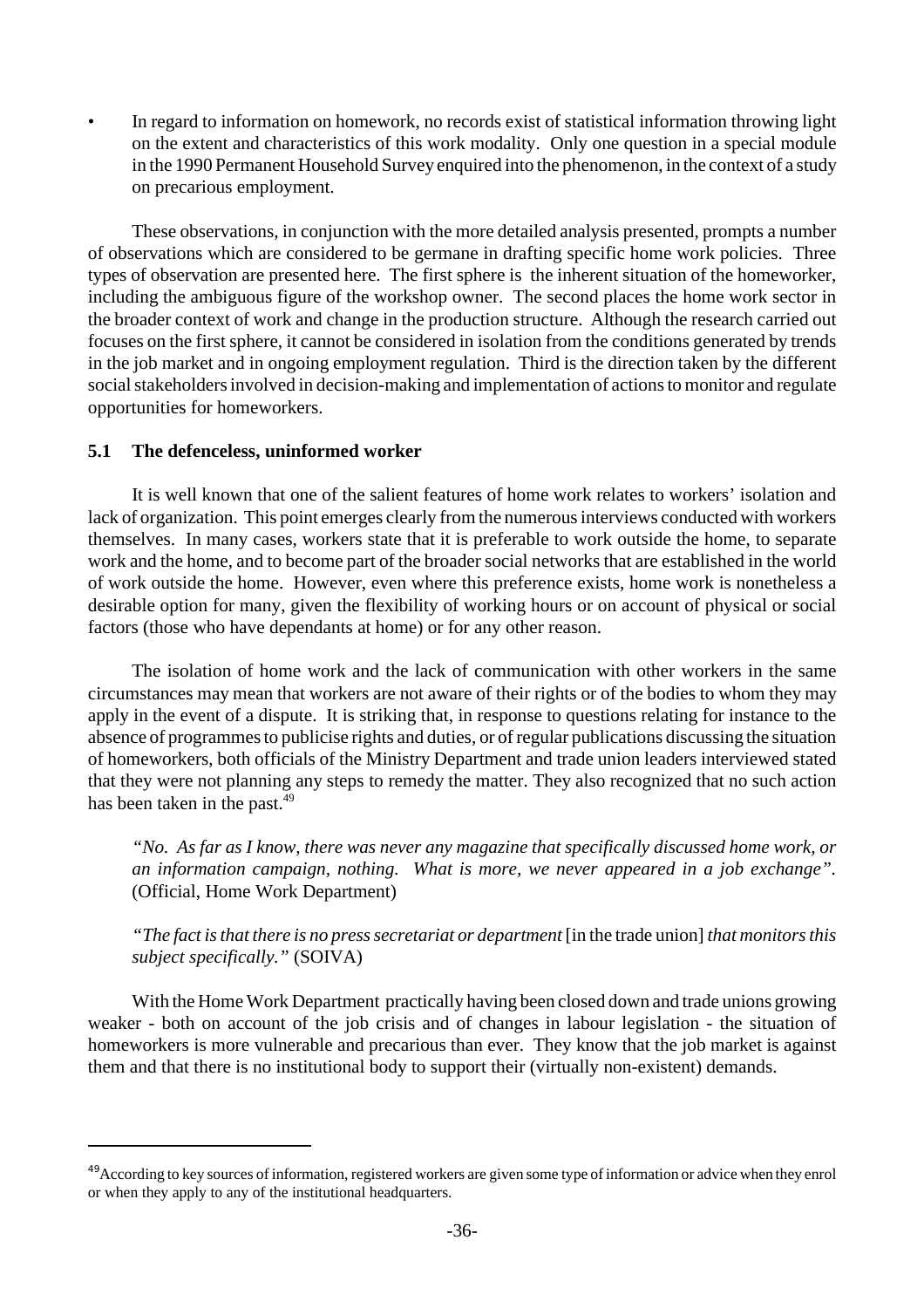In the current situation, dominated by pressure to introduce greater flexibility into labour relations, there is no institutional pressure to acknowledge workers' rights, while they are required to register as independent workers, so that it is clear that no dependence relationship exists with the employer.

# **5.2 The legal figures of the employment relationship: The ambiguities of the workshop owner**

No consistent opinions or policies exist regarding the very particular figure of the workshop owner. From the point of view of workers, as expressed by trade union officials, workshop owners and employers are, effectively, one and the same thing.

*"There are workshops which occupy up to 250 workers. This is one of the weighty topics which is detrimental to the worker, because the workshop owner is also required to apply the rate. In the eyes of my workersI'm a employer, but to the work-giverI am a worker, which is a two-sided situation that has to be discussed. "*

The trade union official explains that if a worker takes a workshop owner to court, the latter will take refuge in his condition as a worker vis-à-vis the entrepreneur:

*"The workshop owner need not covered by the rate. What happens is that abuses can occur involving workers who are union members, but when you take them to court, they have the same rights assomebody who is working with one family helper. To me that seems unjust."* (UTICRA)

As might be expected, the view of the workshop owners' trade union is somewhat different:

*"The workshop owner serves as a buffer. If he was just another employer, which is not the case because a situation of economic, technical and disciplinary subordination exists vis-à-vis the work-giver, then the day that there are no more workshop owners in law, there will be no more workers either. Because any worker, to get round the law, is going to invent two helpers and that way he obviously avoids the commitments and obligations involved. And then there will be no more homeworkers. In Argentina, they will all be workshop owners (independent). Whereas if the figure of the workshop owner exists, there is a buffer. The legal figure cannot be altered. What is in question is the number of staff a workshop owner can have ... What the judges must decide is whether the economic activity and the volume handled by the workshop owner makes him an entrepreneur or a worker. That would be the only means of establishing with any precision when a person is a workshop owner and when they cease to be one."* (S.T.aD.)

From "outside", and reading between the lines of the statements by the various protagonists, it is clear that they take it for granted that "where there is a law, there is a loophole", that is, there is always a way to get round the law. *"If you want to put yourself down as a workshop owner, then any worker will invent two helpers in order to get round the law; if you want to show that it is a contract for an individual job, you can simulate it... Then, if one employer invoices another, the law doesn't apply, and they are notrecognized as workshop ownerssince it appears asthe provision of a service"*, as explained by a SOIVA union official.

In conclusion, the figure of the workshop owner is ambiguous in theory, but even more so in practice. This form of work organization has existed for a long time in the traditional branches of garment and footwear manufacture, generating social relationship patterns of a continuous and lasting nature. When the job market changes, when production in these branches is cut back and companies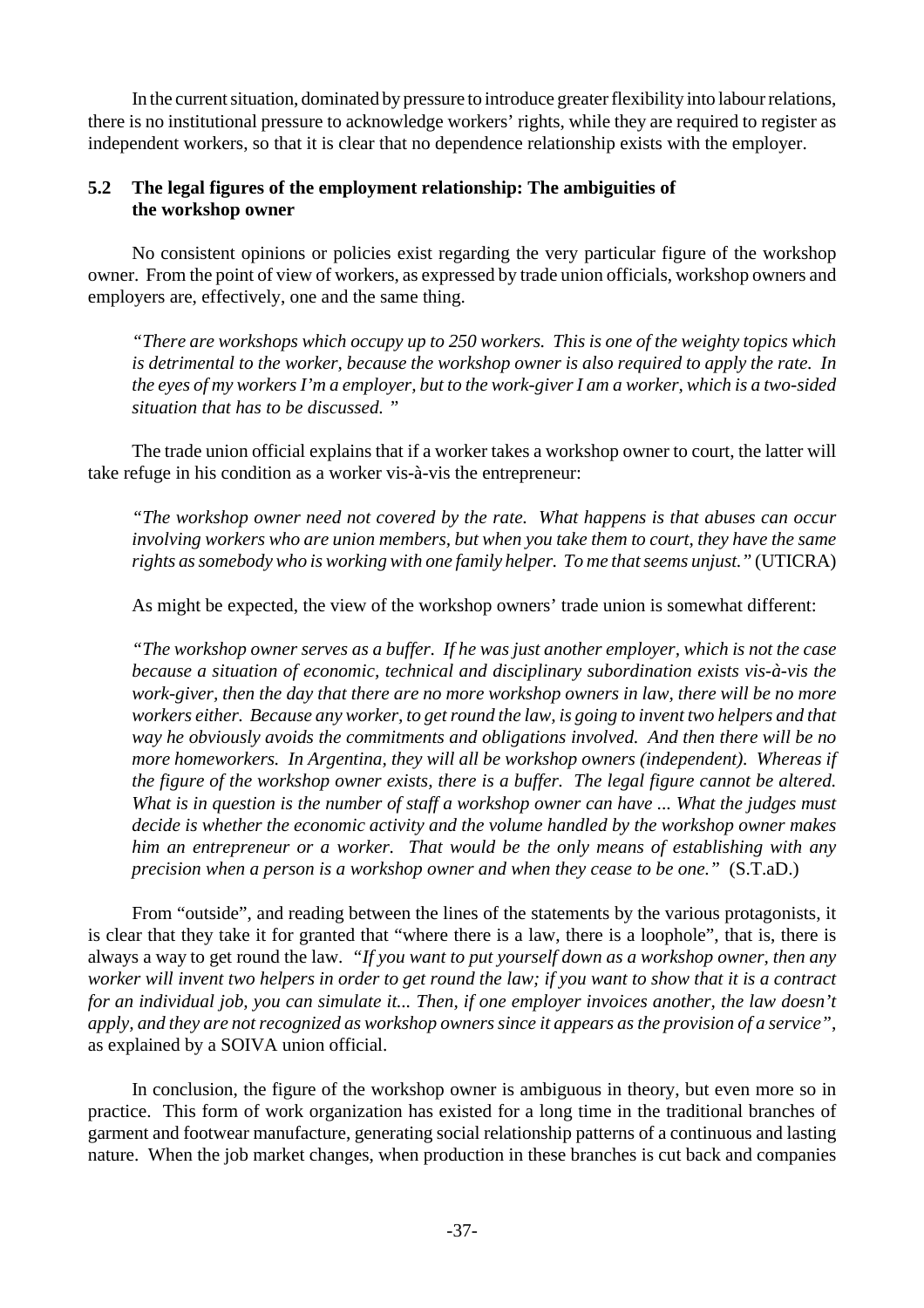are restructured, then the figure of the workshop owner, his identity vis-à-vis employers and workers, appears to be one of historical debate rather than one of relevance to the present or the future.

#### **5.3 Increasing work flexibility and the role of labour regulation**

A paradoxical outcome of this research may have important implications in drafting policies. In a nutshell, while the ILO is promoting the ratification of Convention No. 177, that is, encouraging countries to introduce a new body of legislation - with the corresponding institutions to implement it in Argentina, the Home Work Department, which has been in existence for 55 years, is being dismantled.

The disappearance of the Department is by no means arbitrary; it is part of a global policy to make employment more flexible. This process affects the paid employment relationship in two ways. The first, increased flexibility of conditions relating to the hiring of workers and changes occupied stability criteria. Secondly, a shrinking of the sphere of paid employment relationships, many of which become commercial relationships between enterprises and individuals. The different modalities of "hiring by job" and "provision of services", entered into with "independent" workers (who are frequently required to register as such), are replacing forms of subordinate work (which is likewise precarious and vulnerable).

In these circumstances, the specific question regarding homeworker regulation and protection of the homeworker cannot be answered without more broadly analysing trends relating to conditions of work in general.

#### **5.4 The stakeholders and the law**

The world of home work includes a number of protagonists with different interests and responsibilities. The state regulation and monitoring institutions (the Ministry of Labour and its specialized agency), dispute settlement institutions (the Judiciary, mediation institutions), bodies defending the interests of employers and workers, employers themselves, workshop owners and workers. Recent developments have seen the introduction of a number of intermediate organizations revolving around all the stakeholders and which are intended to promote employment and citizens' rights (basically not-for-profit NGOs, but also some government or joint employment promotion programmes).

The consensus that exists among these actors, who frequently represent opposing interests, is striking and, indeed, worrying. All take it for granted and no longer question the fact that, in practice, home work regulation does not adhere to the corresponding legal provisions. It is agreed by officials of the Home Work Department, trade union representatives, legal advisers, as well as NGOs promoting equality of opportunity, that the regulation of employment relationshipsin connection with home work is by no means straightforward. This view hampers and restricts initiatives taken by some of these entities in connection with home work, which some have described as "controversial".

This exclusion and/or self-exclusion manifests itself in different ways and in different contexts. These range from an agency's decision not to deal with home work on account of the difficulties and conflictive situations it may cause, or the fact that trade unions and entrepreneurs recognize that, in fact, the figure of the workshop owner is a "buffer" serving to conceal or obscure employment relationships. In the case of direct sales, meanwhile, companies develop a strategy to attract and ensure loyalty of the salesforce and promoters, using techniques based on developing an identification with the product and a collective family-type identity, which disguises the fact that it is first and foremost an employment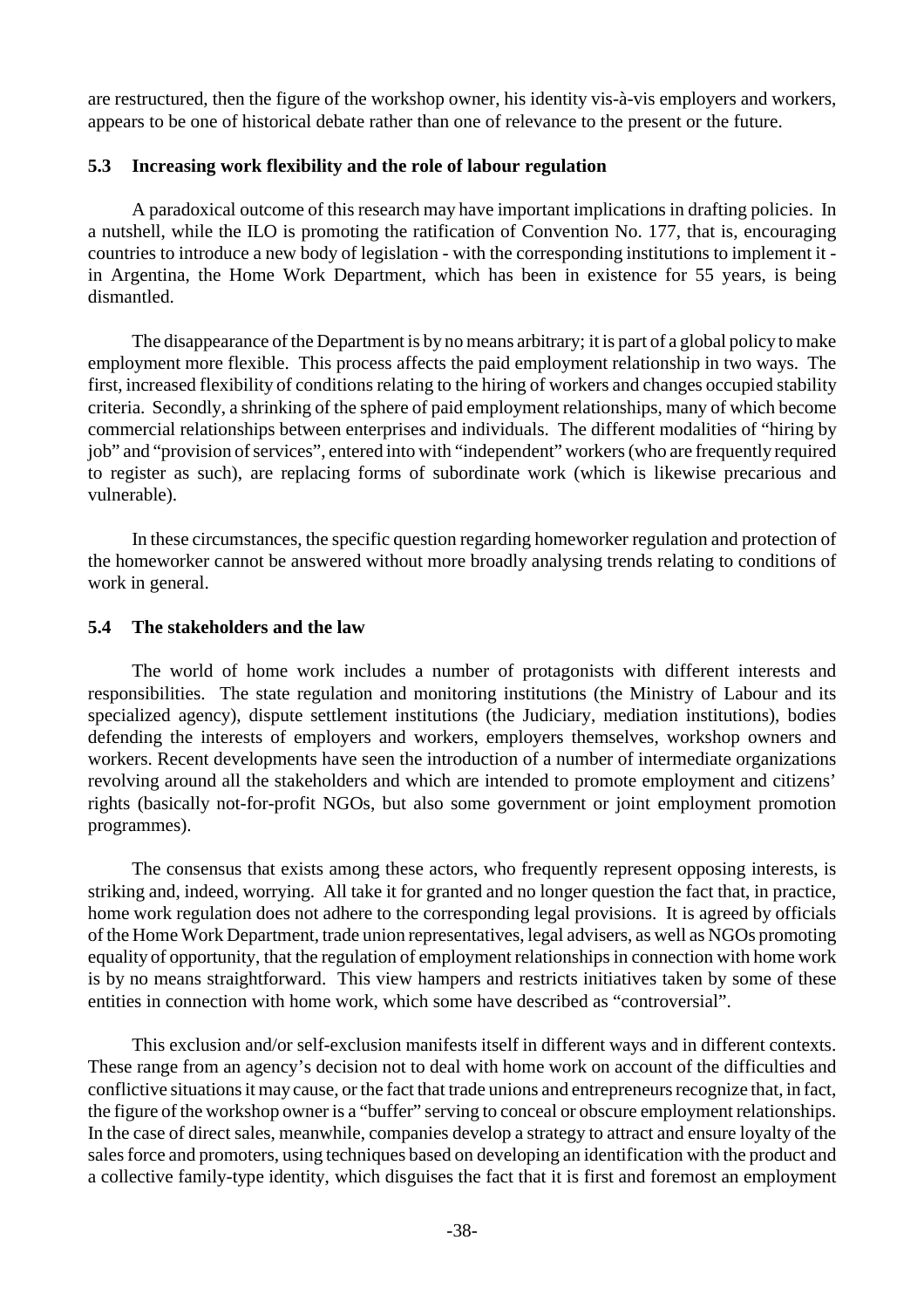relationship. This implicit consensus, which does not question the criteria and parameters governing the situation, corresponds to a very limited conception of representation and responsible participation. Too many aspects of the situation are taken for granted and considered to be immutable parameters. The current situation in which workers are eminently vulnerable and enjoy no protection could be attenuated to some extent if a more in-depth study were to be undertaken of these intermediate bodies and of the attitudes of the various parties involved in labour regulation, together with a broad-ranging academic and political debate of a public nature, its agenda to include discussion of the concepts of representation and responsible participation.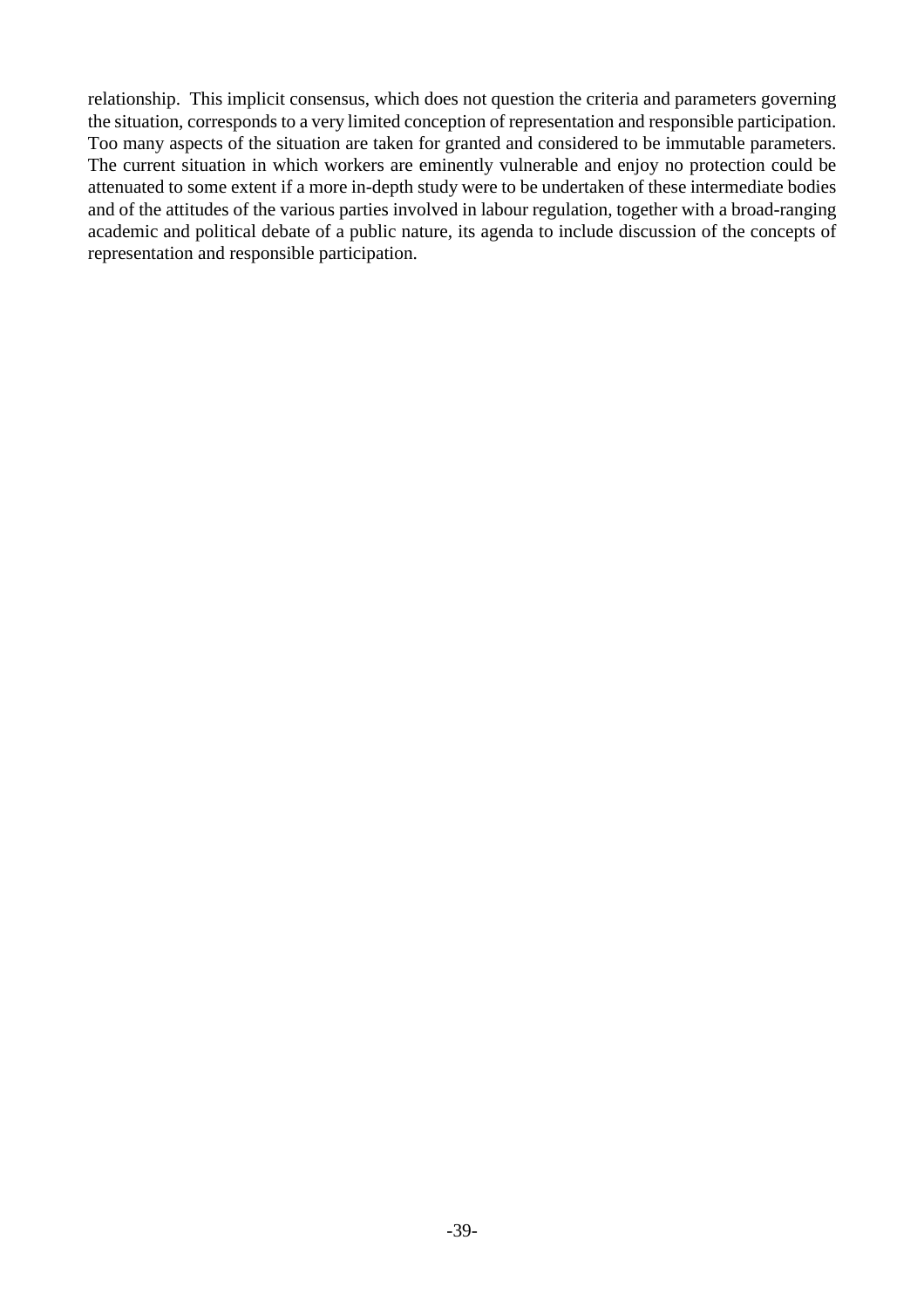# **GUIDE FOR THE INTERVIEW**

No: Date: Name: Village/Town:

# **1. Basic data on the interviewees**

- S Place of origin:
- 1.2 Sex:
- 1.3 Age:
- 1.4 Position in the household:
- 1.5 Highest level of education achieved:
- 1.6 Occupational category:
- 1.7 Occupation:

# **S Basic data: composition of the current household**

Relation of relatives/age/education level/occupation

# **S Characteristics of current occupation**

- ' Sole occupation/other
- Place where the activity takes place (exclusive use of the space, shared use, etc.)
- 3.1 Description of the tasks carried out
- The goods received have gone through some previous process of production
- <sup>'</sup> She/he carries out all operations necessary to produce the product
- The task to be executed corresponds to the final activity
- ' Other

# 3.2 Instruments and materials of production

- <sup>'</sup> Quantity and ownership of the instruments of production (some/all of them)
- ' Ownership of the materials used to produce the product (some/all of them)
- 3.3 Work intensity
- ' How many hours per day, days per week (week-ends and public holidays) Work in rotation: fixed or on a rota basis (In case of preference for any rotations in particular, investigate the reasons)
- ' How many months per year (help to estimate)
- ' Would she/he prefer to work more hours/months? Based on the reply, investigate the obstacles
- ' Are there frequent breaks in the accomplishment of the task? (Assess the reasons).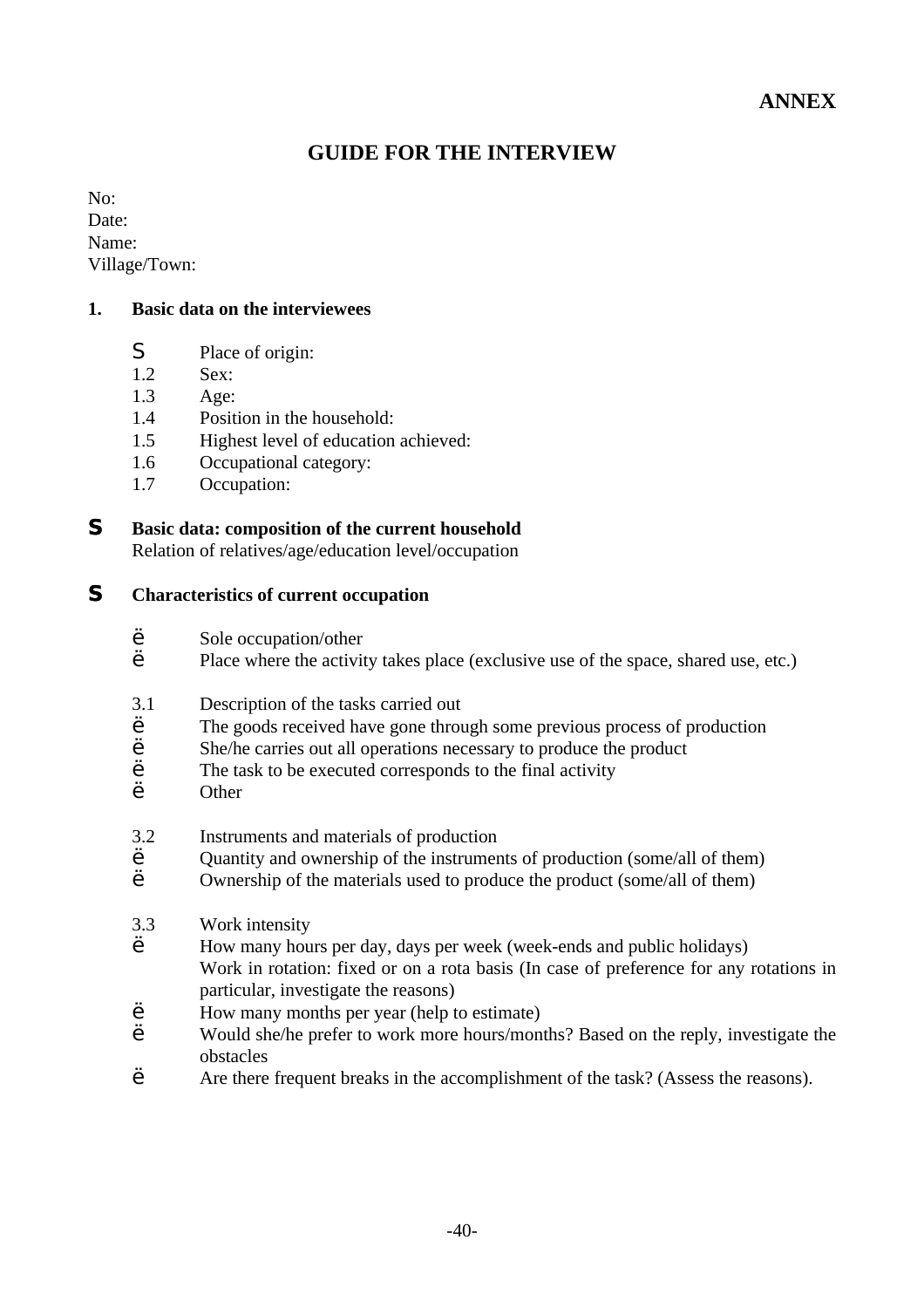- 3.4 Use of auxiliary labour
- ' Family member/contracted/permanent/occasional
- ' Sex/age
- Place where the work is carried out
- 3.5 Type of employment relationship
- ' Contract (verbal/written agreement)
- ' Work-givers (single/several/intermediary/employer/other) ….
- Registration in front of the authority (home worker, artisan, independent worker, other)
- Ouality control

- Supply of the material and delivery of the product (Specify how the goods are brought to the household, means of transport, distance, etc.)

- Specifications received (verbal/written instructions)
- Deduction for defective work, recount of the goods provided/ delivered/ others
- ' Form of payment
- on a piece-work basis/on delivery of the final product/other
- weekly/fortnightly/monthly
- he/she receives an official receipt of payment/other
- ' Labour benefits: (bonuses/holidays/social security/trade union membership)
- ' She/he is informed of her/his labour rights
- ' How did she/he get involved in this work? (While looking for a job/the opportunity arose)

# **4. Satisfaction/dissatisfaction with the work**

- ' Prior employment experience (dependent/independent)
- ' Main reasons for which she/he engages in this activity
- ' Comparison with previous jobs
- ' Advantages/disadvantages (economic/family reasons/others)
- She/he foresees remaining in this activity/ temporary activity

# **5. Labour and family context**

Confirm how many family members and who among them work outside the household. In case of a couple, assess the working conditions of the spouse: employed (hours and weekly work load of the spouse), unemployed, retired, other.

' Are domestic responsibilities shared and/or interchanged among family members? Has this always been the case or has the distribution of tasks changed? If so, why?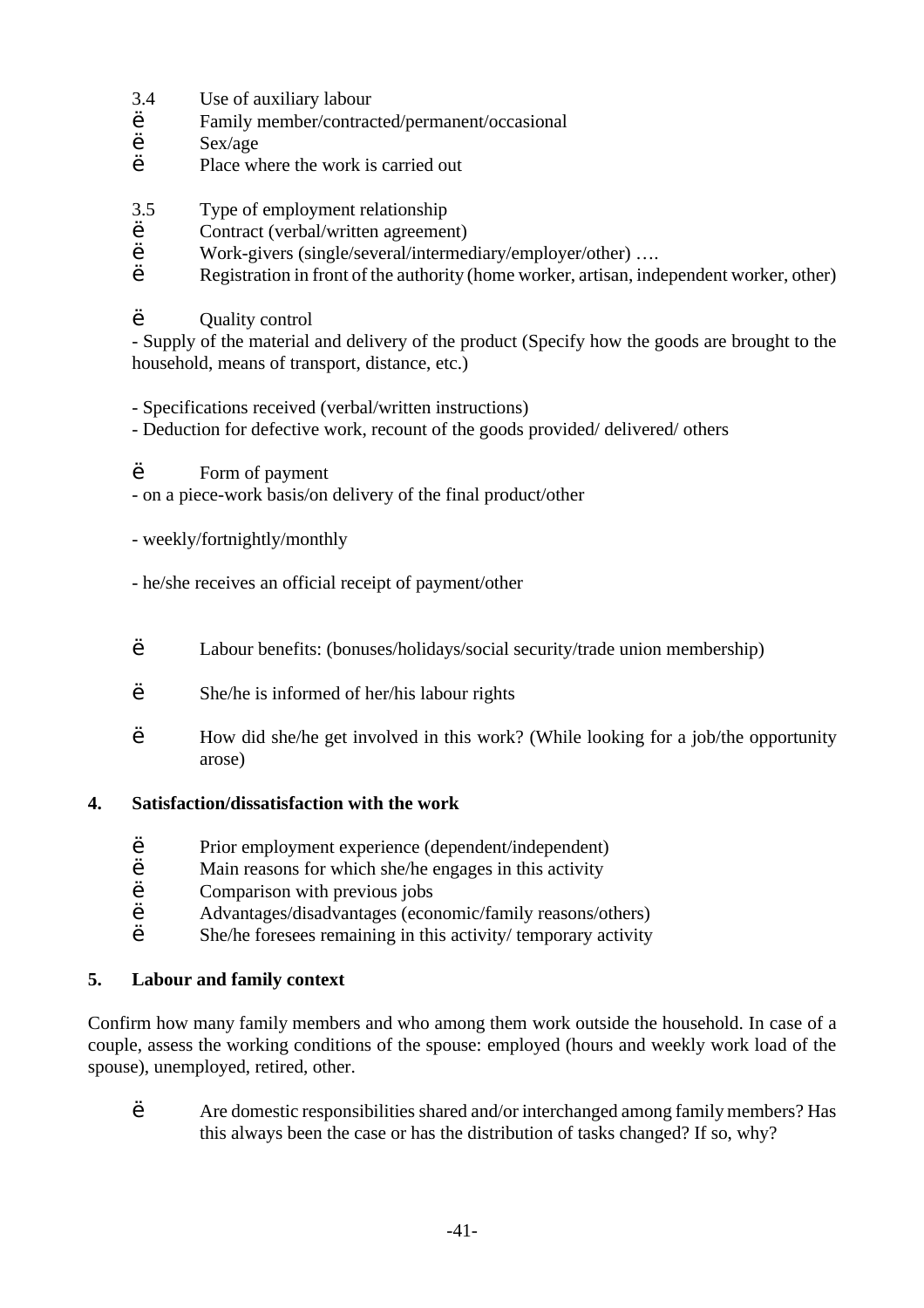- ' If there are children, elderly people or others in the household, who looks after them when she/he works? And when they are sick?
	- ' Does someone complain about your type of employment? If yes, who? (Please assess the household's opinions regarding this issue)
	- ' Your input to the family budget (Try to assess a proportional estimation of the total income)
	- ' Income distribution
	- ' Ownership patterns of the house and land
	- ' House facilities
	- ' Telephone
	- ' Car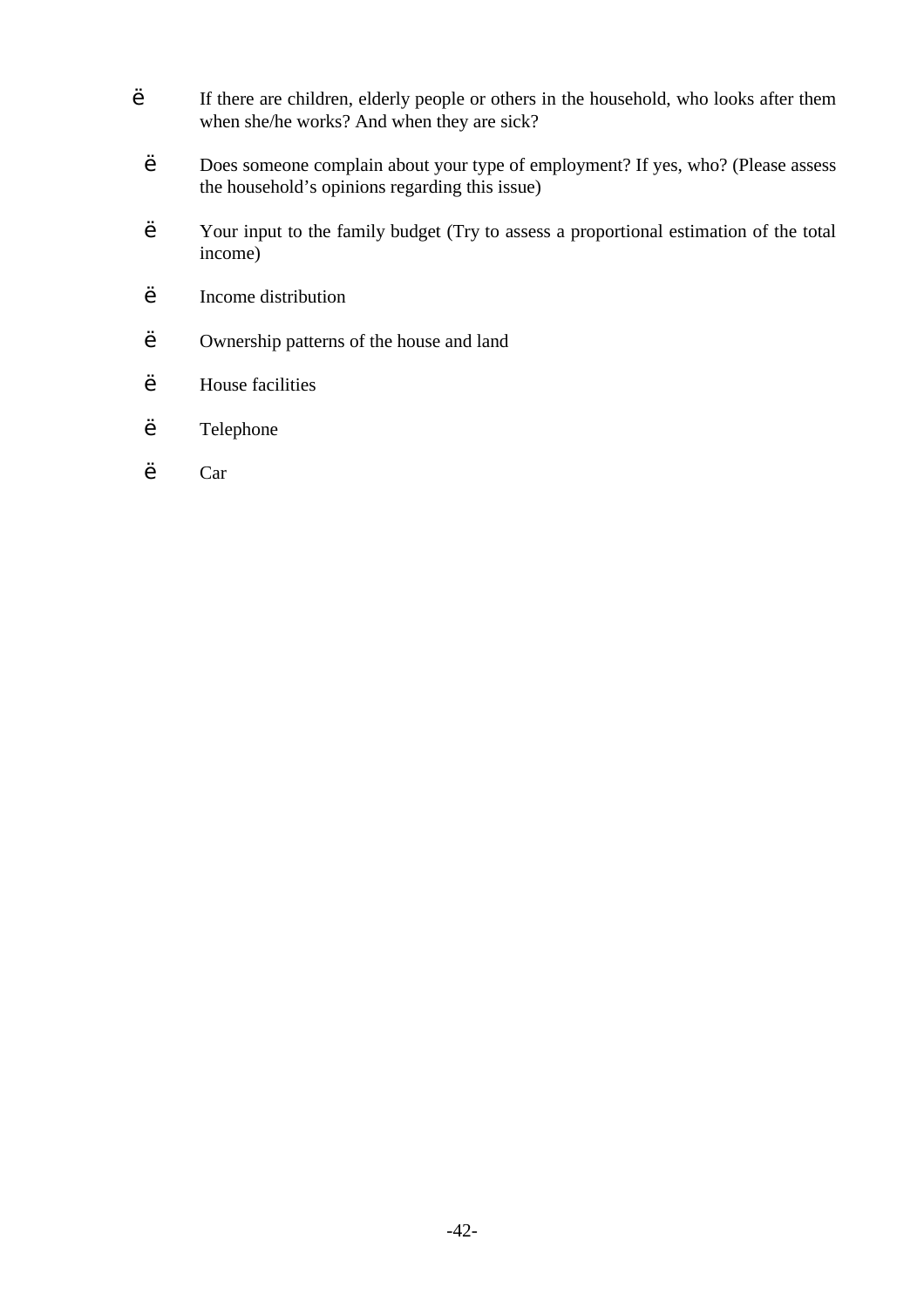### **BIBLIOGRAPHY**

Ackerman Mario, 1988. *Administración del trabajo y empleo clandestino en la industria del calzado.* **El empleo precario en la Argentina**.Lima,CIAT-OIT, Ministerio de Trabajo y Seguridad Social: vol. 2.

Altmark Daniel, 1993. *El trabajo a distancia.* En **Revista Oikos.** Buenos Aires, Facultad de Ciencias Económicas, EUDEBA: nº2.

Argentina, 1942. **Act 12.713/1941**. Home Work. Annals of Argentinian Legislation B.O.12/11/1941. Secretaría del Senado de la Nación. Buenos Aires.

Argentina, 1942. **Decree 118.755/42**. Regulatory Decree of Act 12.713 of the special home work regime. National legislation. Republic of Argentina. B.O.11/5/ 1942.

Argentina, 1918. **Act 10.505**. HomeWork. Annals of Argentinian Legislation. Buenos Aires, Editorial La Ley, 1954.

Bettio Francesca and Paola Villa, 1992. *El trabajo no asalariado y empleo asalariado encubierto en Italia*. En Gerry y Janine Rodgers, eds., **El trabajo precario en la regulación del mercado laboral: Crecimiento del empleo atípico en Europa Occidental**. Madrid, Ministry of Labour and Social Security.

Bisset Liz and Ursula Huws, 1984. **Sweated Labour: Homeworking in Britain today**. London, Low Pay Unit.

Caire Guy, 1992. *El empleo asalariado atípico en Francia*. In Gerry and Janine Rodgers, eds., **El trabajo precario en la regulación del mercado laboral: Crecimiento del empleo atípico enEuropa Occidental**. Madrid, Ministry of Labour and Social Security.

Cafferata Agustín and Héctor Rudil, 1992. **La diferenciación interna de los asalariados del Gran Buenos Aires**. PRONATASS, (Gob. Arg./BIRF/ PNUD).

Carpio Jorge and Alvaro Orsatti, 1990. *Precariedad laboral en el área urbano bonaerense*. *Resultado de un estudio sobre pobreza familiar*. In Pedro Galin and Marta Novick eds., **La precarización del empleo en la Argentina.** Buenos Aires, CEAL-OIT-CLACSO.

Cortes Rosalía, 1988. *El trabajo clandestino en la industria del vestido*. **El empleo precario en la Argentina**. Lima, CIAT- OIT, Ministry of Labour and Social Security: vol. 2.

Espinoza Jorge, 1997. *Trabajo fuera de la empresa: Del soho al sohorovowomo*. In **Computerworld**. Santiago: vol. 4, nº125.

ETALA, Carlos Alberto, 1988. *Administración del trabajo y empleo clandestino en la industria del vestido.* **El empleo precario en la Argentina**. Lima, CIAT-OIT, Ministry of Labour and Social Security: vol. 2.

European Homeworking Group, 1996. **Trabajadores a domicilio**. Barcelona, Secretaría de la Dona.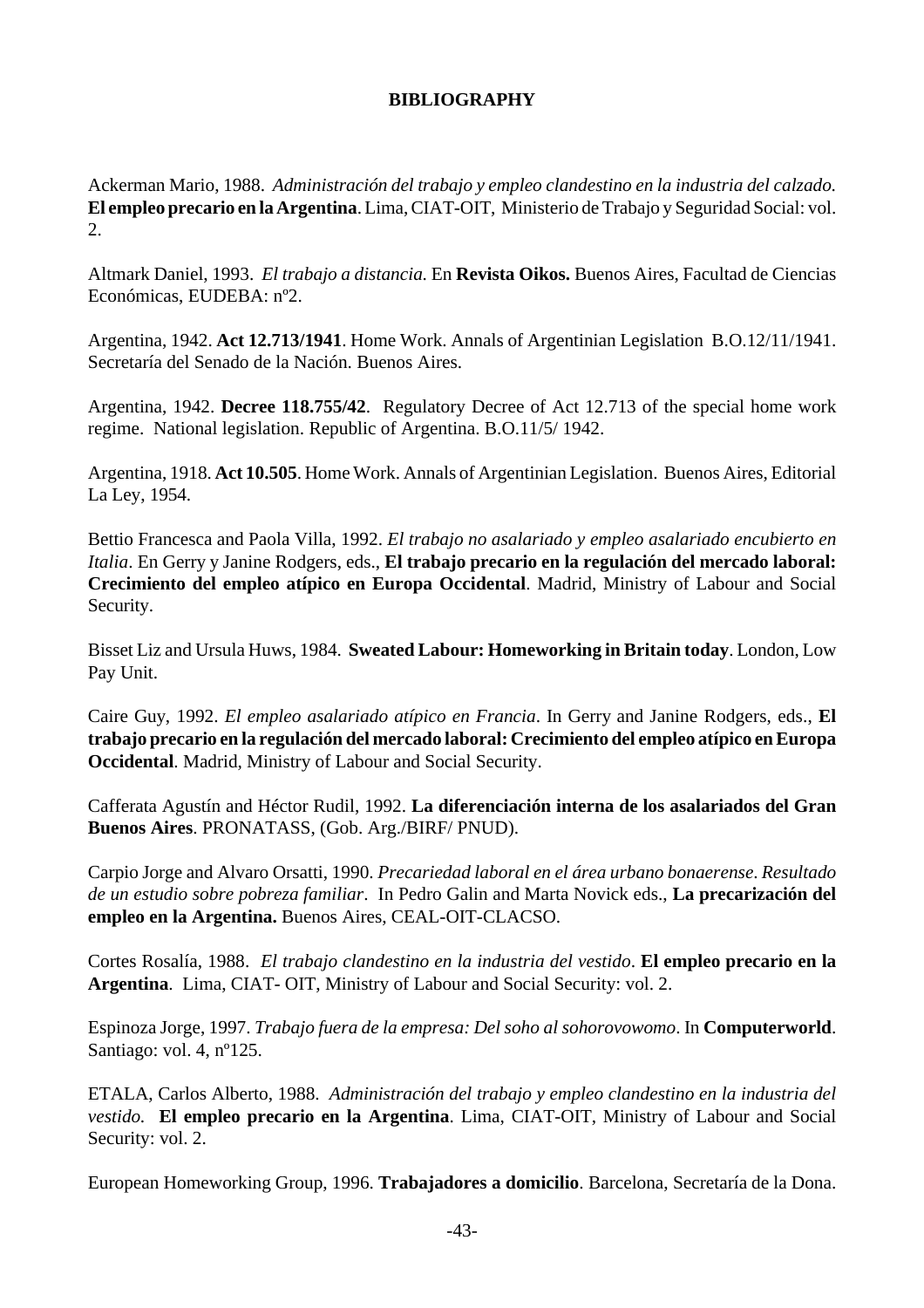Feldman Silvio and Pedro Galin, 1990. *Introducción.* In Pedro Galin and Marta Novick eds., **La precarización del empleo en la Argentina**. Buenos Aires, CEAL- OIT- CLACSO.

Fernández Madrid Juan Carlos and Amanda Beatriz Caubet, 1992. **Leyesfundamentales del trabajo: Sus reglamentos y anotaciones complementarias.** Buenos Aires.

Gallart Antonia; Martín Moreno and Marcela Cerrutti, 1990. *Estrategiaslaborales de lostrabajadores por cuenta propia del Área Metropolitana de Buenos Aires*. In Pedro Galin and Marta Novick eds., **La precarización del empleo en la Argentina**. Buenos Aires, CEAL-OIT-CLACSO.

Gbezo Bernard, 1995. *Otro modo de trabajar: la revolución del teletrabajo*. In **International Labour Review.** Geneva, Vol. 10, no.14.

Goldin Adrián, 1991. **El trabajo a domicilio en la Argentina**. Geneva, ( mimeo ), ILO.

HakimCatherine, 1987.**Home-based work inBritain**; **a report on the 1981 NationalHomeworking Survey and the DE Research Programme on Homework**. London, Department of Employment, research paper no.60.

Huws Ursula, 1984. **The new homeworkers: New technology and the changing location of whitecollar work.** London, Low Pay Unit.

HOMENET, 1995. **Derechos para los trabajadores a domicilio**. Bulletin no.1.

INDEC, 1980. **National Population and Housing Census**. Buenos Aires, National Institute of Statistics and Censuses.

INDEC, 1991. **National Population and Housing Census**. Series B Nº25. Buenos Aires, National Institute of Statistics and Censuses.

INDEC, 1996. **Annual Industrial Survey, 1995**. Buenos Aires, National Institute of Statistics and Censuses.

INDEC, 1996.**Manufacturing Industry, 1990-1996**.Buenos Aires, National Institute of Statistics and Censuses.

INDEC, 1996. **National Economic Survey**, 1994. Advance results, Report no. 3, part 2.1: Buenos Aires and Capital Federal. Buenos Aires, National Institute of Statistics and Censuses.

INDEC, 1990. **Permanent Households Survey**. **Special precarious labour module.** Buenos Aires, National Institute of Statistics and Censuses.

INDEC, 1995. **Permanent Households Survey**. Individual Questionnaire. Buenos Aires, National Institute of Statistics and Censuses.

Marshall Adriana, 1990. **Formas precarias de trabajo asalariado: Dos estudios en el Área Metropolitana de Buenos Aires**. (Labour Market Programme, Discussion Paper no.26), Geneva, International Institute of Labour Studies (IILS).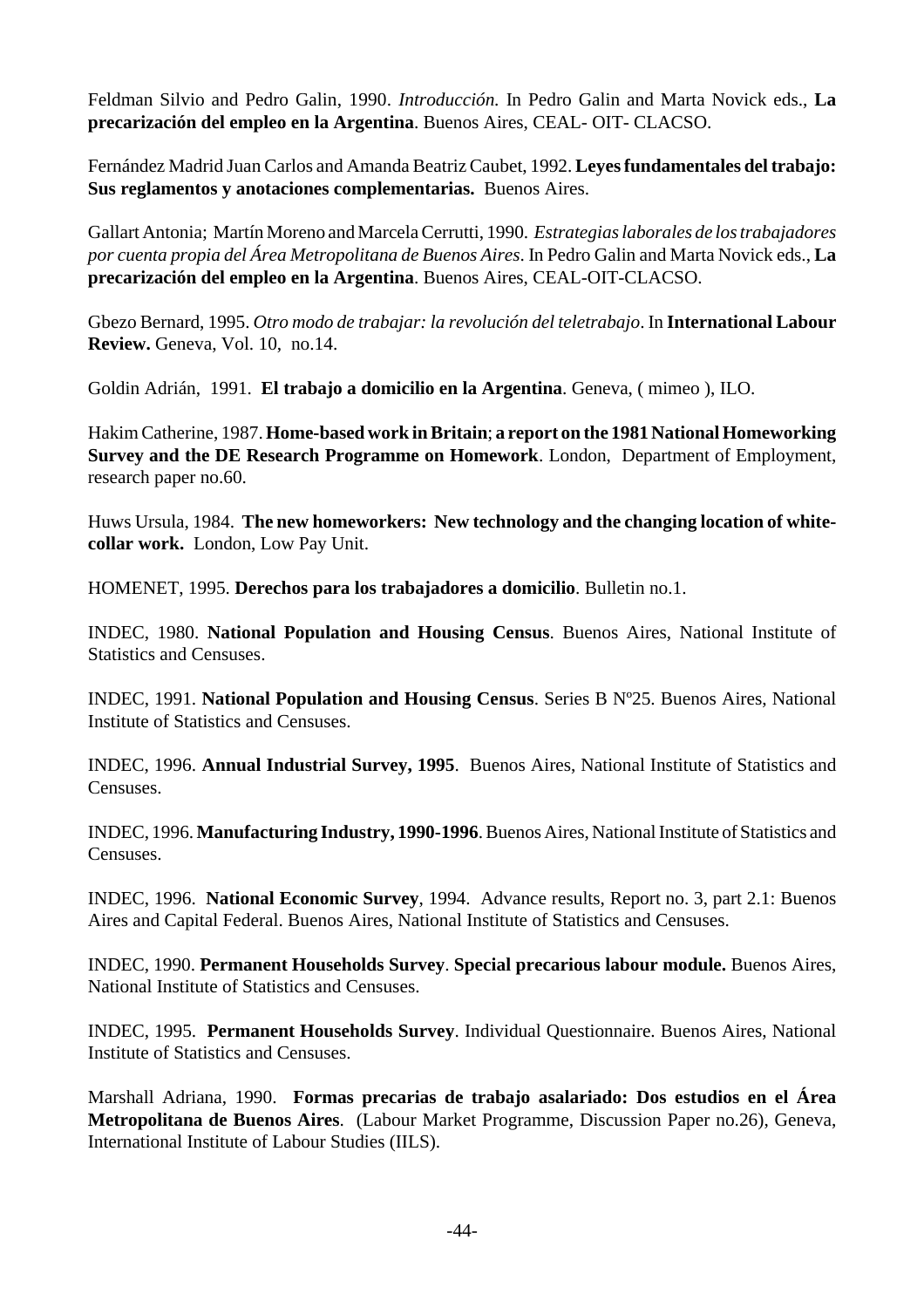Marshall Adriana, 1992*. Secuelas del paro : El nuevo papel del trabajo temporal y del trabajo a tiempo parcial en Europa Occidental.* In Gerry and Janine Rodgers, eds. **El trabajo precario en la regulación del mercado laboral: Crecimiento del empleo atípico en Europa Occidental**. Madrid, Ministry of Labour and Social Security.

Meulders Daniél and Bernard Tytgat, 1992. *La emergencia del empleo atípico en la Comunidad Europea*. In Gerry and Janine Rodgers, eds., **El trabajo precario en la regulación del mercado laboral: Crecimiento del empleo atípico en Europa Occidental**. Madrid, Ministry of Labour and Social Security.

Ministry of the Interior, 1942.**InformationBulletin of the National Department of Labour.** Buenos Aires, nos.235-236-237.

Muckenberger Ulrich, 1992. *Formas irregulares de empleo en la República Federal de Alemania: El papel del Estado y su efectividad*. In Gerry and Janine Rodgers, eds., **El trabajo precario en la regulación del mercado laboral: Crecimiento del empleo atípico en Europa Occidental**. Madrid, Ministry of Labour and Social Security.

Neffa Julio Cesar, 1987. **Condiciones y medio ambiente de trabajo de lostrabajadores a domicilio en Argentina**. Buenos Aires, (mimeo), ILO.

ILO, 1992. *Trabajo a domicilio*. **Condiciones de trabajo.3.** Madrid, National Occupational Safety and Health Institute.

ILO, 1994. Home Work. Report V(1). International Labour Conference. 82<sup>nd</sup> session 1995. Geneva, ILO.

ILO, 1996. **Convention No. 177**. Convention on home work. General ILO General Conference International Labour Conference. Geneva.

ILO, 1996. **Recommendation No. 184**. Recommendation on home work. ILO General Conference. International Labour Conference. Geneva.

ILO, 1995-6. **Home Work**. International Labour Conference.; 82nd and 83rd sessions. Reports: IV (1); IV (2a); IV (2b); V (1); V (2). Geneva.

ILO, 1990. **Meeting of Experts on the social protection of homeworkers**. Geneva.

ILO, 1990. **Latino Americano Tripartito Regional Seminar on the social protection of homeworkers**. Sao Paulo.

Pok Cynthia and Marta Sanjurjo, 1990. *Propuesta de medición del Empleo precario en el marco de la Encuesta de Hogares*. In Pedro Galin and Marta Novick eds. **La precarización del empleo en la Argentina**. Buenos Aires, CEAL-OIT-CLACSO.

Pok Cynthia, 1992. **Precariedad laboral: personificacionessociales en la frontera de la estructura del empleo**. Lima, Peru.

Rangel de Paiva Abreu Alice and Bilba Sorj, 1995*. Subcontratacao e relacoes de genero na industria de confeccao*. In Alice Rangel de Paiva Abreu and Elina Goncalves da Fonte Pessanha., **O trabalhador**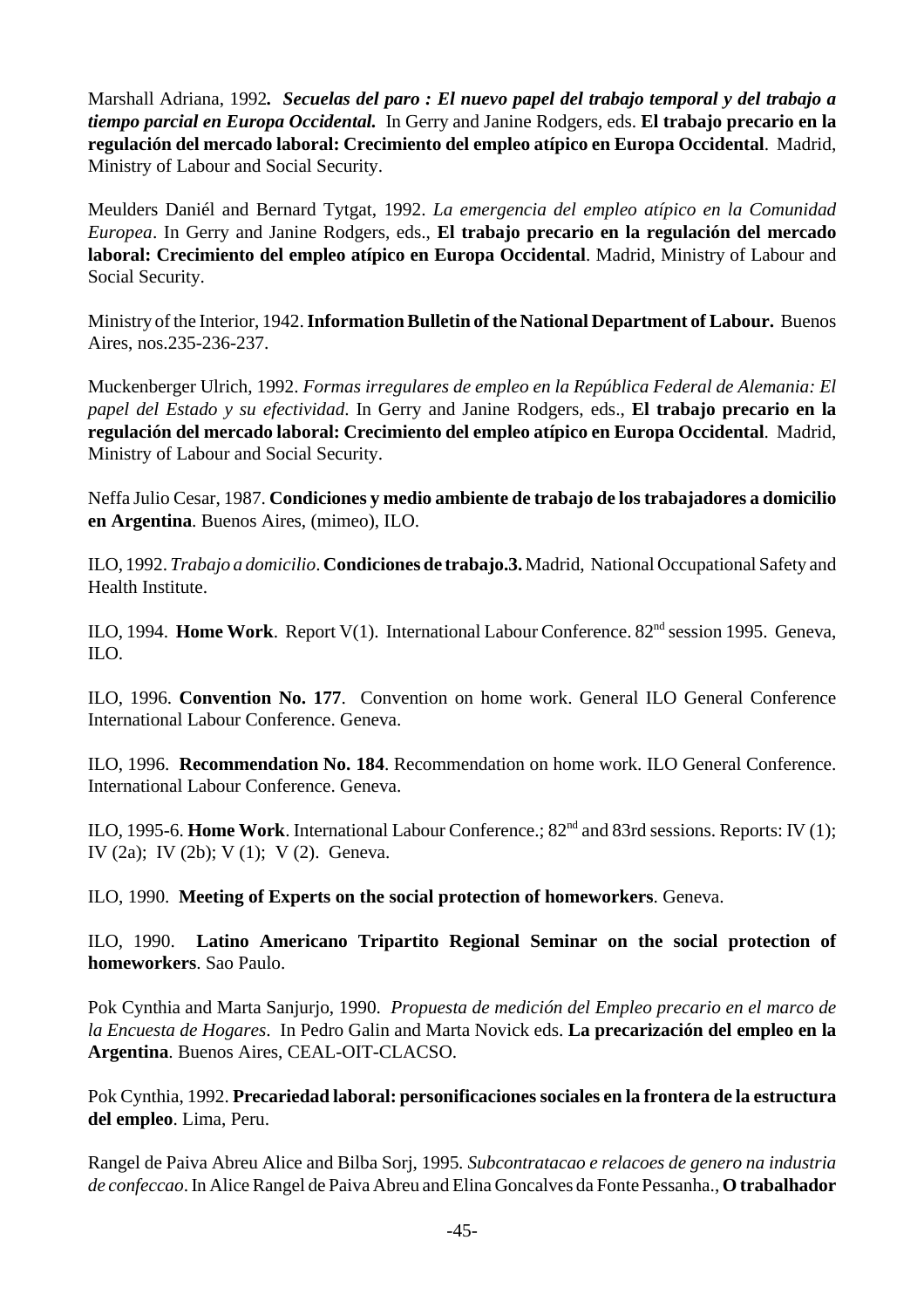**carioca. Estudos sobre trabalhadores urbanos do Estado do Rio de Janeiro**. Rio de Janeiro, Série Ciencias Sociais. UFRJ.

Ricca Sergio, 1992. *La actitud del Estado ante el trabajo precario*. In Gerry and Janine Rodgers, **El trabajo precario en la regulación del mercado laboral: Crecimiento del empleo atípico enEuropa Occidental**. Madrid, Ministry of Labour and Social Security.

Rodgers Gerry, 1992. *El debate sobre el trabajo precario en Europa Occidental*. In Gerry and Janine Rodgers,**Eltrabajo precario en la regulación del mercado laboral: Crecimiento del empleo atípico en Europa Occidental**. Madrid, Ministry of Labour and Social Security.

Roldan Marta, 1987. *Trabajo industrial a domicilio. Subcontratación y dinámica hogareña en la Ciudad de México*. In Novick Marta, eds. **Condiciones de trabajo en América Latina. Tecnología, empleo precario y salud ocupacional.** Buenos Aires, Biblioteca de Ciencias Sociales- CLACSO-CONICET.

Rubery Jill, 1992. *Formas de trabajo precario en el Reino Unido.* In Gerry and Janine Rodgers, **El trabajo precario en la regulación del mercado laboral: Crecimiento del empleo atípico en Europa Occidental**. Madrid, Ministry of Labour and Social Security.

Sara-Lafosse Violeta, 1985. *El trabajo a domicilio: Antecedentes generales y análisis del caso de las confeccionistas*. In Barrig Maruja edit., **Mujer, trabajo y empleo**. Lima, Asociación de defensa y capacitación legal.

Schneider de Villegas Gisela, 1990. *Trabajadoras a domicilio: Necesidad de una protección social*. In **International Labour Review,** vol. 109, no3**,** Geneva, ILO.

Scholoss Silvia, 1996. *El trabajo a distancia*. In **Revista Gestión.** Buenos Aires, HSM Mercado: vol.1, no.4.

Secretaria de Estado de Trabajo, 1968. **Boletín de bibliotéca**.Buenos Aires, División de Publicaciones y Bibliotéca.

VegaRuiz Luz, 1992.*El trabajo a domicilio: ¿Hacia una nueva regulación?.*In **InternationalLabour Review**. vol. 111, no1. Geneva, ILO.

# **Official Documents**

Ministry of Labour and Social Security, 1996. **D.I.R.I.T**, **Decision Nº 07**.

Ministry of Labour and Social Security, 1993. **Resolution Nº 1/93.** 

Ministry of Labour and Social Security, 1993. **Memorandum Nº 1940/93**.

Ministry of Labour and Social Security, 1991. **Resolution Nº 490**/**91**

Ministry of Labour and Social Security, 1993. Departamento de Trabajo a Domicilio. **Resolution Nº 1/ 93.** Second national Commission on Home Work Wages in the Garment Industry. Official Bulletin no 27.779, 1993.